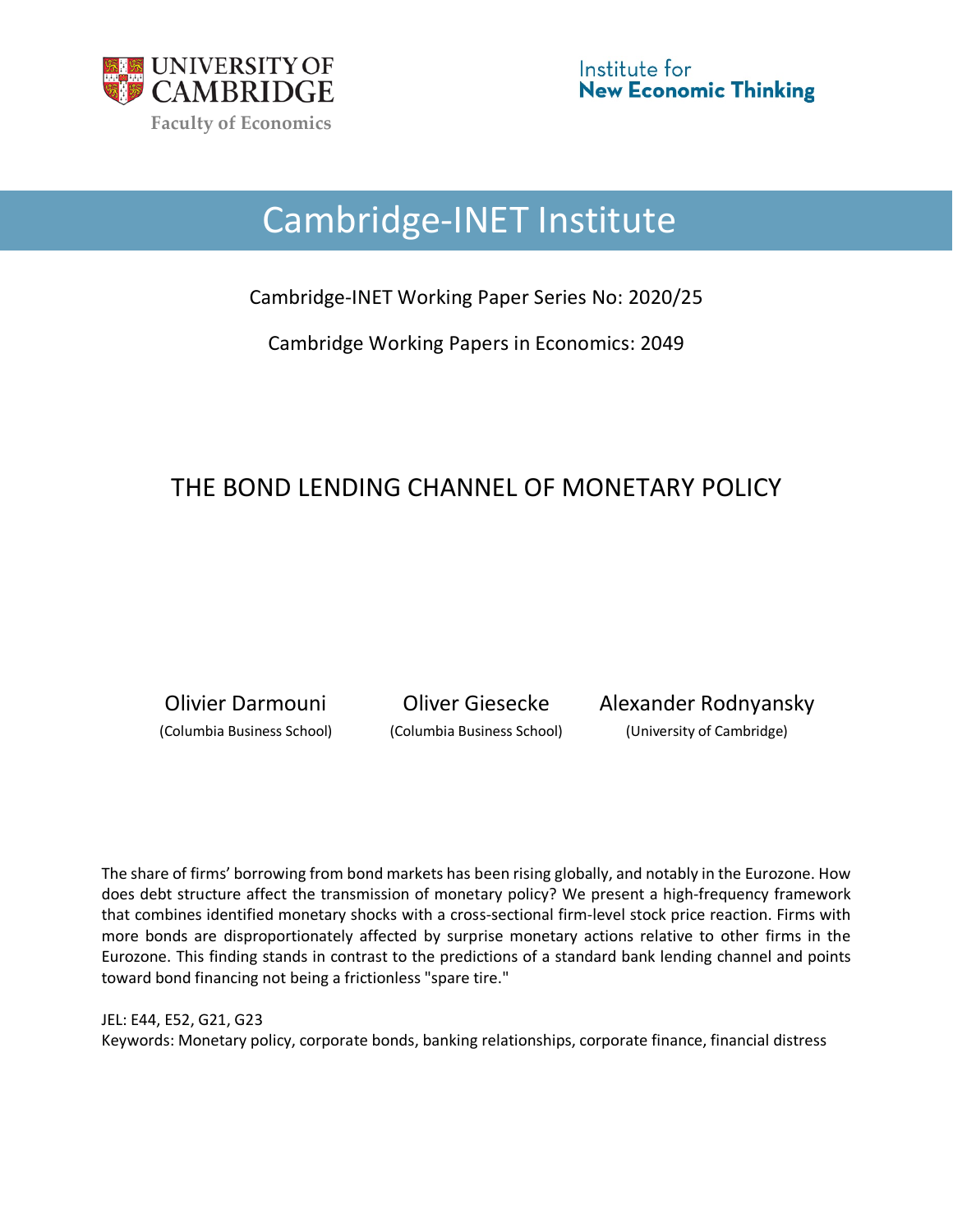## The Bond Lending Channel of Monetary Policy<sup>∗</sup>

[Olivier Darmouni](https://www8.gsb.columbia.edu/cbs-directory/detail/omd2109) Columbia Business School [Oliver Giesecke](https://www.olivergiesecke.com)

Columbia Business School

[Alexander Rodnyansky](http://www.arodnyansky.com)

University of Cambridge and CEPR

April 20, 2020

#### **Abstract**

The share of firms' borrowing from bond markets has been rising globally, and notably in the Eurozone. How does debt structure affect the transmission of monetary policy? We present a high-frequency framework that combines identified monetary shocks with a cross-sectional firm-level stock price reaction. Firms with more bonds are disproportionately affected by surprise monetary actions relative to other firms in the Eurozone. This finding stands in contrast to the predictions of a standard bank lending channel and points toward bond financing not being a frictionless "spare tire."

*Keywords*: Monetary policy, corporate bonds, banking relationships, corporate finance, financial distress

*JEL codes*: E44, E52, G21, G23

<sup>∗</sup>For helpful comments, we thank Viral Acharya (discussant), Janet Gao (discussant), Bo Becker, Vasco Carvalho, Giancarlo Corsetti, Nicolas Crouzet, Xavier Giroud, Federic Holm-Hudalla, Sam Langfeld, Yiming Ma, Tomek Piskorski, Jesse Schreger, Guillaume Vuillemey, Stijn Van Nieuwerburgh, Michael Weber, Kairong Xiao and seminar participants at the University of Cambridge, the CFM London Macro Workshop, Columbia Business School, and NYU Stern.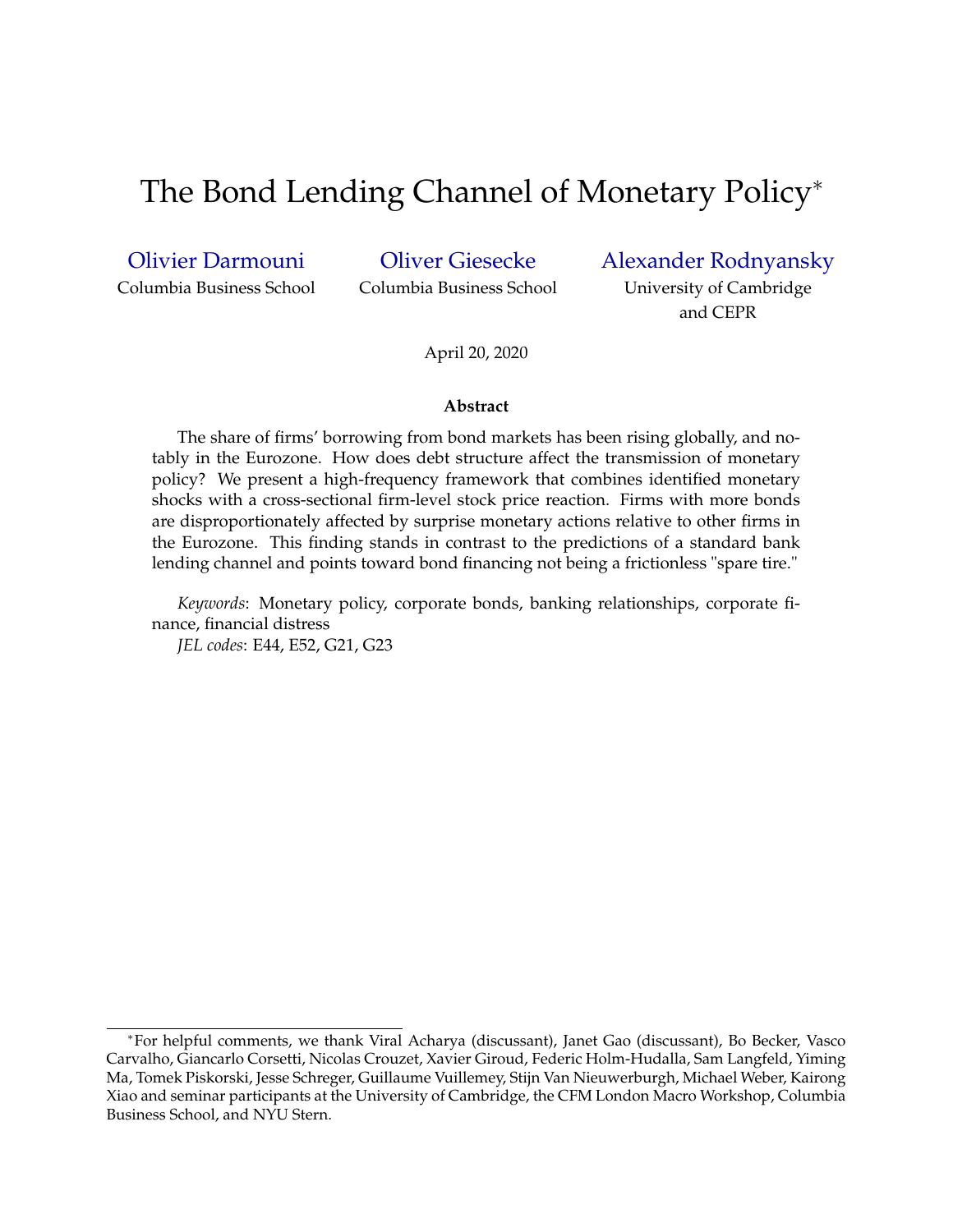### **1 Introduction**

The financing of firms is vital to economic activity and a key element in the conduct of monetary policy as investment, output, and employment are all influenced by credit frictions. The current credit crisis illustrates that firms' difficulties in paying down debt or raising new funds can lead to the risk of widespread financial distress and a severe and prolonged recession.<sup>1</sup> Frictions in corporate financing are thus critical to the transmission of monetary policy through firms, and a (multiform) "bank lending channel" is the predominant view to understand this interaction. However, over the last two decades bond financing has been rising at the expense of bank lending. Europe is a striking example of this rapid growth: historically, its bond markets were less developed than in the U.S.—according to the European Commission, the share of market financing doubled since 2000. How does monetary transmission depend on the bond-bank share? This is an open and consequential issue—indeed, the stock of bond debt has become a significant concern for central bankers.<sup>2</sup>

Given that bonds and loans are not perfect substitutes, it is theoretically unclear how the pass-through of monetary policy changes with debt composition. Classical views of the bank lending channel emphasize the role of loans in monetary transmission, and tend to model bond markets as a largely frictionless "spare tire". Yet a broader corporate finance perspective implies that frictions in bond financing are relevant in practice. For instance, market debt is held by dispersed creditors, it is harder to renegotiate relative to bank loans [\(Bolton and Scharfstein,](#page-29-0) [1996;](#page-29-0) [Becker and Josephson,](#page-29-0) [2016;](#page-29-0) [Crouzet,](#page-30-0) [2017\)](#page-30-0), and there is less screening or monitoring [\(Holmstrom and Tirole,](#page-31-0) [1997;](#page-31-0) [De Fiore and Uhlig,](#page-30-0) [2011\)](#page-30-0). Because bonds are more *rigid* than relationship lending, monetary easing can be more valuable for bond-reliant firms. Credible empirical investigations are thus crucial to making progress on this question.

To this end, this paper presents a high-frequency approach that combines identified

<sup>1</sup> "Coronavirus May Light Fuse on 'Unexploded Bomb' of Corporate Debt", *New York Times*, 03/11/2020.

 $2$ The January 2019 minutes of the FOMC state that "the build-up in overall nonfinancial business debt to levels close to historical highs relative to GDP was viewed as a factor that could amplify adverse shocks to the business sector." The President of the Federal Reserve of Dallas recently claimed: "As a central banker, I am carefully tracking the growth in BBB and less-than-investment-grade debt. In a downturn, some proportion of BBB bonds may be at risk of being downgraded, creating dislocations." On March 31st 2020, Moodys' downgraded its outlook on the corporate bond market from stable to negative, while Goldman Sachs forecasted over \$500 billion worth of bonds will be cut to high-yield from investment-grade rating, in addition to the \$149 billion that have already been downgraded year-to-date.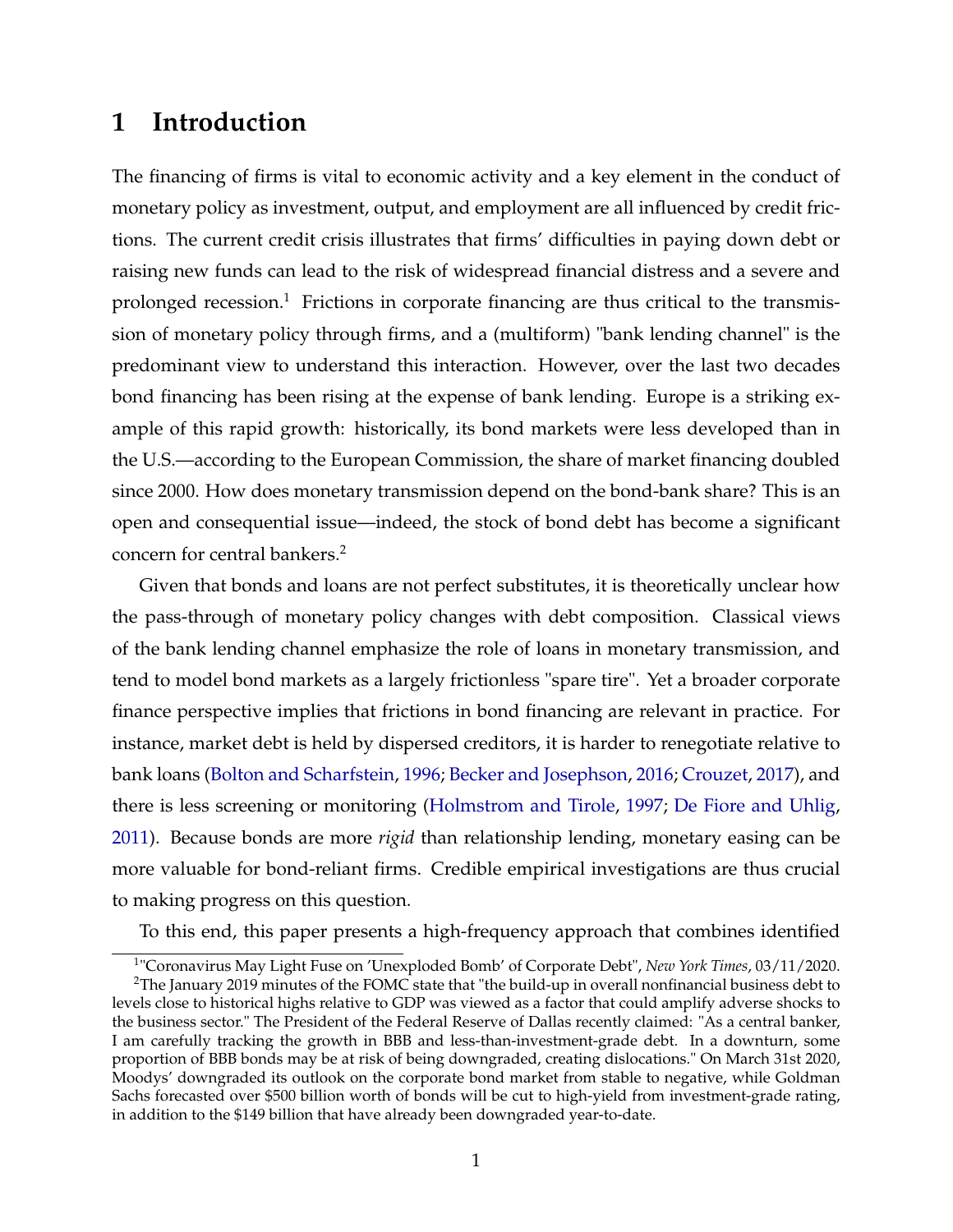monetary shocks with cross-sectional firm-level stock price reactions in the Eurozone. Because monetary policy decisions are endogenous and correlated with many drivers of firm choices, high-frequency approaches have been remarkably successful in isolating monetary shocks [\(Nakamura and Steinsson,](#page-33-0) [2018b\)](#page-33-0). Tracing the impact of those shocks on the real economy is nevertheless challenging as firm-level outcomes tend to adjust at a much lower frequency.

Our first contribution is to show how to interpret stock market reactions to learn about the effect of monetary policy on firms. An envelope argument demonstrates that, since firms maximize equity value subject to constraints, stock price reactions are directly informative about how monetary policy affects financial constraints. More specifically, we decompose the high-frequency response into (i) a "direct" effect that captures the revaluation of the present value of future profits *keeping the firm's policies unchanged*, and (ii) a "constraint" effect that captures how monetary policy tightens or relaxes financial constraints. Crucially, this second force is at the heart of macro-finance models of monetary transmission. Stock market data allows us to learn about this object within a high-frequency identification framework.

We then illustrate our "bond lending channel" in a simple framework of debt structure, investment, and financial constraints. In general, the effect of a higher share of bond financing is ambiguous. On the one hand, the bank lending channel implies that a monetary easing puts bank-financed firms in a relatively favorable position due to larger shifts in credit supply. On the other hand, the existence of frictions in bond financing dampens and can reverse this effect. Specifically, bond-financed firms face a larger cost of financial distress: because bonds are held widely, dispersed creditors are less likely to coordinate on beneficial renegotiations relative to relationship banks. Monetary easing reduces the probability of financial distress, which is especially valuable to bond-financed firms. Which effect dominates depends on the relative strength of bond financing frictions relative to the bank lending channel.

We apply our empirical approach to a cross-section of public firms in the Eurozone and ask whether a larger share of bond financing implies a lower stock price reaction. We construct a panel that combines information on policy announcements, asset prices, firm balance sheets and financing structure. The baseline analysis focuses on conventional monetary policy between 2001 and 2007, from the early years of the Euro to the beginning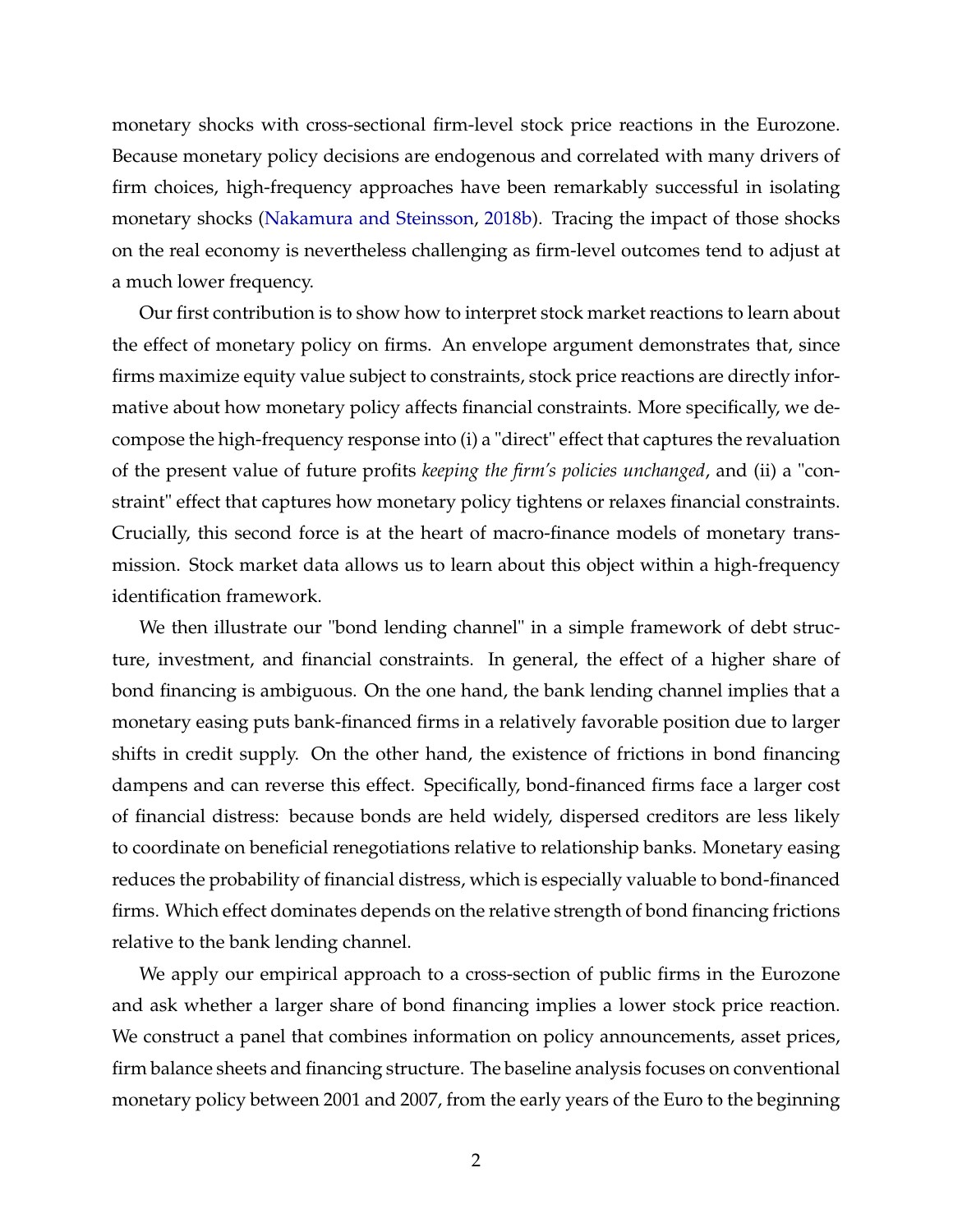of the financial crisis. We use the series of high-frequency monetary shocks constructed by [Altavilla, Brugnolini, Gürkaynak, Motto, and Ragusa](#page-29-0) [\(2019\)](#page-29-0). These shocks capture the surprise content of central banks' announcements. They are hence little affected by the release of general macro-economic information that did not fall on that specific time window of the day. Daily stock prices are merged with balance sheet information as well as comprehensive corporate bond issuance data to measure the reliance of firms on bond financing.

There are at least two econometric challenges to be addressed in this setting. First, we have to separate firms' reactions to information related and unrelated to monetary policy. Measuring firms' reaction by changes in their stock prices provides a high-frequency measure that limits the potential to pick up changes in the economic environment that are unrelated to monetary policy. Moreover, stock prices provide a convenient summary measure that capitalizes firms' exposure across states and time.<sup>3</sup> Second, debt structure is not randomly assigned, and we need to rule out omitted variables that drive *both* debt structure and firm reactions to monetary policy. We leverage the granularity of our firmlevel data to rule out alternative interpretations. To account for changes in discount rates, we control for equity duration, since bonds are more likely to be fixed-rate and long-term relative to loans. More conventional channels, such as changes in market beliefs, consumer demand, labor supply, or input and output price levels, can also matter and, while a direct link to the bond share is less clear, an indirect link can arise through sector-level differences. We thus include sector-time fixed effects to isolate the differential impact of more bond financing within firms in the *same* sector on the *same* day. Moreover, we show that our results are not driven by bond-reliant firms being safer, larger, more mature or collateral-rich. Still, we acknowledge that without exogenous variation we cannot completely rule out all potential sources of unobserved heterogeneity within sectors.

We find strong evidence that debt structure matters for the transmission of monetary

<sup>&</sup>lt;sup>3</sup>Our high-frequency identification strategy relies on stock prices adjusting rapidly, and firms maximizing equity values. Analogous to existing work in the United States, such as, [Gorodnichenko and Weber](#page-31-0) [\(2016\)](#page-31-0), we focus on constituents of a broad equity index to capture the most-liquid stocks and best-governed firms. We use the constituents of the EURO STOXX sectoral indices, which account for about 85% of market capitalization and about 80% of total bonds outstanding in the Eurozone. In a similar spirit, [Anderson and](#page-29-0) [Cesa-Bianchi](#page-29-0) [\(2020\)](#page-29-0) look at the high-frequency response of credit spreads in a cross-section of U.S. rated firms. We acknowledge that the frictions at play for smaller firms are potentially different. Complementary to our approach, papers studying the low-frequency firm-level response tend to use a broader sample, although typically within the Compustat universe [\(Crouzet,](#page-30-0) [2019;](#page-30-0) [Ottonello and Winberry,](#page-33-0) [2018;](#page-33-0) [Cloyne,](#page-30-0) [Ferreira, Froemel, and Surico,](#page-30-0) [2018\)](#page-30-0).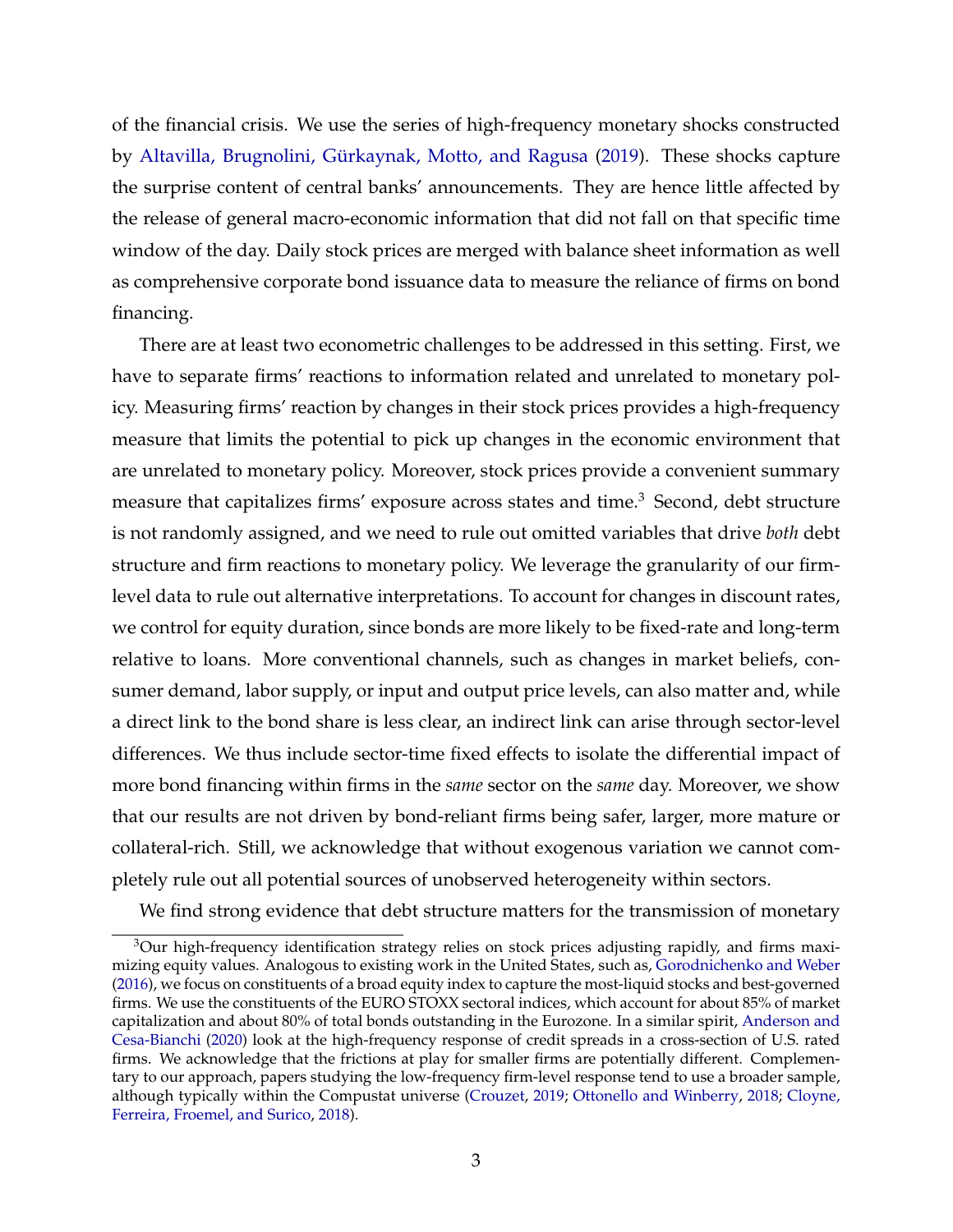policy: firms with more bond debt are relatively more affected by surprise interest rate changes. Quantitatively, after a 25 basis point increase in interest rates, firms in the bottom quartile of the bonds over assets distribution have a 99 basis points lower stock return relative to firms in the top quartile. This finding is hard to square with a bank lending channel. Irrespective of the exact micro-foundation, bank lending channel explanations would imply that bond-reliant firms are relatively less responsive, the opposite of what the data suggest. On the other hand, this evidence is consistent with the existence of intense frictions in bond financing in the Eurozone. Importantly, the effect is equally forceful during the post-crisis period, when bond financing became much more prevalent. These findings are robust to a number of alternative specifications, including the inclusion of traditional balance sheet covariates that are thought to drive the response to monetary policy, such as, leverage, default risk, size, age or CAPM betas.

We complement our high-frequency results with some suggestive evidence on credit substitution and investment. The usual caveat applies: the statistical power to assess the effect of cleanly identified shocks on real variables several quarters into the future is limited because many other shocks also affect these variables over longer periods. First, we find that firms tend to substitute away from loans towards bonds after monetary tightenings. This is in line with an extensive literature linking credit flows to monetary policy [\(Becker and Ivashina,](#page-29-0) [2014;](#page-29-0) [Crouzet,](#page-30-0) [2019;](#page-30-0) [Kashyap, Stein, and Wilcox,](#page-32-0) [1992\)](#page-32-0). However, note that this substitution does not imply that firms are not affected by the shock. [Crouzet](#page-30-0) [\(2017\)](#page-30-0) shows that a switch away from bank financing leaves firms exposed to rigidity frictions in bond financing that reduce investment through a precautionary motive. Quantitatively, [Crouzet](#page-30-0) [\(2017\)](#page-30-0) shows that this "debt substitution channel" can explain up to a third of the contraction of investment during the Great Recession. We indeed find a corresponding pattern in our sample: bond-reliant firms tend to contract investment more after a rate hike relative to other firms.

Finally, we present a comparison with the United States. Our theory suggests that the bond lending channel should be much weaker when frictions in bond financing are smaller. The United States provide a natural comparison since bond financing is substantially more prevalent there relative to Europe. Indeed, we find no effect in a sample of comparable American firms. Several differences in the respective informational and legal environment support the view that there are significantly smaller frictions in bond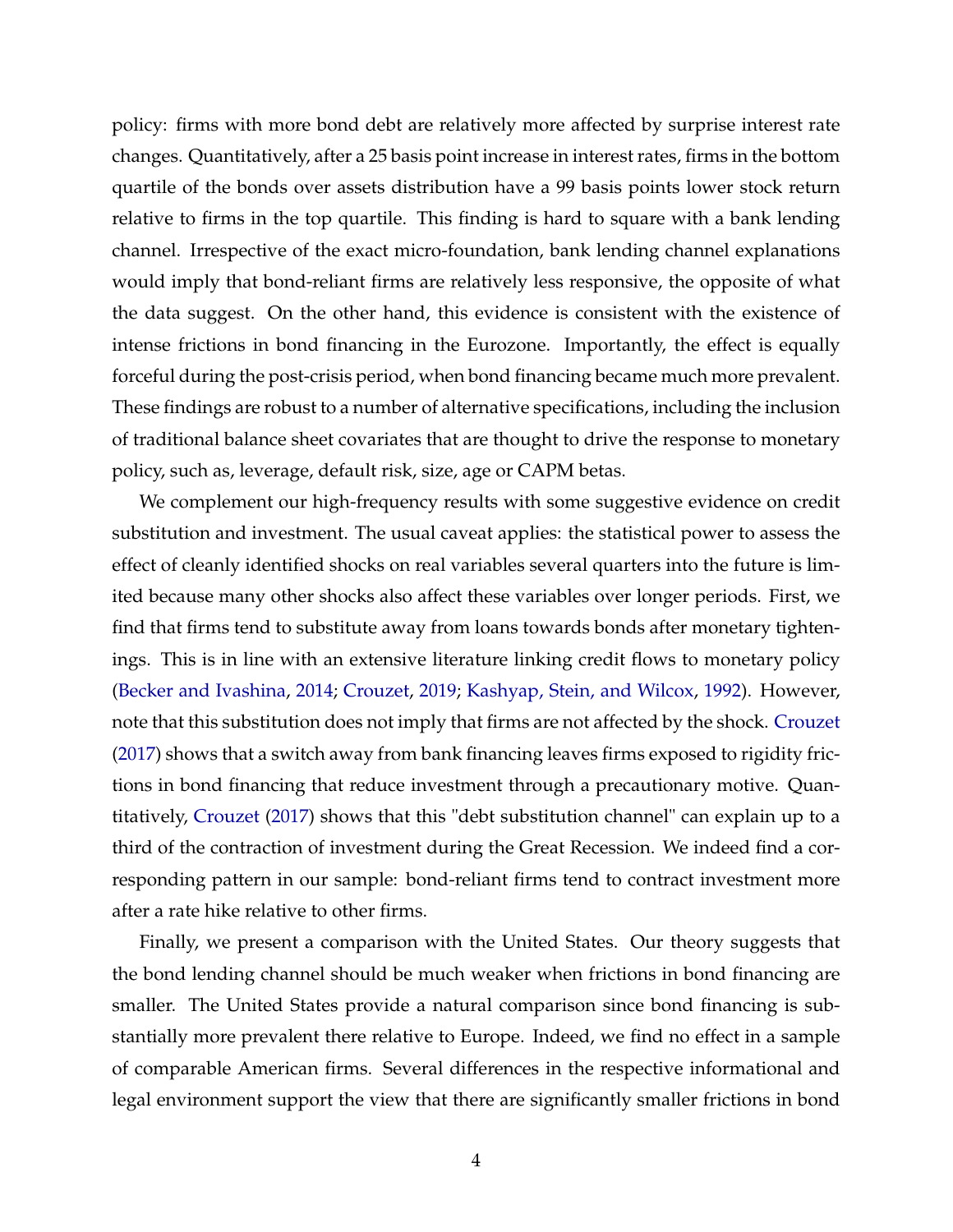financing, if any, in the United States relative to the Eurozone. For instance, the prevalence of rating agencies and public information is drastically lower in the Eurozone: the ECB estimates that in 2004 only 11% of firms with turnover over  $\epsilon$ 50M had an S&P rating in Europe, compared to 92% in the U.S. We also show that rating downgrades have a stronger effect for firms in the Eurozone. Legal scholars have also argued that the U.S. system is better equipped to deal with the distress of firms funded by bond debt and that national insolvency laws in Europe are often unprepared for the rising importance of bond markets [\(Ehmke,](#page-30-0) [2018\)](#page-30-0).

The chief implication of our findings is that heterogeneity in debt structure, and, in particular, the mix of bonds and bank loans, might be a consequential ingredient for macroeconomic models. Sources of external financing are not perfect substitutes, and the underlying trade-offs affect the pass-through of macroeconomic shocks. The exact mechanisms at play, as well as, the effects of specific policy interventions, are important areas for future research.

**Related literature:** This paper is at the intersection of macroeconomics and corporate finance. While there is an extensive body of work studying the bank lending channel of monetary policy [\(Kashyap and Stein,](#page-32-0) [2000;](#page-32-0) [Becker and Ivashina,](#page-29-0) [2014;](#page-29-0) [Drechsler, Savov,](#page-30-0) [and Schnabl,](#page-30-0) [2017\)](#page-30-0), we emphasize the role of frictions in bond financing.<sup>4</sup> [Crouzet](#page-30-0) [\(2017\)](#page-30-0) and [De Fiore and Uhlig](#page-30-0) [\(2011,](#page-30-0) [2015\)](#page-30-0) show that the optimal mix of bonds versus loans varies in the cross-section of firms and that this fact has implications for real outcomes.

In terms of its approach, this paper relies on high-frequency identification of monetary policy shocks [\(Kuttner,](#page-32-0) [2001;](#page-32-0) [Nakamura and Steinsson,](#page-33-0) [2018a;](#page-33-0) [Altavilla, Brugnolini,](#page-29-0) [Gürkaynak, Motto, and Ragusa,](#page-29-0) [2019\)](#page-29-0). We build on existing work tracing the impact of these shocks in the cross-section of firms using high-frequency changes in stock prices to understand monetary transmission [\(Gorodnichenko and Weber,](#page-31-0) [2016;](#page-31-0) [Weber,](#page-33-0) [2015\)](#page-33-0).<sup>5</sup>

We contribute to an emerging literature on monetary transmission and the bond share of credit. In the context of the United States, [Crouzet](#page-30-0) [\(2019\)](#page-30-0) introduces a model of monetary pass-through and credit disintermediation, and provides evidence consistent with

<sup>4</sup>Seminal contributions in the corporate finance literature include [Bolton and Scharfstein](#page-29-0) [\(1996\)](#page-29-0); [Dia](#page-30-0)[mond](#page-30-0) [\(1991\)](#page-30-0); [Holmstrom and Tirole](#page-31-0) [\(1997\)](#page-31-0) and [Becker and Josephson](#page-29-0) [\(2016\)](#page-29-0); [Denis and Mihov](#page-30-0) [\(2003\)](#page-30-0); [Bruno and Shin](#page-30-0) [\(2017\)](#page-30-0).

<sup>&</sup>lt;sup>5</sup>See also [Haitsma, Unalmis, and de Haan](#page-31-0) [\(2016\)](#page-31-0); [Ozdagli and Weber](#page-33-0) [\(2017\)](#page-33-0); [Ozdagli](#page-33-0) [\(2018\)](#page-33-0); [Gürkaynak,](#page-31-0) [Karasoy-Can, and Lee](#page-31-0) [\(2019\)](#page-31-0). [Anderson and Cesa-Bianchi](#page-29-0) [\(2020\)](#page-29-0) studies the response of credit spreads in the cross-section of U.S. bond issuers.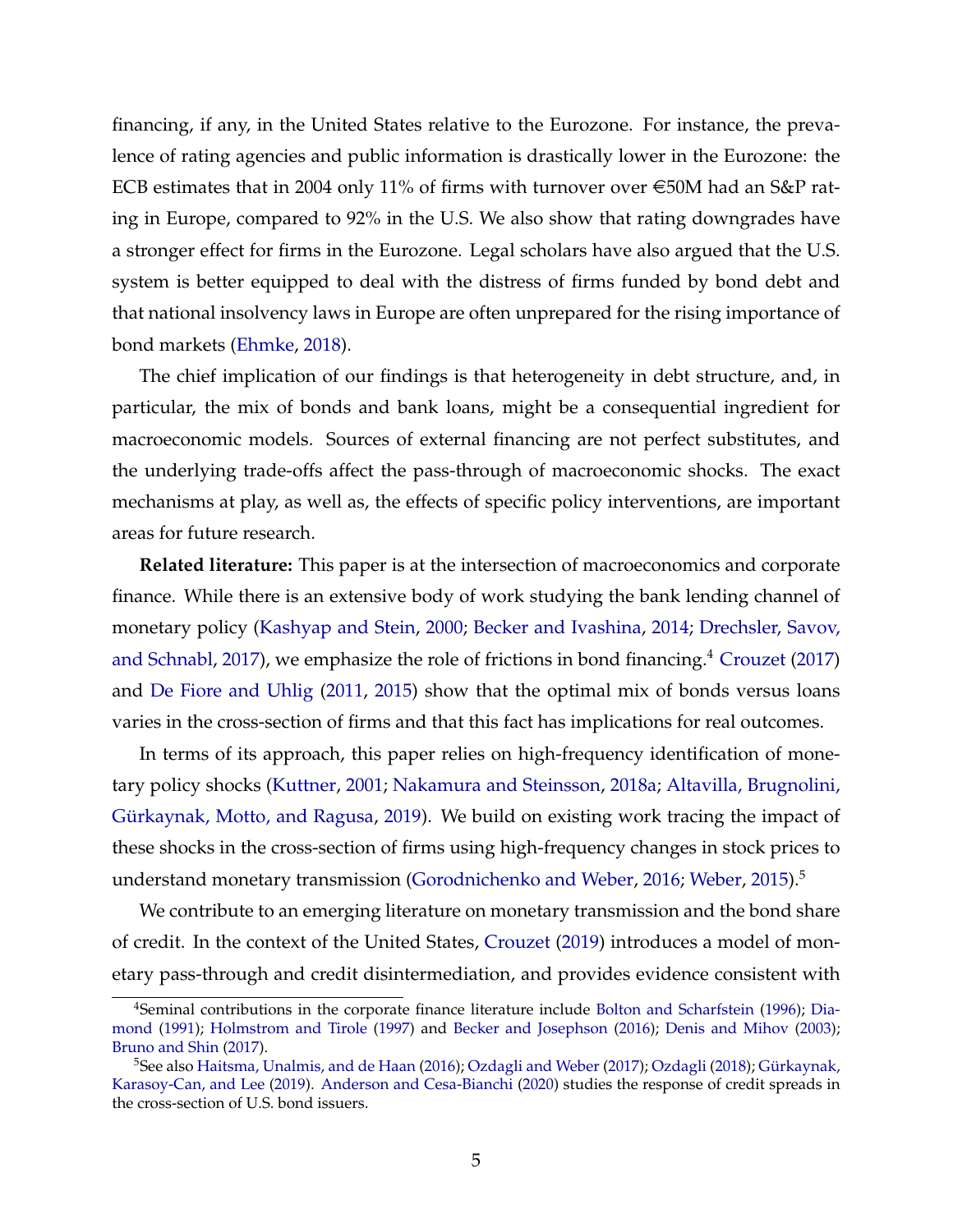these predictions. Also in the United States, [Ippolito, Ozdagli, and Perez-Orive](#page-32-0) [\(2018\)](#page-32-0) document a floating rate channel of monetary policy to explain why firms with more bank loans are more affected by monetary policy. [Holm-Hadulla and Thürwächter](#page-31-0) [\(2020\)](#page-31-0) study how the aggregate composition of corporate debt financing affects the transmission of monetary policy in a panel of euro area countries using a local projections approach. In terms of its findings, this paper aligns with the growing consensus that heterogeneity is key to monetary policy transmission.<sup>6</sup>

## **2 Debt Heterogeneity and Monetary Transmission**

Before moving to the empirical results, this section explains the economics behind debt structure and monetary transmission in three parts. First, we highlight the key differences between loans and bonds. Second, we present the envelope argument that will guide our empirical strategy. Third, we illustrate the channel through a stripped-down model of financial frictions, optimal debt structure, and monetary policy.

#### **2.1 Differences Between Bank and Bond Financing**

**The (multiform) bank lending channel:** Banks are levered intermediaries that fund illiquid loans with liquid deposits. It is well known that banks are affected by monetary policy in specific ways. Classical models emphasize the role of reserves or bank capital. In contrast, recent views contend that banks' market power, loan covenants, banks' income composition, or the floating rate nature of bank loans are quantitatively important [\(Drechsler, Savov, and Schnabl,](#page-30-0) [2017;](#page-30-0) [Wang, Whited, Wu, and Xiao,](#page-33-0) [2018;](#page-33-0) [Scharfstein and](#page-33-0) [Sunderam,](#page-33-0) [2016;](#page-33-0) [Greenwald,](#page-31-0) [2019;](#page-31-0) [Wang,](#page-33-0) [2018;](#page-33-0) [Ippolito, Ozdagli, and Perez-Orive,](#page-32-0) [2018;](#page-32-0) [Gürkaynak, Karasoy-Can, and Lee,](#page-31-0) [2019\)](#page-31-0). Independent of their exact micro-foundations, these theories tend to stress bank-related frictions. Bond markets are typically modeled as being fairly simple, with a lower interest rate pass-through relative to loans. The bank

<sup>&</sup>lt;sup>6</sup>For instance, [Ottonello and Winberry](#page-33-0) [\(2018\)](#page-32-0) and [Jeenas](#page-32-0) (2018) emphasize a heterogeneous response of firms with different financial positions, while [Cloyne, Ferreira, Froemel, and Surico](#page-30-0) [\(2018\)](#page-30-0) stress the role of firm's age. [Rodnyansky](#page-33-0) [\(2019\)](#page-33-0) investigates how firm heterogeneity together with intermediate import intensities mediate the monetary transmission process in unorthodox ways. [Lian and Ma](#page-32-0) [\(2018\)](#page-32-0) show the different macroeconomic implications of asset-based versus cash-flow based lending. [Auclert](#page-29-0) [\(2019\)](#page-29-0), [Wong](#page-34-0) [\(2019\)](#page-34-0), [Kaplan, Moll, and Violante](#page-32-0) [\(2018\)](#page-32-0), [Coibion, Gorodnichenko, Kueng, and Silvia](#page-30-0) [\(2017\)](#page-30-0) also highlight the importance of heterogeneity, with a stronger focus on the household sector.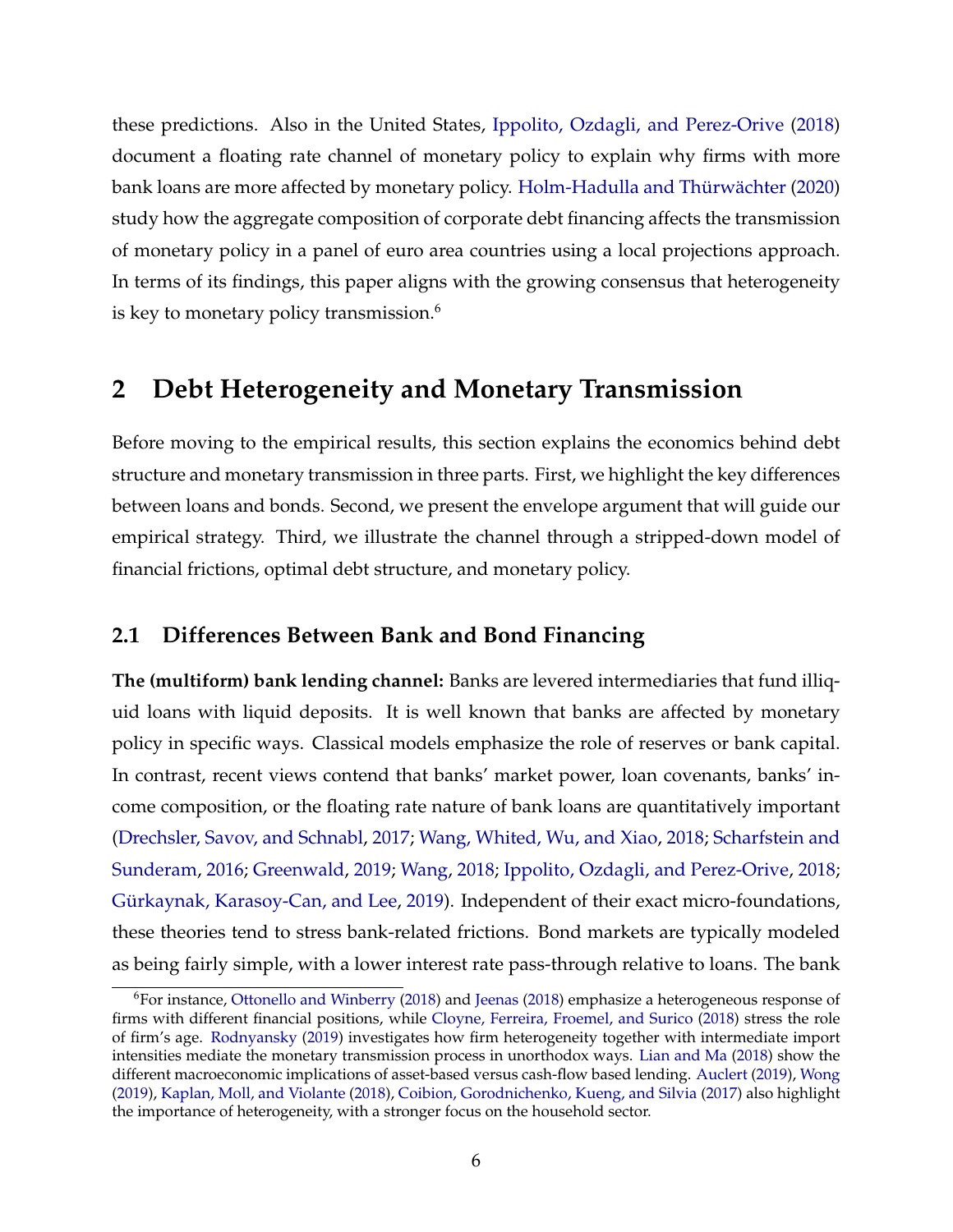lending channel is also often associated with the view that bond markets are "spare tires" to which borrowers can turn to when bank credit retracts. The natural prediction of the bank lending channel is thus that firms with more bond financing are relatively less affected by monetary policy.<sup>7</sup>

**Frictions in bond financing:** An equally large body of work emphasizes that relationship banking and market financing are not perfect substitutes [\(Bolton and Scharfstein,](#page-29-0) [1996;](#page-29-0) [Crouzet,](#page-30-0) [2017;](#page-30-0) [De Fiore and Uhlig,](#page-30-0) [2015\)](#page-30-0). A central aspect of this difference is that bonds tend to be widely held by a dispersed base of investors, which makes them harder to renegotiate. This coordination (free-rider) problem across bond creditors means that market financing is typically seen as less flexible than bank loans. The lower flexibility implies that banks are better able to help their relationship borrowers to avoid financial distress. There is considerable empirical evidence that banks' flexibility is beneficial to borrowers in case of financial distress. [Gilson, John, and Lang](#page-31-0) [\(1990\)](#page-31-0) document a higher likelihood of private (and presumably less costly) restructuring for firms that hold a higher proportion of bank debt to total debt, while [Asquith, Gertner, and Scharfstein](#page-29-0) [\(1994\)](#page-29-0) and [Hoshi, Kashyap, and Scharfstein](#page-32-0) [\(1990\)](#page-32-0) provide similar evidence. Importantly, the value of bank flexibility is not restricted to liquidation and bankruptcy. Debt renegotiation by banks helps firms weather a period of temporarily low revenue and can take many forms, such as a maturity extension, and not just a reduction in interest and principal payments [\(Roberts and Sufi,](#page-33-0) [2009\)](#page-33-0). This renegotiation outcome is made possible by the dynamic nature of the relationship between creditors and debtors and is significantly harder to achieve with dispersed bond creditors [\(Denis and Mihov,](#page-30-0) [2003;](#page-30-0) [Hoshi, Kashyap,](#page-32-0) [and Scharfstein,](#page-32-0) [1991\)](#page-32-0).<sup>8</sup> Because of those rigidities in bond financing, debt structure can affect monetary transmission through a novel channel that we illustrate below.

**Differences in duration:** In practice, bonds tend to have longer *duration* relative to loans (i.e., a varying discount rate sensitivity). This distinction arises because corporate bonds tend to have longer maturities than bank loans, and they are more likely to have fixed interest rates [\(Ippolito, Ozdagli, and Perez-Orive,](#page-32-0) [2018;](#page-32-0) [Gürkaynak, Karasoy-Can,](#page-31-0) [and Lee,](#page-31-0) [2019\)](#page-31-0). This is important as it affects borrowers' exposure to monetary policy:

 $<sup>7</sup>$ Note, however, that not all existing versions of the bank lending channel go in the same direction; see</sup> [Wang, Whited, Wu, and Xiao](#page-33-0) [\(2018\)](#page-33-0) for a quantitative comparison.

 ${}^{8}$ Importantly, there is also evidence that dispersed market financing leads to renegotiation frictions in mortgage markets [\(Piskorski, Seru, and Vig,](#page-33-0) [2010;](#page-33-0) [Piskorski and Seru,](#page-33-0) [2018\)](#page-33-0).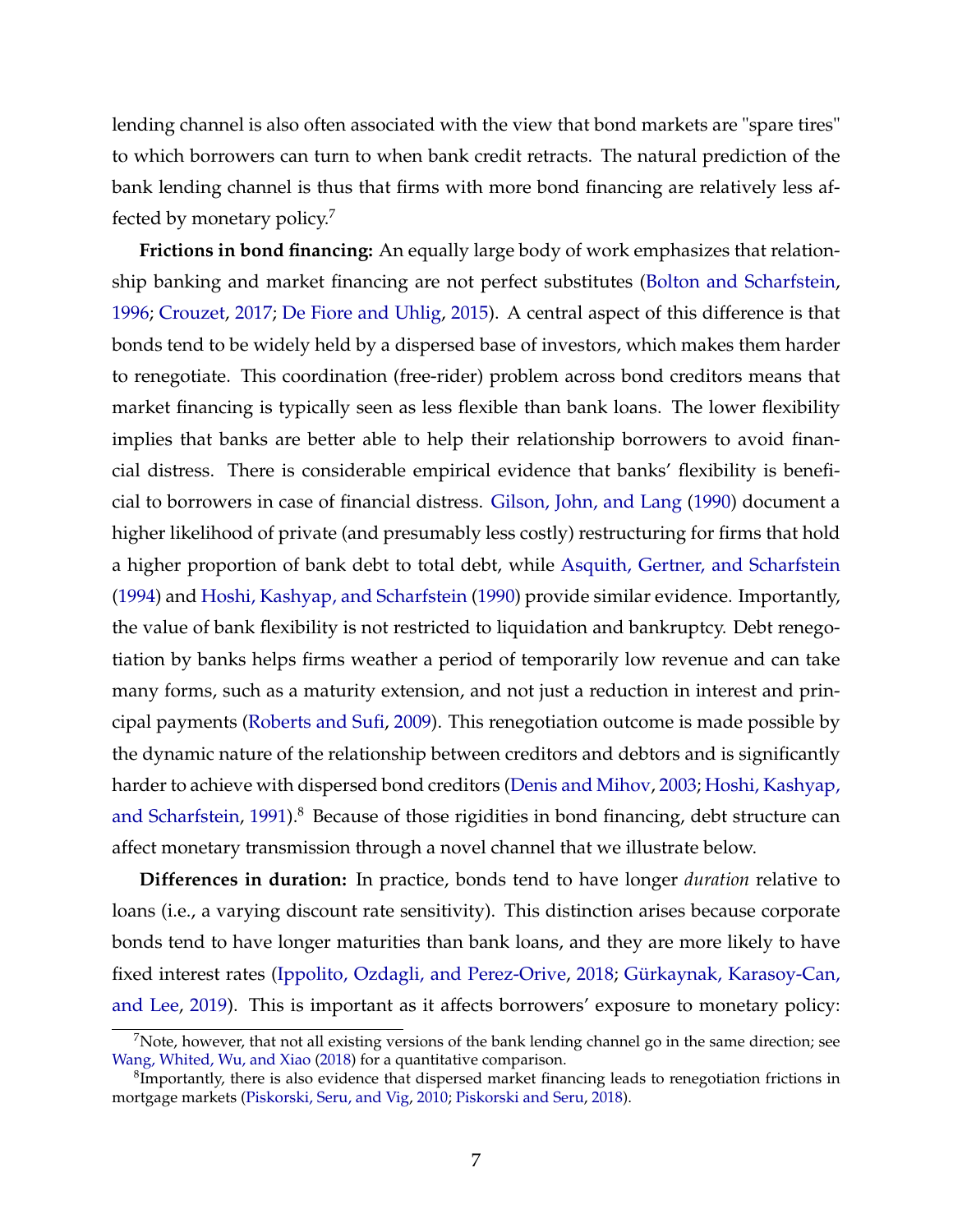while a rate hike decreases the present value of debt obligations, this decrease is less pronounced for loans relative to bonds. Because debt is a liability for the firm, this implies that, *ceteris paribus*, more bonds lead to a smaller (less negative) stock price reaction larger debt duration implies a smaller equity duration. A duration channel would thus tend to predict that bond-financed firms are less affected by monetary policy.<sup>9</sup>

#### **2.2 Envelope Argument: Information in Stock Price Reaction**

This section offers a general illustration of the envelope argument that will guide our empirical strategy. We argue that stock prices are special. Not only are they available at high-frequencies to help with identification, but they are also particularly revealing through their connection to the objective function of firms. As firms maximize equity value subject to constraints, stock price reactions have a clear interpretation given by the envelope theorem.

To fix ideas, consider first a setting that potentially fits many macro-finance models of firms facing financial constraints. The next section specializes the framework to debt structure. A firm has a vector of characteristics  $x$ , and denote the monetary policy target by  $r^f$ . The firm chooses its optimal policies  $y^* = (I^*, N^*, D^*...)$  for path of inputs, employment, debt, etc. These policies are chosen to maximize the present value of future expected profits  $E(y, x, r^f) = \mathbb{E} \left[ \sum_t \frac{\pi_t(y, x)}{(1 + r_t)^t} \right]$  $\left\lceil \frac{\pi_t(y,x)}{(1+rt)^t} \right\rceil$ . In addition, the firm is subject to a number K of constraints  $G_k(y, x, r^f) \geq 0$ , which potentially depend on the policy rate  $r^f$ . In this setting, equity value is the value function:

$$
V = \max_{y} E(y, x, r^f) \text{ s.t. } G_k(y, x, r^f) \ge 0 \forall k
$$

The stock price reaction to small monetary policy shocks can be computed directly using the envelope theorem:

$$
\frac{dV}{dr^f} = \underbrace{\frac{\partial E(y^*, x, r^f)}{\partial r^f}}_{\text{direct effect}} + \underbrace{\Sigma_k \lambda_k \frac{\partial G_k(y^*, x, r^f)}{\partial r^f}}_{\text{how MP affects constraints}}
$$

 $9N$ Ote that these differences are less noticeable in the Eurozone relative to the United States: European bonds tend to have shorter maturities, and the share of bank loans with floating rates is significantly smaller. Additionally, bonds are less likely to be collateralized relative to loans, and, in general, they tend to be junior to bank debt.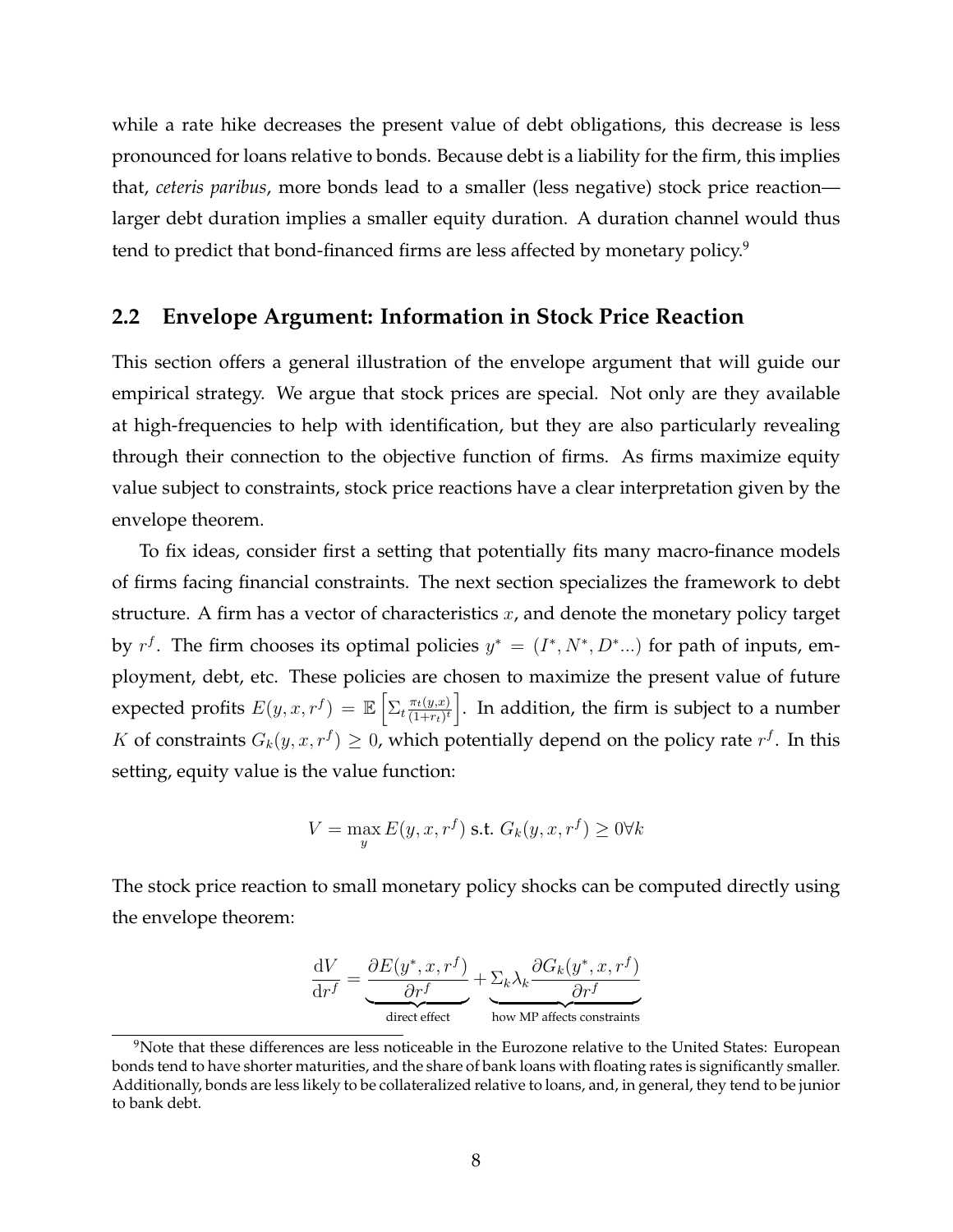In particular, the change in optimal policy  $\frac{dy^*}{dr^f}$  $\frac{dy}{dr^f}$  induced by monetary policy is of a second order.<sup>10</sup> Instead, the stock price reaction can be decomposed into two terms.

The first term is the direct effect: the revaluation of the objective function induced by the shock *keeping the firm's policies constant*. There are at least three channels that can create a direct effect. First, a change in discount rates: equity value is an NPV.<sup>11</sup> We call this the "equity duration" effect, borrowing from the asset pricing literature, where it denotes the interest-rate sensitivity of the present value of a given cash flow stream [\(Gormsen and Lazarus,](#page-31-0) [2019;](#page-31-0) [Weber,](#page-34-0) [2018\)](#page-34-0). A second channel for the direct effect is the change in beliefs: equity value is an expectation. This captures both the standard channel that a rate hike is contractionary, as well as an "information effect," in which a rate hike reveals that the central bank is optimistic about the state of the economy. In both cases, there is a direct effect on the market beliefs of good versus bad states. Third, changes in prices in general equilibrium. Changes in nominal input or output prices, as well as a revaluation of nominal debt obligations, can directly affect firms' profits.

The second term is of particular interest in understanding the monetary transmission channel. It captures how monetary policy relaxes or tightens the constraints faced by firms. This channel is central to macro-finance models with financial frictions. Interestingly, our envelope argument shows that stock prices are *directly informative* about this channel if we can control for direct effects. This is remarkable since an empirical detection of constraints is generally challenging. More precisely, the constraint effect is the product of two terms. First, a pass-through term that measures how much a policy surprise mechanically tightens the constraint faced by the firm. Second, the shadow price of this constraint: the Lagrange multiplier that measures the distortion in a firm's policies relative to the unconstrained optimum. Note also that the idea is quite general—it only relies on the fact that firms maximize equity value and not on the type of policies or constraints considered.<sup>12</sup> Our empirical high-frequency approach leverages this insight

<sup>&</sup>lt;sup>10</sup>To the best of our knowledge, the first trace of this argument in the context of monetary policy can be found in [Ozdagli](#page-33-0) [\(2018\)](#page-33-0).

 $11$ Importantly, a change in the discount rate can occur not only through a change in the risk-free rate but also in the risk premium [\(Drechsler, Savov, and Schnabl,](#page-30-0) [2018;](#page-30-0) [Kekre and Lenel,](#page-32-0) [2019;](#page-32-0) [Gertler and Karadi,](#page-31-0) [2015;](#page-31-0) [Anderson and Cesa-Bianchi,](#page-29-0) [2020\)](#page-29-0).

<sup>&</sup>lt;sup>12</sup>This formal decomposition supports the extensive use of stock market data to learn about the effects of monetary policy by showing that stock price reactions are not purely "financial" variables but are also informative about real effects [\(Bernanke and Kuttner,](#page-29-0) [2005;](#page-29-0) [Gorodnichenko and Weber,](#page-31-0) [2016;](#page-31-0) [Weber,](#page-33-0) [2015;](#page-33-0) [Ozdagli and Weber,](#page-33-0) [2017;](#page-33-0) [Gürkaynak, Karasoy-Can, and Lee,](#page-31-0) [2019;](#page-31-0) [Ippolito, Ozdagli, and Perez-Orive,](#page-32-0) [2018;](#page-32-0) [Ozdagli,](#page-33-0) [2018;](#page-33-0) [Ozdagli and Velikov,](#page-33-0) [2020\)](#page-33-0).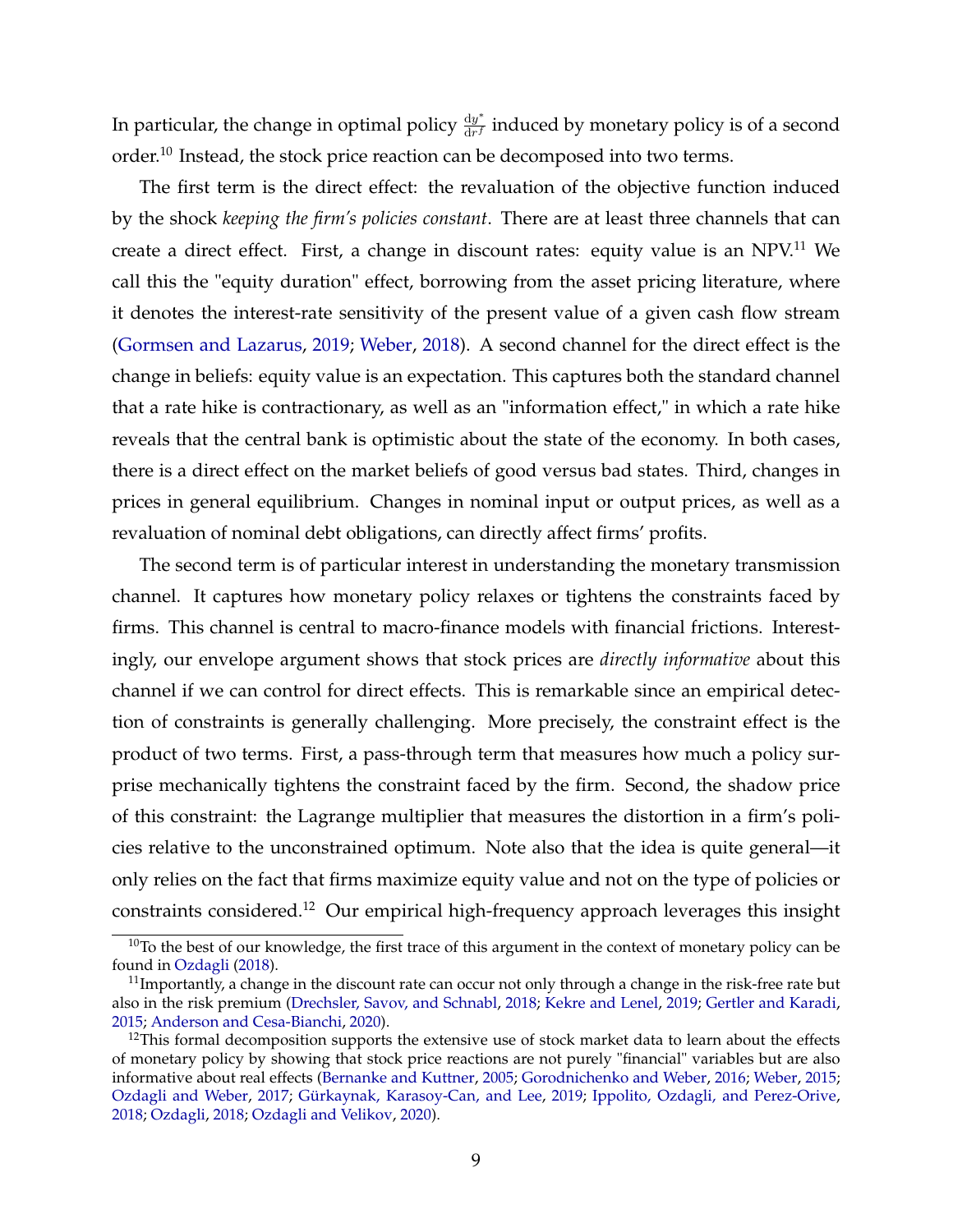<span id="page-11-0"></span>by combining a time-series of identified monetary shocks and with cross-sectional stock price reactions of firms with different debt composition.

#### **2.3 Illustrating the Mechanism**

This section illustrates the role that frictions in bond financing play in monetary transmission and applies our envelope decomposition to understanding what the cross-sectional stock price reaction reveals. To this end, we present a stripped-down corporate finance model of financial frictions, optimal debt structure, and monetary policy. We acknowledge that for the sake of tractability, some modeling choices are particularly stark. We discuss alternative modeling choices in the Online Appendix.<sup>13</sup>

Firms jointly choose how much to borrow for investment and their mix of loan and bond financing. We need to model three ingredients: (i) credit constraints, (ii) the tradeoff in debt structure, and (iii) the effect of monetary policy. The trade-off in debt structure is in the spirit of the static model of [Crouzet](#page-30-0) [\(2019\)](#page-30-0), with some simplifications.

**Credit constraints:** We follow the canonical moral hazard framework of [Holmstrom](#page-31-0) [and Tirole](#page-31-0) [\(1997\)](#page-31-0). Borrowing is constrained because, to preserve entrepreneurs' incentives, the maximum income that can be pledged to an investor is lower than the total return of the project. The firm has assets/cash on hand of A and chooses investment level *I*, which yields *RI* in the high state and  $\chi$ *I* in the low state, with  $\chi \in [0, R)$ . Importantly, the payoff in the low state includes any indirect cost of financial distress, which amplifies fundamental cash-flow shocks and can take many forms.<sup>14</sup> If the entrepreneur behaves well, the high state realizes with probability  $p<sub>H</sub>$ . If they misbehave, it realizes with probability  $p_H - \Delta p$  and the entrepreneur receives private benefit B per unit of investment. For incentive reasons, the maximum pledgeable income in the high state is thus only  $(R - B/\Delta p)I$ , where  $B/\Delta p$  captures the agency friction that leads to inefficient credit rationing. The entrepreneur receives nothing in case of failure. A key object is the expected

<sup>&</sup>lt;sup>13</sup>Even though some building blocks can be found in the pioneering contributions of [Crouzet](#page-30-0) [\(2017\)](#page-30-0), [Crouzet](#page-30-0) [\(2019\)](#page-30-0), [Ippolito, Ozdagli, and Perez-Orive](#page-32-0) [\(2018\)](#page-32-0), [Ajello](#page-29-0) [\(2016\)](#page-29-0) or [Chang, Fernández, and Gulan](#page-30-0) [\(2017\)](#page-30-0), much work remains to be done when it comes to formulating a comprehensive model for quantitative analysis.

<sup>&</sup>lt;sup>14</sup>For instance, low cash-flows can lead to a rating downgrade or violating a covenant [\(Greenwald,](#page-31-0) [2019;](#page-31-0) [Lian and Ma,](#page-32-0) [2018\)](#page-32-0), with adverse consequences for the firm's operations. Defaults and liquidation are the most extreme forms of financial distress, although not the most common.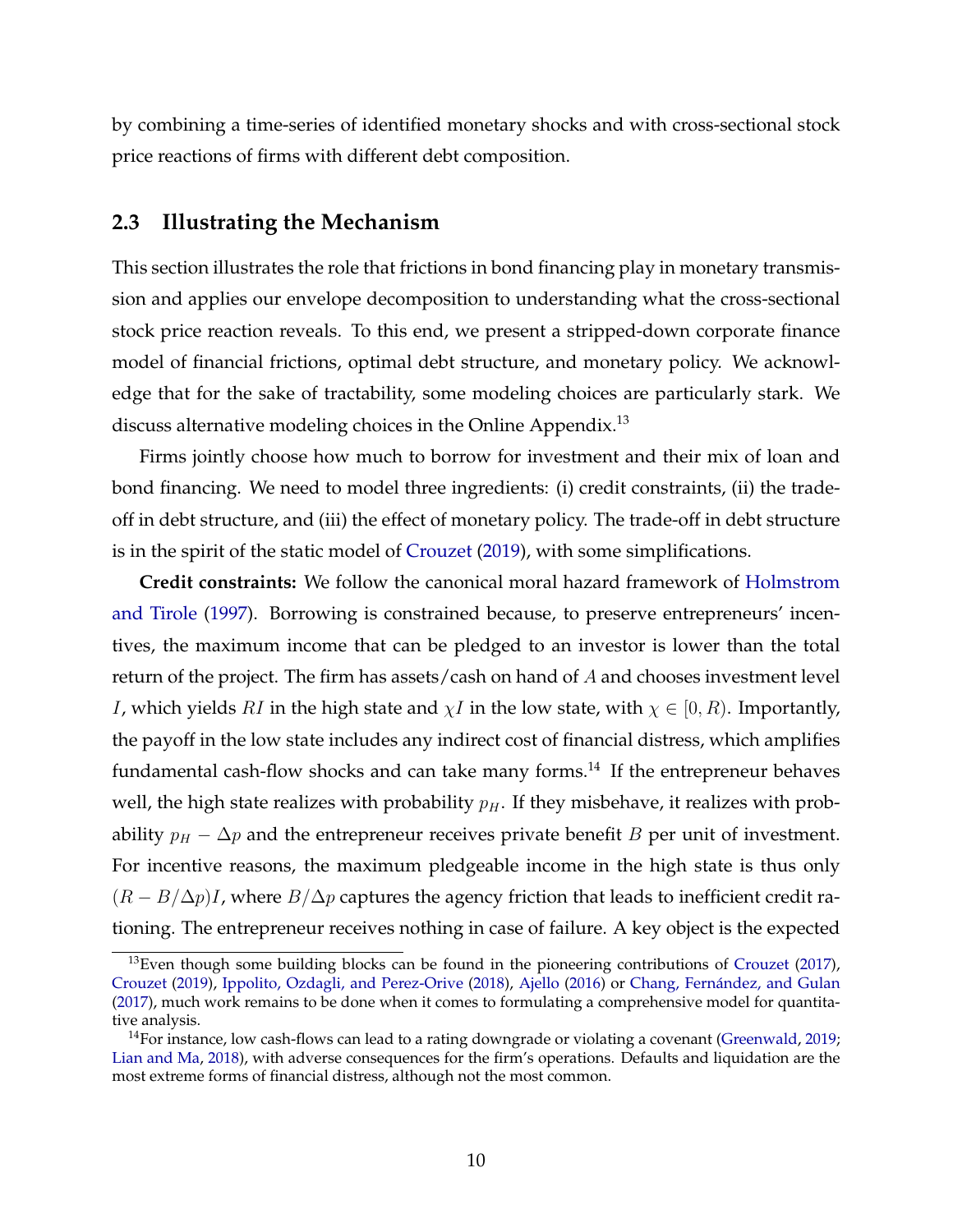pledgeable income per unit of investment:

$$
\mathcal{P} = p_H (R - B/\Delta p) + (1 - p_H) \chi
$$

The firm can borrow  $I - A$  from lenders with cost of funds  $\rho$ . Credit constraints arise because lenders must break-even on the debt while pledgeable income is limited by moral hazard:  $PI \geq (I - A)\rho$ .

**Debt structure:** The firm jointly choose how much to borrow using loans and bonds. Denoting the bond share by  $\beta \in [0, 1]$ , total bonds are  $\beta(I - A)$  and loans are  $(1 - \beta)(I - A)$ A). We follow [Crouzet](#page-30-0) [\(2019,](#page-30-0) [2017\)](#page-30-0) and model the trade-off between intermediated and market financing in a simple way. Loans are more flexible than bonds because they are held by concentrated creditors, and can be renegotiated more easily to reduce the cost of financial distress. The payoff  $\chi$  in the bad state thus depends on the debt structure, with  $\chi(\beta) = \chi_0 - \chi_1\beta^2$ . Frictions in bond financing are captured by the slope parameter  $\chi_1 > 0$ : bond financing implies a higher cost of financial distress.<sup>15</sup> On the other hand, banks incur an intermediation cost and have thus a higher cost of funds relative to bonds. Therefore, lenders' cost of funds  $\rho$  depends on the debt structure  $\beta$ , with  $\partial \rho / \partial \beta < 0$ , as well as the policy rate r. Assume a linear functional form:  $\rho(\beta, r) = \beta r + (1 - \beta)(1 + c)r$ . The term  $c > 0$  captures intermediation costs born by banks. In equilibrium, the firm optimal bond share trades-off a lower cost of debt with less pledgeable income because of inefficient liquidation. The assumption  $c > 0$  also implies a higher interest-rate passthrough on bank loans which captures the bank lending channel in a reduced-form way.<sup>16</sup> In other words, rate hikes reduce both loan and bond supply, but loan supply contracts relatively more.

**Monetary policy:** We model the monetary transmission process in a simple reducedform way. The central bank's actions affect firms in two ways: by (i) shifting in lenders' cost of funds  $\rho$ , and by (ii) affecting the distribution of cash-flows  $p_H$ . Our core economic

<sup>&</sup>lt;sup>15</sup>At the cost of additional notation, a more complete assumption would that  $\chi(\beta) = R_L(1-\xi(\beta))$ , where  $R_L$  is the low state cash-flow and  $\xi$  represents the dead-weight loss of financial distress. Alternatively, one could assume that bond investors are less skilled at monitoring, such that private benefits  $B$  increases with the bond share  $\beta$ , in the spirit of [Holmstrom and Tirole](#page-31-0) [\(1997\)](#page-31-0), [De Fiore and Uhlig](#page-30-0) [\(2011\)](#page-30-0) or [Chang,](#page-30-0) [Fernández, and Gulan](#page-30-0) [\(2017\)](#page-30-0). This alternative is similar in terms of the economics, as what matters is that more bonds can reduce pledgeable income.

<sup>&</sup>lt;sup>16</sup> Figure [IA.2](#page-43-0) in the Online Appendix provides suggestive evidence for a difference in pass-through. See [Anderson and Cesa-Bianchi](#page-29-0) [\(2020\)](#page-29-0) for a sharp analysis of bond spreads using detailed microdata. [Crouzet](#page-30-0) [\(2019\)](#page-30-0) shows that there can be heterogeneous effects even without this differential pass-through.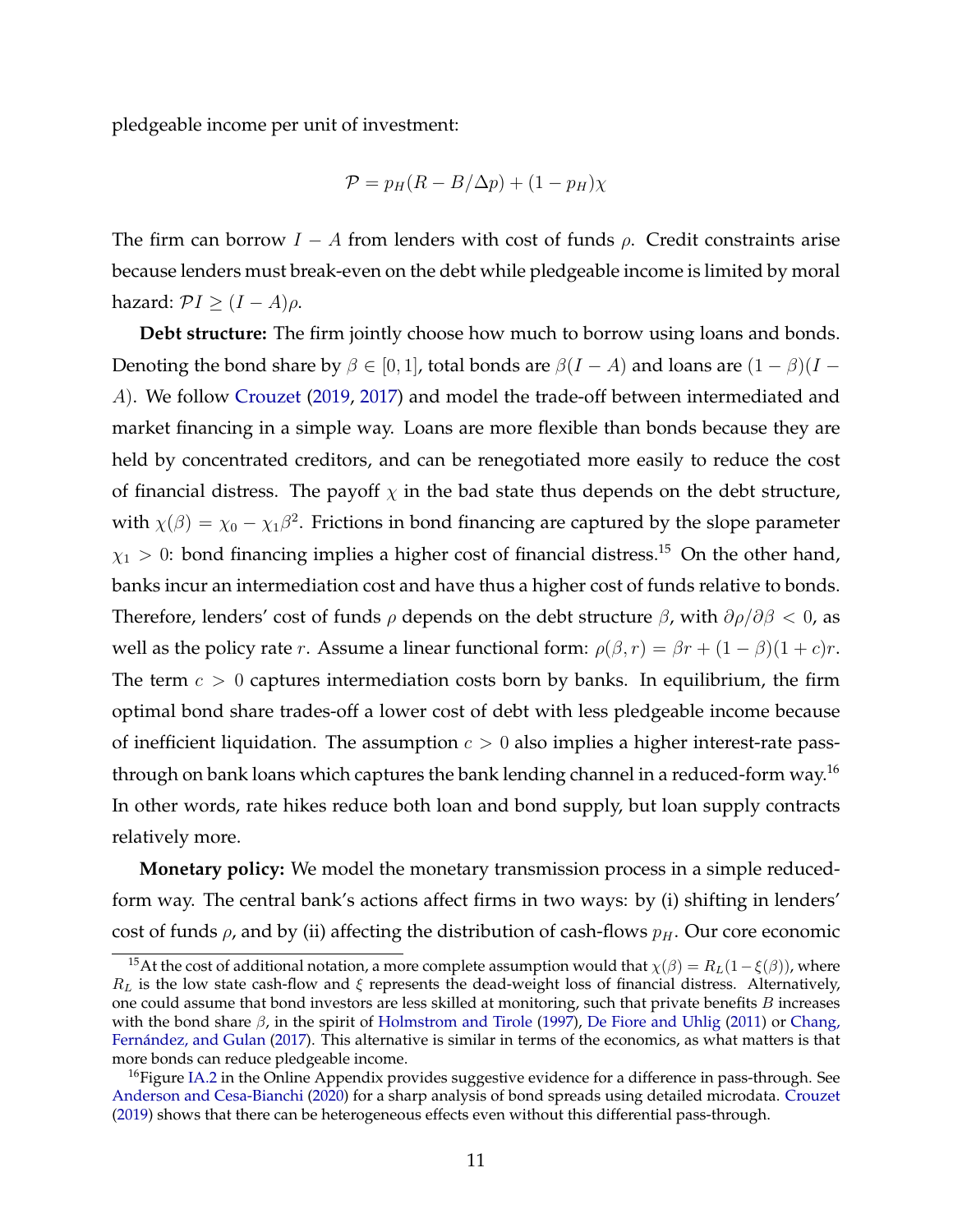mechanism would apply both to conventional interest rate policy as well as unconventional measures aimed at stimulating credit markets and the real economy. Nevertheless, for tractability, we summarize the stance of monetary policy through the rate  $r.^{17}$  We assume first that  $\partial \rho / \partial r > 0$ . In our simple risk-neutral economy, there is no effect on the risk premium, although that could be relaxed [\(Drechsler, Savov, and Schnabl,](#page-30-0) [2018;](#page-30-0) [Kekre and Lenel,](#page-32-0) [2019;](#page-32-0) [Anderson and Cesa-Bianchi,](#page-29-0) [2020\)](#page-29-0). Second, we model contractionary effect on the real economy as lowering the probability of a high cash-flow, such that  $p'_H(r) < 0.18$  Essentially, we abstract from explicitly modeling nominal frictions and assume that monetary policy moves real rates [\(Nakamura and Steinsson,](#page-33-0) [2018a;](#page-33-0) [Hanson](#page-31-0) [and Stein,](#page-31-0) [2015\)](#page-31-0).

**Equilibrium:** The firm jointly chooses investment scale I and debt structure  $\beta$  to maximize profits subject to its credit constraints, given assets/cash on hands A and the policy rate  $r$ . The analysis of investment follows closely [Holmstrom and Tirole](#page-31-0) [\(1997\)](#page-31-0). Given constant returns to scale, the credit constraint binds in equilibrium. This fact implies that investment is proportional to A:  $I = m(\beta, r)A$ , where the multiplier is given by:

$$
m(\beta, r) := \frac{1}{1 - \frac{\mathcal{P}(\beta, r)}{\rho(\beta, r)}}
$$
(1)

The multiplier reflects the firm's debt capacity and decreases with financial constraints. When it is large, investment and borrowing are large. It is driven by both pledgeable income and the lenders' cost of funds. In fact, the ratio  $\frac{\mathcal{P}(\beta,r)}{\rho(\beta,r)}$  is nothing but the present value of what can be pledged to creditors. This object is at the heart of many macroeconomic models with financial frictions, such as the financial accelerator or the collateral channel. Importantly, the multiplier depends on the debt structure choice: a larger share of bonds reduces lenders' cost of funds, but decrease pledgeable income due to a larger cost of financial distress. The multiplier also depends on the stance  $r$  of monetary policy. This multiplier will be at the core of empirical predictions of the cross-sectional response to monetary shocks.

Because the firm promises all its pledgeable income to lenders, it only receives a payoff

 $17$ The empirical section focuses on conventional monetary policy for identification reasons, as the highfrequency identification of shocks to the target rate is well-established in the literature.

 $18$ "Information shocks" can be easily modeled by assuming the opposite sign instead.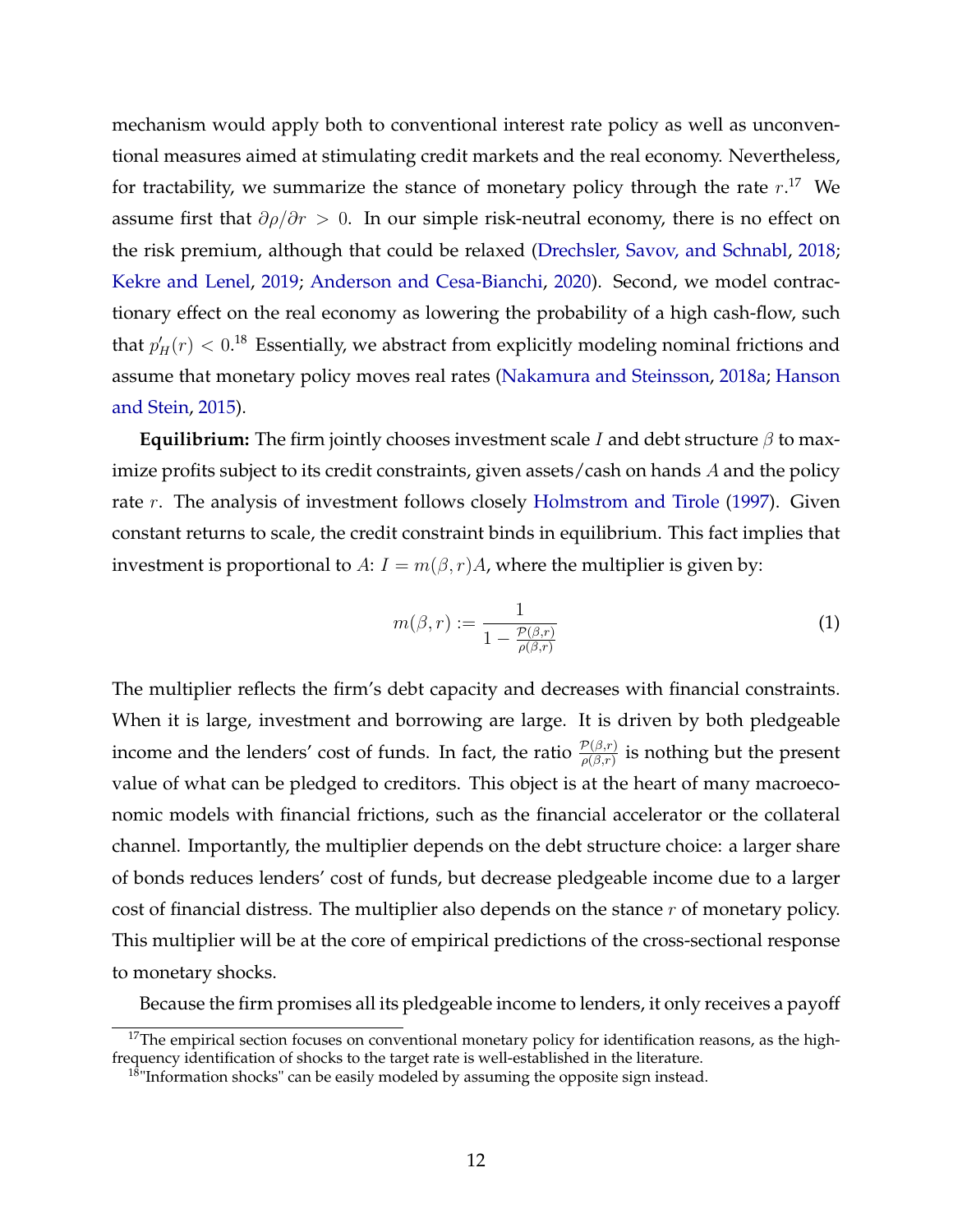in the high state in order to preserves its incentives:

$$
V = \max_{I,\beta} \left\{ \frac{1}{r} p_H(r) \frac{B}{\Delta p} I \right\} \quad \text{s.t.} \quad I = m(\beta, r) A
$$

The optimal share of bonds  $\beta^*$  maximizes debt capacity m by trading-off cost of funds  $\rho$ with pleagable income  $P$ :

$$
\frac{\partial m(\beta^*,r)}{\partial \beta}=0
$$

Importantly, riskier firms (lower  $p_H$ ) or firms that are subject to more frictions (higher  $\chi_1$ ) choose less bond financing. We discuss this potential selection problem in the empirical section below.<sup>19</sup>

**Stock Price Reaction:** The stock price reaction of a small change in the policy rate r is given by the envelope theorem:

$$
\frac{dV}{dr} = -\frac{1}{r^2} p_H \frac{B}{\Delta p} I^* + \underbrace{\frac{1}{r} p'_H(r) \frac{B}{\Delta p} I^*}_{\text{change in discount}} + \underbrace{\lambda^* \frac{\partial m(\beta^*,r)}{\partial r} A}_{\text{change in belief}}_{\text{(direct effect)}} \newline
$$

The direct effect corresponds to a revaluation of the firm's equity following a rate hike, *keeping the firm's equilibrium policies unchanged*. In this simple setting, there are two components. First, a change in discount rates that captures "equity duration." Second, a rate hike alters market beliefs about the probability of project success. A third potential direct channel that is absent from this simple model is a change in input or output prices in general equilibrium. Financial constraints do not drive those effects, and their magnitude or sign is independent of the firm's real response.

The constraint effect reflects how monetary policy affects constraints and is the product of two terms. The first term is the shadow price of the constraint, given by the Lagrange multiplier  $\lambda^* = \frac{1}{r}$  $\frac{1}{r}p_H(r)B/\Delta p$ . The second term is a pass-through measure that reflects how monetary policy tightens the constraint. Here, the pass-through is given by how much the multiplier falls after a rate hike  $\partial m(\beta^*, r)/\partial r$ . The constraint tightens for two reasons: an increase in lenders' cost of funds, and a fall in pledgeable income.

<sup>&</sup>lt;sup>19</sup>However, the linearity of the model implies that debt structure is independent of internal funds  $A$ , an assumption that is relaxed in [Crouzet](#page-30-0) [\(2019\)](#page-30-0).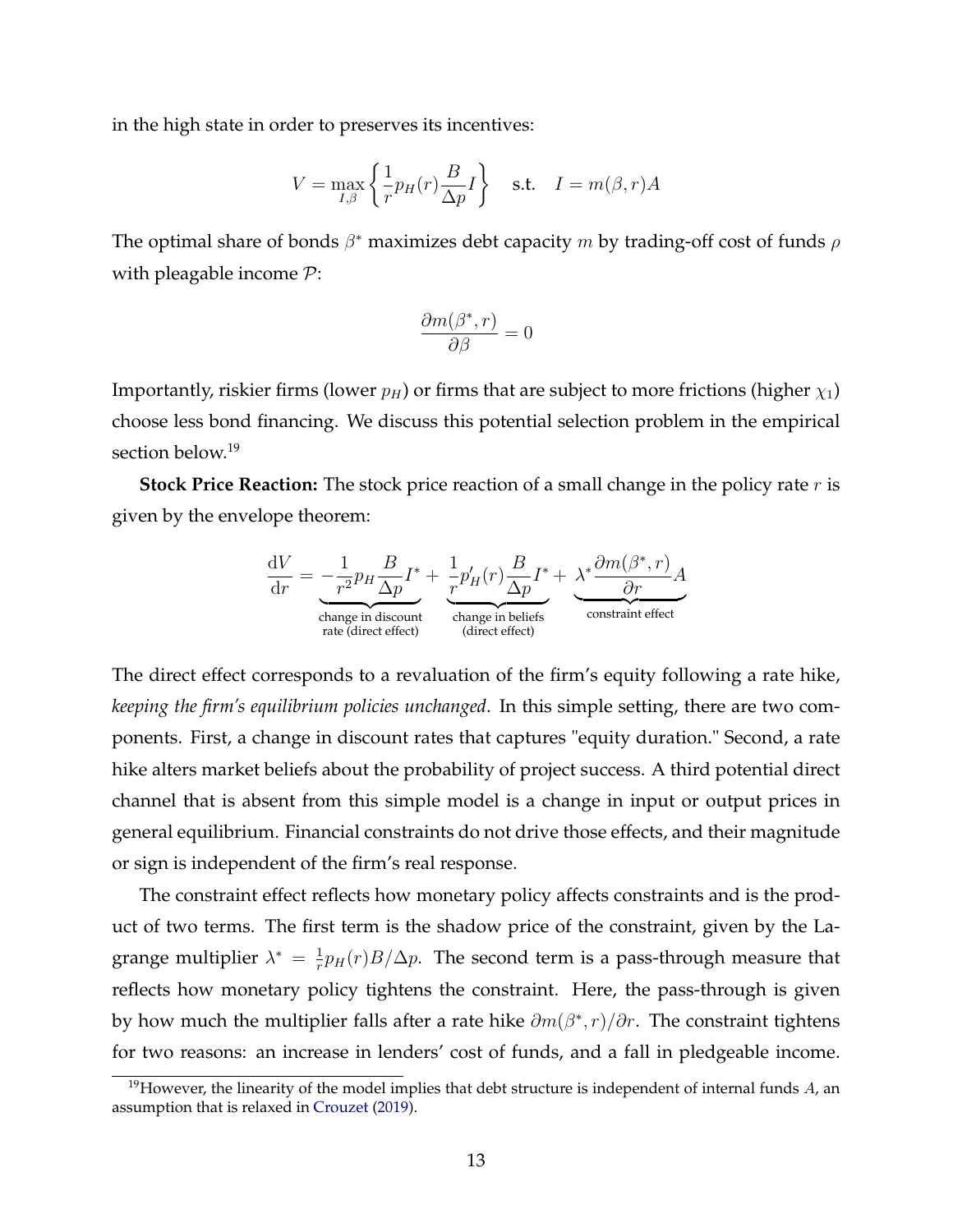To make the algebra more intuitive, assume that the multiplier  $m$  is proportional to the difference between pleadgeable income  $\mathcal{P}(\beta, r)$  and lenders' cost of funds  $\rho(\beta, r)$ . The expressions above for  $P$  and  $\rho$  imply:

$$
\frac{\partial m(\beta, r)}{\partial r} \approx \underbrace{(R - B/\Delta p - \chi(\beta)) p_H'(r)}_{\text{4 pledgeable income}} - \underbrace{(\beta + (1 - \beta)(1 + c))}_{\text{1-cost of funds}} < 0
$$

Contractionary monetary policy unambiguously tightens financial constraints in this setting. The key question is how this pass-through depends on debt structure:

$$
\frac{\partial^2 m(\beta, r)}{\partial \beta \partial r} \approx \underbrace{-p'_H(r)\chi'(\beta)}_{\text{effect of frictions in}} + \underbrace{c}_{\text{bank lending} \atop \text{channel} > 0} \tag{2}
$$

This equation summarizes the main message of the paper. The bank lending channel, irrespective of its exact microfoundations, predicts that bond-dependent firms are less responsive to monetary shocks (recall that  $\partial m(\beta^*,r)/\partial r$  is negative). However, the existence of frictions in bond financing is a countervailing force. Intuitively, a rate hike increases the probability of the low cash-flow state. This effect is especially pronounced for firms with more bonds as they face larger costs of financial distress (lower  $\chi$ ). When bond market frictions are present, i.e., when  $\chi_1 \neq 0$ , the cross-sectional prediction of the bank lending channel becomes weaker. For frictions large enough, the prediction can even reverse: bond-dependent firms turn out to be relatively more responsive to monetary shocks.

**Alternative Models:** While the model above makes some stark assumptions for tractability, the idea that rigidity frictions in bond financing can attenuate the prediction of the bank lending channel is rather general. To illustrate, the Online Appendix presents an alternative model in which renegotiation frictions associated with bond financing matter through a liquidity management channel that connects naturally with recent work on the role of corporate liquidity in monetary transmission [\(Rocheteau, Wright, and Zhang,](#page-33-0) [2018;](#page-33-0) [Kiyotaki and Moore,](#page-32-0) [2018;](#page-32-0) [Ajello,](#page-29-0) [2016;](#page-29-0) [Drechsler, Savov, and Schnabl,](#page-30-0) [2018;](#page-30-0) [Nagel,](#page-33-0) [2016\)](#page-33-0). We nevertheless acknowledge that any model has shortcomings and that many other important forces could play a prominent role, including nominal long-term debt [\(Gomes, Jermann, and Schmid,](#page-31-0) [2016\)](#page-31-0), bond supply [\(Becker and Ivashina,](#page-29-0) [2015\)](#page-29-0), or the Fed put [\(Cieslak and Vissing-Jorgensen,](#page-30-0) [2017\)](#page-30-0). We also do not explicitly model the general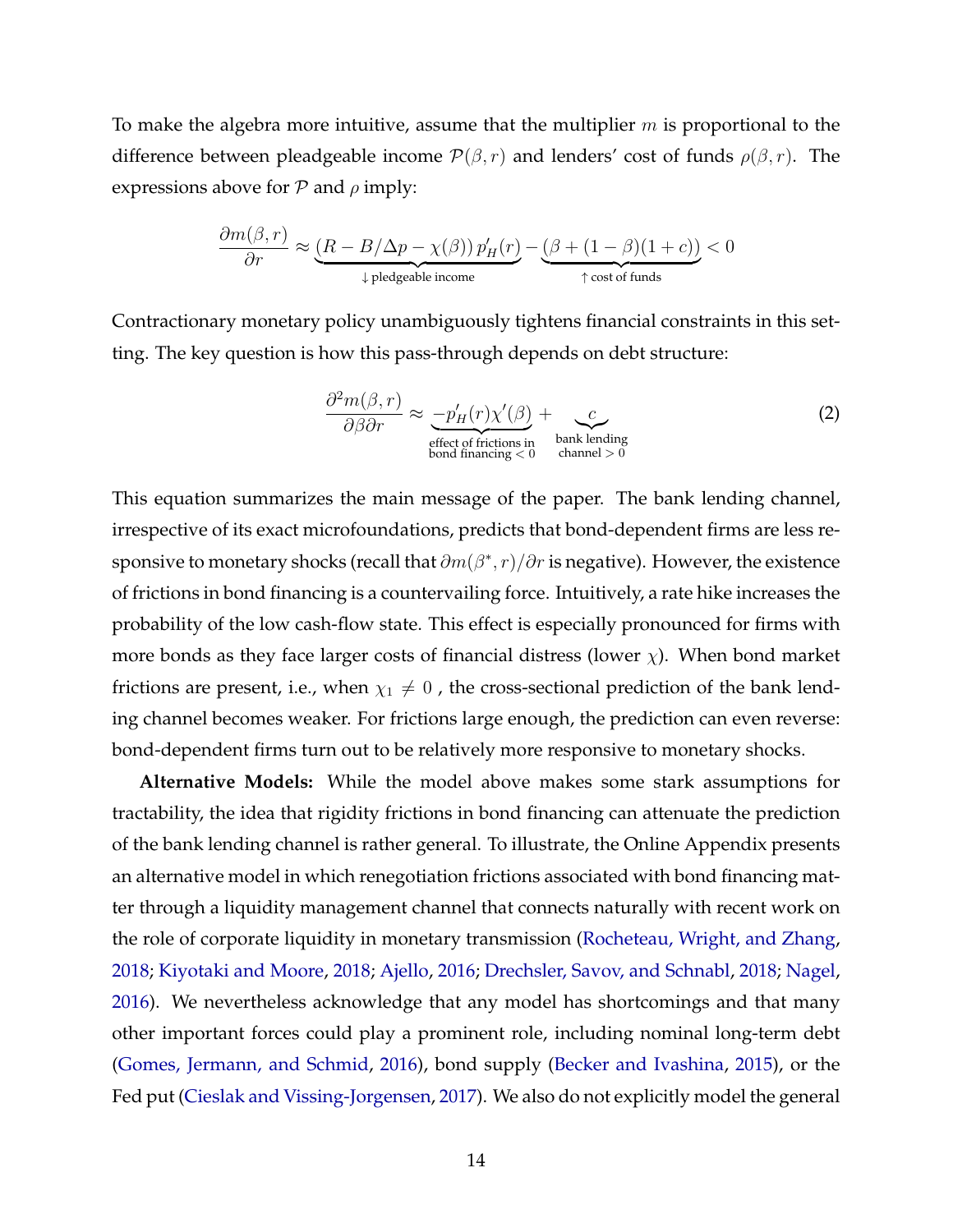equilibrium effects on inflation, intermediate input prices, exchange rates, or consumer demand, and much work remains to be done to understand how those forces interact with firms' debt structures.

### **3 Empirical Analysis**

#### **3.1 Data and Summary Statistics**

The main focus of our empirical analysis is on conventional monetary policy in the Eurozone starting in 2001.<sup>20</sup> The baseline sample ends in July 2007 with the onset of the financial crisis, but Section [3.5](#page-25-0) considers the post-crisis. The period covers a full monetary cycle, as can be seen in Figure [1.](#page-35-0) Moreover, the banking sector appears relatively stable during our sample period, as shown in Figure [IA.1](#page-42-0) in the Appendix.<sup>21</sup>

**Construction of monetary shocks:** We rely on [Altavilla, Brugnolini, Gürkaynak,](#page-29-0) [Motto, and Ragusa](#page-29-0) [\(2019\)](#page-29-0) that construct a time series of monetary policy shocks using high-frequency data on overnight interest swaps (OIS swaps). They use the Thomson Reuters Tick database to calculate changes in the OIS swap rate in a 50 minutes window around the press release time.<sup>22</sup> OIS swaps exchange the overnight rate, EONIA, against a fixed rate for an agreed period. At the point of contracting, the fixed rate represents the geometric average of the expected overnight rate over the contract period.<sup>23</sup> In other words, the fixed rate is the average of the rate at the short end of the yield curve—the primary instrument for conventional monetary policy. OIS swaps represent an attractive alternative to futures on the overnight rate, which are commonly used in the U.S. for highfrequency identification of monetary policy. [Lloyd](#page-32-0) [\(2017\)](#page-32-0) finds that the OIS swap rates

<sup>&</sup>lt;sup>20</sup>The Euro was formally introduced on  $01/01/1999$ , which locked all national currencies at a fixed rate to the Euro. Contemporaneously, the ECB began to set its target rate. The initial period was associated with considerable operational and policy uncertainty, as reflected by the ECB's decision to narrow the corridor of its main refinancing rate. For this reason, we allow for some phasing in.

 $21$ See also Figure 1 in [Becker and Ivashina](#page-29-0) [\(2018\)](#page-29-0).

<sup>&</sup>lt;sup>22</sup>[Altavilla, Brugnolini, Gürkaynak, Motto, and Ragusa](#page-29-0) [\(2019\)](#page-29-0) also measure the change in the OIS swap rate in a tight time window around the press conference. In addition to the shocks in these two nonoverlapping time windows, they provide an aggregate "Monetary Event Window" shock, which is the sum of the two. Our baseline result is robust to using this aggregated shock. Still, we prefer to use the shock around the press release as it provides a sharper characterization of conventional monetary policy.

<sup>&</sup>lt;sup>23</sup>EONIA is the counterpart to the effective federal funds rate in the United States. Note also that the ECB target rate and the EONIA have historically tracked each other tightly as the ECB target rate can be understood as the target that is intended to be implemented by open market operations.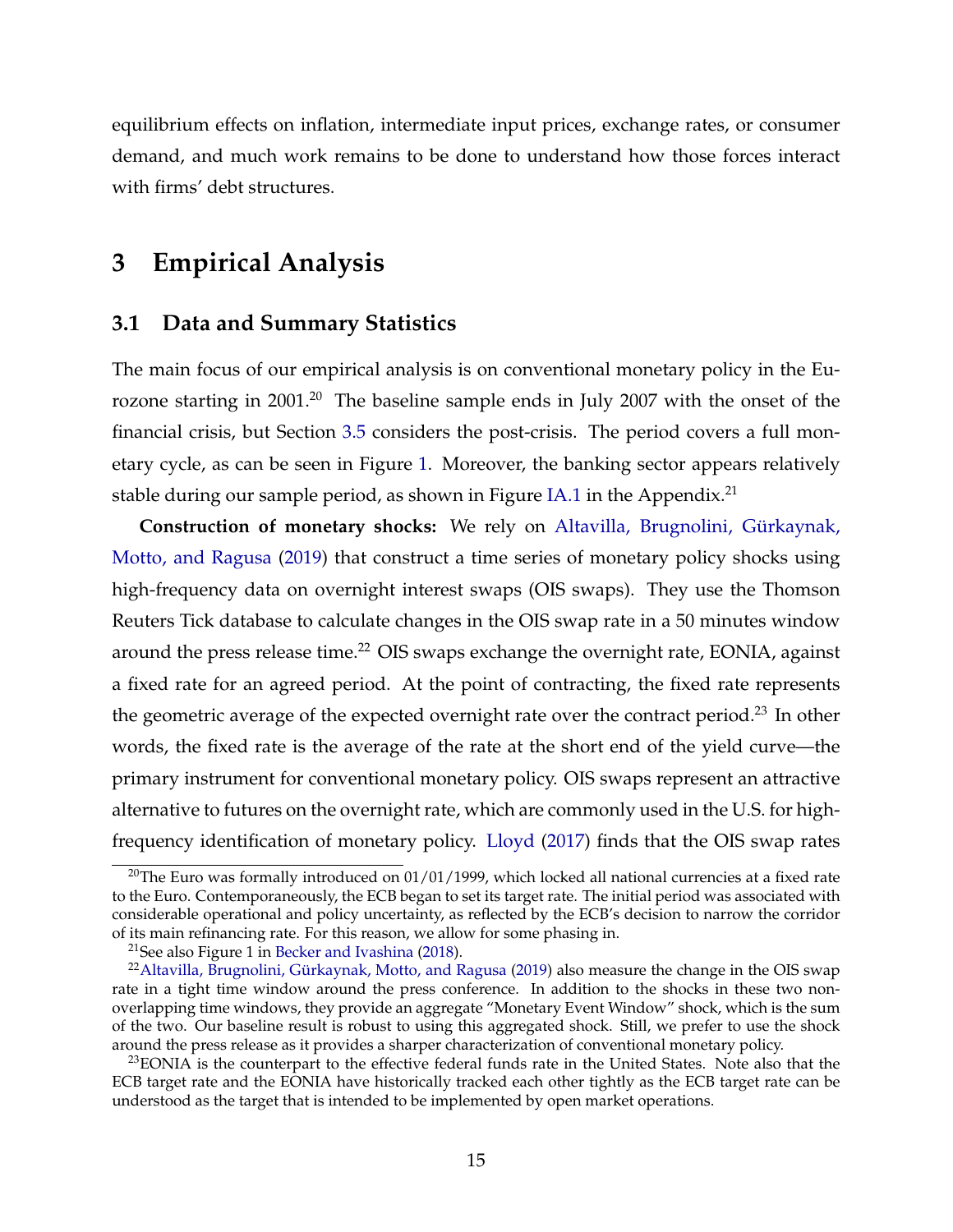accurately measure expectations of future short-term interest rates at a horizon between 1 and 24 months in the Eurozone until 09/2007.<sup>24</sup>

Table [1](#page-37-0) tabulates the summary statistics of the shocks. Our baseline shock is the change in the OIS 1M swap rate by [Altavilla, Brugnolini, Gürkaynak, Motto, and Ra](#page-29-0)[gusa](#page-29-0) [\(2019\)](#page-29-0) in the first row. We tabulate alternatives to this choice for comparison. Additionally, we contrast the Eurozone shocks with shocks in the United States taken from [Nakamura and Steinsson](#page-33-0) [\(2018a\)](#page-33-0). The properties of the identified monetary policy shock in the Eurozone are comparable with those of the better-known shock in the United States. Many shocks are a few basis points and have a standard deviation of 4 to 5 bps. The summary statistics suggest that the market largely anticipated monetary policy announcements. On the other hand, there were a significant number of occasions when the announcement contained unexpected information. Some of these shocks had a magnitude of ten to twenty basis points, which is large given that rate changes are typically twentyfive basis points and are concentrated in the first half of the sample.

**Firm-level data:** We combine different data sources to create a panel of firms during our period of interest. Balance sheet items come from Thomson Reuters Worldscope and stock information from Datastream. Information on market financing comes from Capital IQ, which contains more granular information regarding the debt structure of firms than what is present in Worldscope. We define "bond financing" as the sum of the Capital IQ variables senior bonds, subordinated bonds and commercial paper to capture total market financing in a broad sense. Because the coverage of Capital IQ is sparse at the beginning of the sample, we collect data for 2001 and 2002 manually.

Our high-frequency cross-sectional approach requires a focus on a subset of large

 $24$ The Eurozone money market underwent significant stress post 09/2007; the baseline sample period stops in July 2007 such that the identified monetary shocks are unaffected by this. In addition, Section [3.3](#page-22-0) shows robustness to using other definitions of monetary shocks that build on the work of [Corsetti, Duarte,](#page-30-0) [and Mann](#page-30-0) [\(2018\)](#page-30-0) and [Jarocinski and Karadi](#page-32-0) [\(2018\)](#page-32-0). The latter paper classifies the shocks into monetary policy shocks and information shocks based on the covariance with the stock market. Thus, we can exclude "information shocks" and find that the information effect of monetary policy does not drive our result. Conventional monetary policy targets the short end of the yield curve directly; it may have, however, indirect effects on longer maturities of the yield curve. [Gürkaynak, Sack, and Swanson](#page-31-0) [\(2005\)](#page-31-0) find that two factors are required two capture the full effect of monetary policy; they refer to the change in the short rate as "target factor" and a change in longer interest rates as "path factor". The factors are constructed by principal component analysis and subsequent rotation and re-scaling. [Lunsford](#page-32-0) [\(2018\)](#page-32-0) uses an alternative approach by residualizing the change in the expected path with respect to the change in the short rate. It is important to note that both approaches lead to factors that are statistically orthogonal by construction. Hence, the inclusion of the "path factor" will not materially affect our estimates.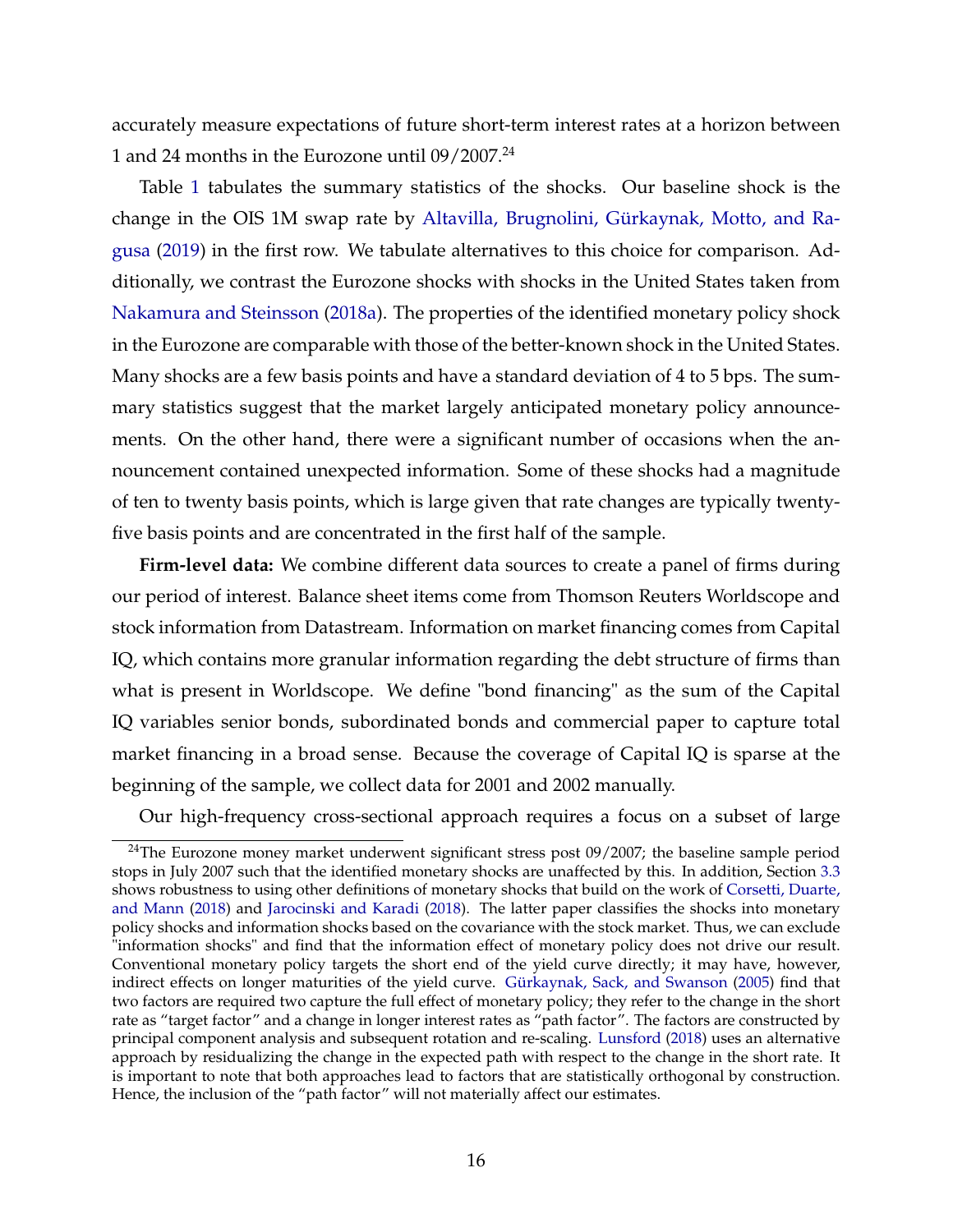firms. The envelope argument relies on firms that maximize equity values, and on stock markets that accurately reflect true equity values. For this reason, we constrain our analysis to the constituents of the highly visible stock market EURO STOXX sectoral indices. These represent the most liquid stocks and best-governed firms in the Eurozone. Their inclusion in an index ensures that firms are monitored carefully by analysts and market participants during the day, ensuring that their stock prices incorporate new information about monetary policy at a high frequency.<sup>25</sup> The second advantage of this procedure is that it leads to an unbalanced panel that automatically accounts for mergers and acquisitions, as well as, the rise of new industry leaders or the demise of former incumbents. Proceeding in this way and excluding financials and utilities, we obtain a sample of 282 distinct firms. The country composition is as expected: all countries are represented, although larger countries like Germany and France capture a bigger share. Importantly, while this sample only covers a small fraction of public firms, Figure [IA.7](#page-45-0) shows that it accounts for about 80% of total corporate bonds outstanding in the Eurozone. Moreover, the distribution of size and leverage are very similar to U.S. firms included in the S&P 500 stock market index.

Interestingly, there is large heterogeneity in firms' financing structures even within those large Eurozone firms. Summary statistics are reported in Table [2](#page-38-0) and the corresponding histograms in Figure [2.](#page-35-0) While the average bond debt to asset ratio is relatively low at  $10\%$ <sup>26</sup>, there is a considerable amount of heterogeneity. About a third of firms have no bonds outstanding, while others are funding most of their debt using bond markets. Dividing firms in three even-sized categories by their bond to assets ratio, the first group has (virtually) no bond debt: the 75th percentile has zero bond debt. The middle category has low bond debt: the median bond debt over debt is 32%. The last category has high bond debt: for the median firm, bonds represent 71% of total debt. Finally, note that this richness in debt structure implies that bonds do not automatically insulate firms from changes to the cost of credit—firms in the top tercile of bond debt still have about a quarter of their debt due within one year, and the average is close to 34%.

<sup>&</sup>lt;sup>25</sup>For instance, [Gorodnichenko and Weber](#page-31-0) [\(2016\)](#page-31-0) focus on the constituents of the S&P 500 for similar reasons.

 $26$ This can be compared with about 19% among members of the S&P 500 and embodies a well-known fact, sometimes referred as a European "bank bias" [\(Langfield and Pagano,](#page-32-0) [2016\)](#page-32-0). The low level persists today despite some recent upward trends and convergence to the United States. Institutional and legal reasons have been put forward to explain those differences [\(Becker and Josephson,](#page-29-0) [2016\)](#page-29-0).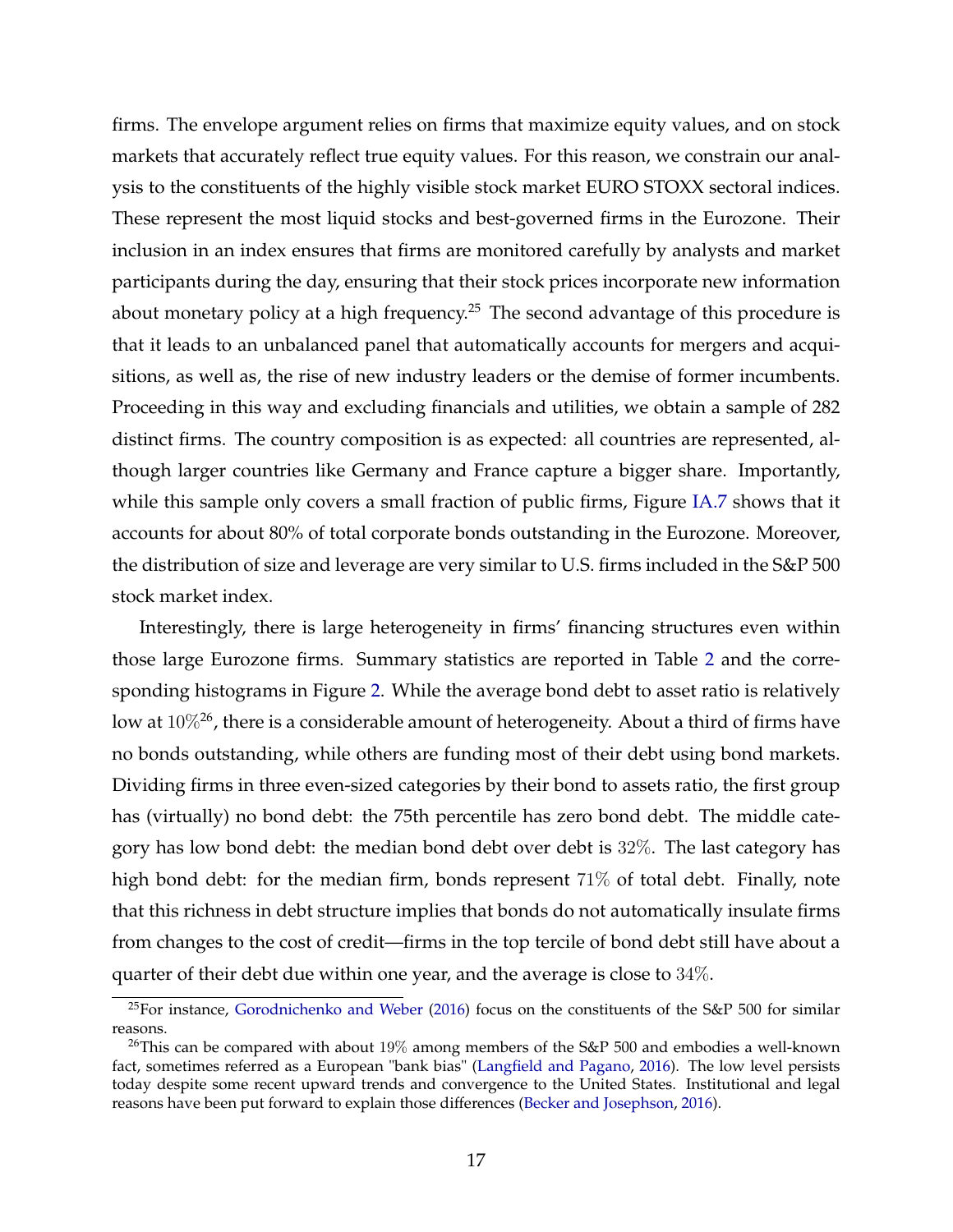<span id="page-19-0"></span>In line with the model of the previous section, different firms choose different debt structures. Figure [5](#page-37-0) presents some statistics on the cross-sectional determinants of debt mix. Empirically, the best predictor of bond debt is total debt: larger firms with more leverage are more likely to have a larger share of bond debt. This is not surprising given that bond markets are designed to raise large amounts of external finance, and bond issuance often exceeds amounts that are typically raised from banks or syndicates of lenders. Second, the share of bond debt (as well as leverage) varies considerably across sectors, likely reflecting different liquidity needs or asset characteristics, as shown in Figure [IA.5.](#page-44-0) Firms selecting into the bond market implies a potential omitted variable problem, that we address in details below.

#### **3.2 Model Specification and Identification**

To understand the role of debt structure on monetary transmission, we run a panel regression of the form:

 $\Delta \log P_{i,t} = \gamma \Delta M P_t \times BondShare_{i,t-1} + Firm FE + Sector-Time FE + Controls + \epsilon_{i,t}$  (3)

We use the convention that a positive monetary policy shock  $\Delta MP_t > 0$  corresponds to a rise in the policy rate. The coefficient of interest is  $\gamma$  as it captures how the share of bond financing affects the response to a monetary policy shock. The classical bank lending channel implies  $\gamma > 0$ : firms with more bonds are relatively less affected by a rate hike (recall that the average effect is negative). On the other hand, if frictions in bond financing are strong enough, the relationship can revert and  $\gamma < 0$ . Our primary measure of the bond share is the ratio of bonds to assets in the previous year, but we show robustness to using alternatives. We measure firms' reactions as the daily difference in log stock prices. The panel structure allows for a rich set of fixed effects and controls which act as a defense against confounding factors.

Concretely, there are at least two identification concerns in this setting. First, there are macroeconomic news that correlate with monetary policy and changes in firms' stock prices. A high-frequency approach using a narrow window helps to alleviate the concern that firms' responses are driven by news unrelated to monetary policy. Importantly, in the spirit of the pioneering work on high-frequency identification, both our shock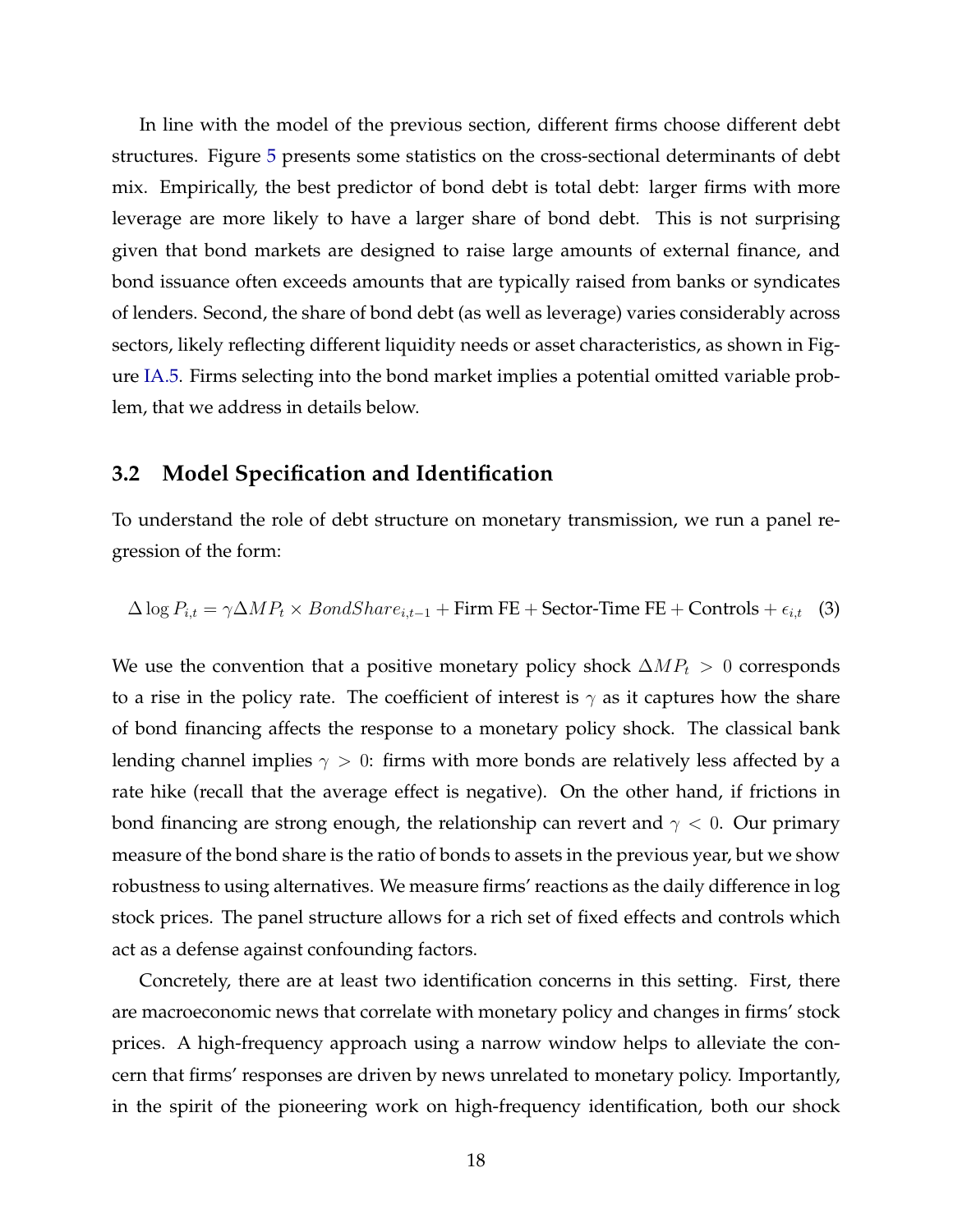and response variable are measured at high-frequency [\(Cook and Hahn,](#page-30-0) [1989;](#page-30-0) [Kuttner,](#page-32-0) [2001;](#page-32-0) [Bernanke and Kuttner,](#page-29-0) [2005;](#page-29-0) [Cochrane and Piazzesi,](#page-30-0) [2002;](#page-30-0) [Nakamura and Steins](#page-33-0)[son,](#page-33-0) [2018a\)](#page-33-0). Relative to using data from firms' financial statements, an advantage of using stock market responses is that they incorporate the effects of a shock more quickly and "capitalize" the impact across all future periods and states of the world. Asset prices reflect all publicly available information before the monetary policy announcement, and changes in asset prices reflect the effect of a monetary surprise.

Second, debt structure is not randomly assigned. The decision to access bond or bank debt is a choice, which leads to a potential identification concern akin to an omitted variable problem. A differential response to monetary policy for bond-reliant firms could be due to firm characteristics that drive selection into bond financing as opposed to the effect of debt structure itself. Unfortunately, we do not have quasi-random variation in debt structure. In line with the literature on the firm-level effects of monetary policy, we instead do our best to use the granularity of our data to rule out specific alternatives. $27$ But note that we do not have to control for all drivers of monetary policy responsiveness, only those correlated with debt structure.

Our envelope argument shows that a first important confounder is the effect of changes in the discount rate, or *equity duration*. There is a direct correlation with debt structure: it is well-known that bonds tend to have longer duration relative to loans, as they are more likely to be fixed-rate and long-term [\(Ippolito, Ozdagli, and Perez-Orive,](#page-32-0) [2018;](#page-32-0) [Gürkaynak, Karasoy-Can, and Lee,](#page-31-0) [2019\)](#page-31-0). A rate hike decreases the present value of debt obligations, but this decrease is less pronounced for loans relative to bonds. Everything else equal, this duration should make bond-financed firms less affected by a monetary contraction, i.e.,  $\gamma > 0.28\,$  To control for this, we lean on recent developments in the asset pricing literature that measure equity duration at the firm level and include  $\Delta MP_t \times EquityDuration_{i,t}$  interactions in all specifications. We borrow from [Gormsen](#page-31-0) [and Lazarus](#page-31-0) [\(2019\)](#page-31-0) who show that equity duration is analytically related to the growth

<sup>27</sup>See, for instance, [Ippolito, Ozdagli, and Perez-Orive](#page-32-0) [\(2018\)](#page-32-0), [Ottonello and Winberry](#page-33-0) [\(2018\)](#page-33-0), [Jeenas](#page-32-0) [\(2018\)](#page-32-0), [Cloyne, Ferreira, Froemel, and Surico](#page-30-0) [\(2018\)](#page-30-0), [Gorodnichenko and Weber](#page-31-0) [\(2016\)](#page-31-0), or [Crouzet](#page-30-0) [\(2019\)](#page-30-0). [Ozdagli](#page-33-0) [\(2018\)](#page-33-0) is an exception and studies a natural experiment around the Enron scandal to isolate the role of informational frictions.

 $28$ Naturally, firms could decide to engage in hedging contracts to remove this duration effect. [Ippolito,](#page-32-0) [Ozdagli, and Perez-Orive](#page-32-0) [\(2018\)](#page-32-0) show that only a fraction of U.S. firms appears to hedge interest rate risk and that those that do are indeed largely unaffected by monetary policy. Our comparison with the U.S. in Section [3.5](#page-25-0) is in line with these findings.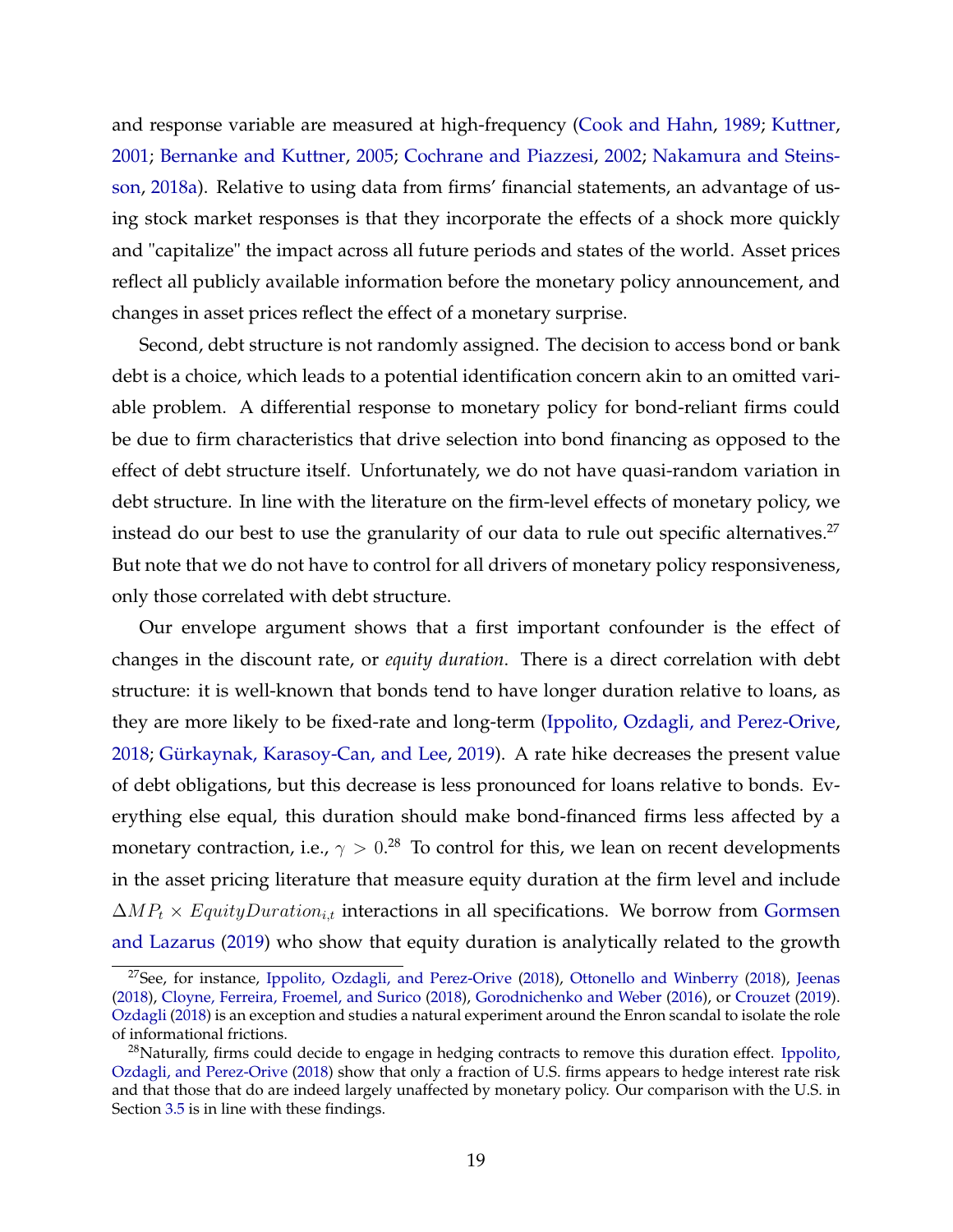rate in earnings per share in a Gordon growth model and use analyst forecasts for long term growth (LTG) of earnings per share from IBES.<sup>29</sup> In robustness tests, we also account for firm-level CAPM betas.

Leverage, i.e., total debt over assets, is another variable that can correlate with both debt structure and sensitivity to monetary policy [\(Ottonello and Winberry,](#page-33-0) [2018;](#page-33-0) [Ander](#page-29-0)[son and Cesa-Bianchi,](#page-29-0) [2020\)](#page-29-0). Although more leverage tends to predict a higher share of bonds, it also increases default risk, sensitivity to interest rates, and worsens real frictions through debt financing (i.e., debt overhang). Therefore, we flexibly include leverage as a control in our specifications, along with firm fixed-effects that absorb time-invariant firm characteristics. We can, therefore, estimate the differential effect of more bond financing *within* firms with similar total debt. More generally, we account for time-varying observable firm characteristics, on which firms could select into bond financing, and which have been found to drive the cross-sectional response to monetary policy in the United States. We carry out a myriad of additional tests to show that our coefficients' magnitudes and significance vary little when including interactions with size, default risk, age, tangibility, cash over assets as well as other firm characteristics.

One might likewise be concerned about potential transmission channels of monetary policy that affect firms beyond a credit channel, such as consumer demand, labor supply, price stickiness, exchange rates or network effects. While, to the best of our knowledge, no direct correlation with debt structure has yet been documented for those channels, an indirect correlation could still arise through sector-level differences. Industries vary in terms of their bond financing intensity and they can have different exposures to monetary policy through those channels. We thus include sector-time fixed-effects in all our specifications. These controls are very tight and they isolate the differential impact of more bond financing across firms within the *same* sector, on the *same* day. In other words, they flexibly account for distinct reactions to any given monetary policy shock across industries, allowing for the possibility that sector-level responses are time-varying.

<sup>&</sup>lt;sup>29</sup>For those firm-year observations for which the measure is unavailable, we impute equity duration by a linear prediction that uses the duration measure of [Weber](#page-34-0) [\(2018\)](#page-34-0), return on equity and sales growth as inputs. The results change only marginally by excluding missing observations or by using the imputed measure for the entire sample.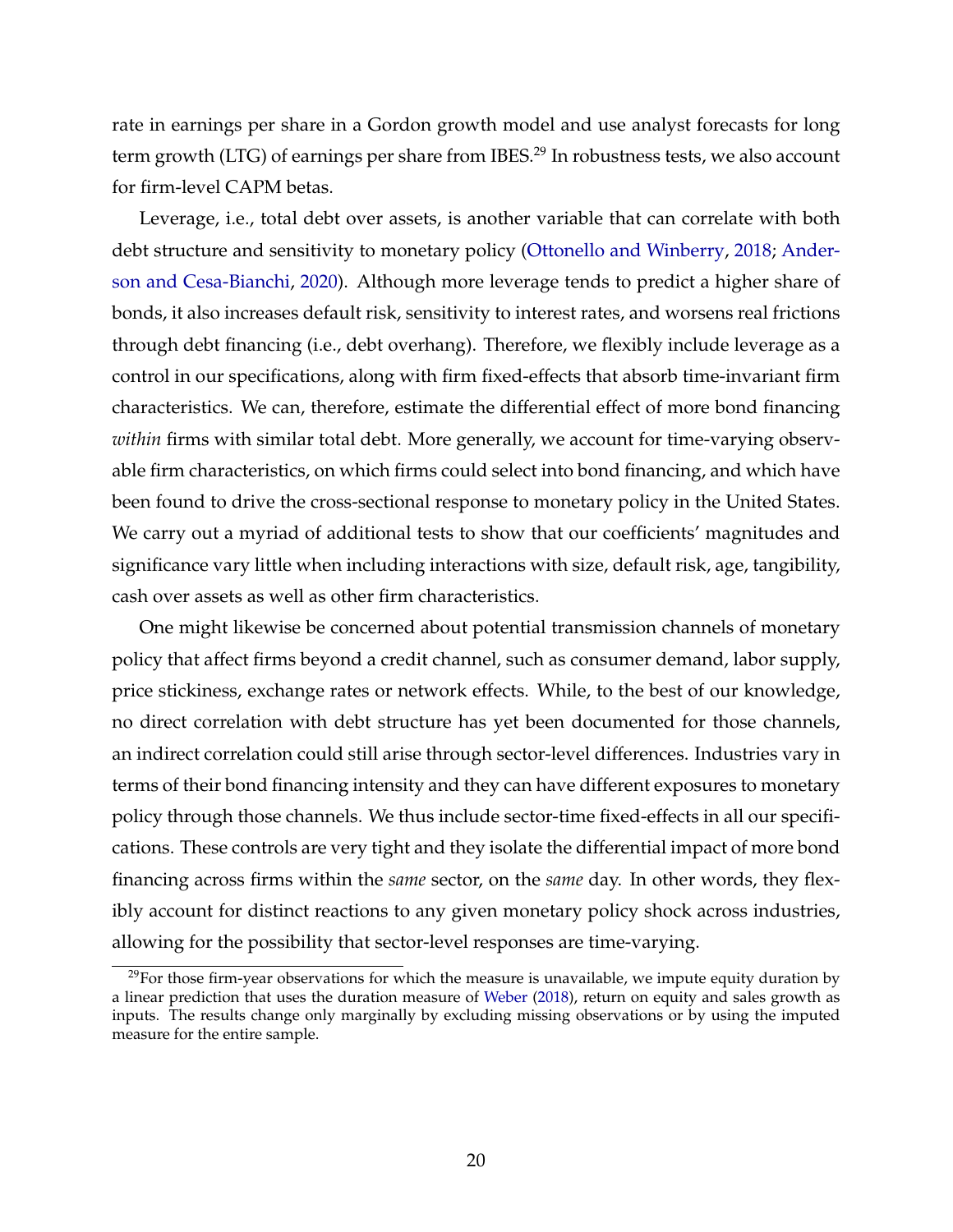#### <span id="page-22-0"></span>**3.3 Main Results: The Role of Debt Structure**

We find strong evidence that debt structure drives firms' response to monetary policy in the Eurozone. Firms with a larger share of bond debt are robustly more affected by monetary shocks. Table [3,](#page-39-0) column 1, shows that the bonds-over-assets ratio significantly increases firms' sensitivity to interest rate shocks. The economic significance of this effect is not trivial: following a 25 basis points increase in interest rates, firms at the 25th percentile of the bonds over assets distribution have a 99 basis points lower stock return relative to firms at the 75th percentile. Columns 2 and 3 confirm this result when estimated non-parametrically, by using a bond outstanding dummy and terciles of bondsover-assets, respectively. Importantly, columns 4 to 7 control for the firm's total leverage, either as the continuous ratio of total debt to asset or non-parametric quintile indicators. In all specifications, the share of debt raised through bonds is strongly significant, for a given level of indebtedness.

Collectively, those results point to the special role of bond debt in monetary transmission. They are hard to square with the classical bank lending channel. Irrespective of the exact micro-foundation, this type of explanation would imply that bond-reliant firms are relatively less responsive to monetary tightening, the opposite of what the data indicates. On the other hand, the evidence is consistent with the existence of intense frictions in bond financing in the Eurozone.

**Robustness:** The results are robust to a variety of model alterations. First, we explore using different definitions of monetary shocks. Table [IA.1](#page-46-0) shows that the main result is robust to the use of three alternative monetary shocks. This includes a longer maturity in the OIS swap to 3M. While the immediate impact of monetary policy is largest for the short-rate over the next month, we do not want to preclude an effect that lasts beyond that. Another alternative is the quasi-intraday changes in the OIS 1M swap rate by [Corsetti, Duarte, and Mann](#page-30-0) [\(2018\)](#page-30-0). A third alternative is the changes in the OIS 3M constructed by [Jarocinski and Karadi](#page-32-0) [\(2018\)](#page-32-0). While this time series is similar to the series built by [Altavilla, Brugnolini, Gürkaynak, Motto, and Ragusa](#page-29-0) [\(2019\)](#page-29-0), the authors classify the shocks as monetary policy shocks or information shocks based on the covariance of the shock with the stock market; the latter is used in Table [IA.4](#page-49-0) which excludes information shocks as a separate robustness test of our results. It turns out that the sign, magnitude, and statistical significance are in line with our baseline results.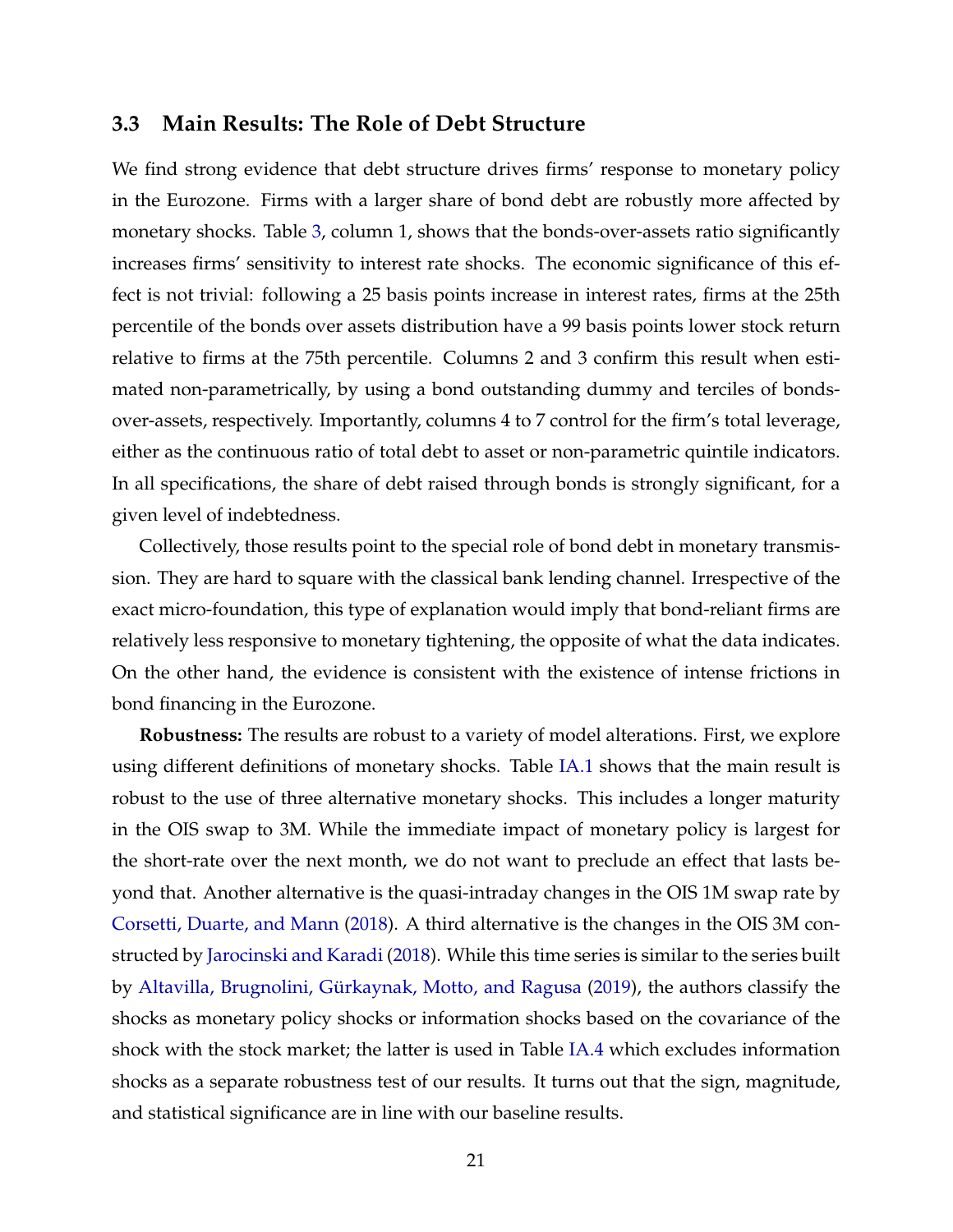Another concern might be that the results are confounded by other firm characteristics which are correlated with debt structure. Firm risk is such a potential confounder. [Ot](#page-33-0)[tonello and Winberry](#page-33-0) [\(2018\)](#page-33-0) show that in the United States safer firms are less responsive to monetary policy. Tables [4](#page-40-0) adds interactions of the rating category with the monetary policy shocks. The effect of debt structure is unchanged, and the impact of default risk is aligned with [Ottonello and Winberry](#page-33-0) [\(2018\)](#page-33-0). Table [IA.2](#page-47-0) shows similar findings when using "distance-to-default" based on the framework by [Merton](#page-33-0) [\(1974\)](#page-33-0) and subsequently adopted by, among others, Gilchrist and Zakrajšek [\(2012\)](#page-31-0), a market based measure of the firms' likelihood to default in the following year. $30$  We also check the robustness of our results with respect to a single factor model—the CAPM. The results are robust to considering only abnormal returns, as shown in Table [IA.3.](#page-48-0)

In the Online Appendix, we carry out extensive additional tests that include interactions with variables that have been shown to drive the cross-sectional response to monetary policy in the U.S. Table [IA.5](#page-50-0) includes seven of these characteristics and shows that the magnitude and significance of our main coefficients vary little when including these interactions. These variables consist of age since incorporation, two proxies for size (book assets and enterprise value), fixed assets over assets, cash over assets, operating profitability, interest coverage ratio, and equity volatility. $3132$ 

#### **3.4 Credit Substitution and Real Effects**

We complement our high-frequency results with some suggestive evidence on credit substitution and investment. A large body of work has documented the link between credit flows and monetary policy and, in particular, that bond financing rises relative to bank lending after a rate hike [\(Becker and Ivashina,](#page-29-0) [2014;](#page-29-0) [Kashyap, Stein, and Wilcox,](#page-32-0) [1992;](#page-32-0)

 $30$ The "distance-to-default" model underwent a few alterations after its initial publication and is nowadays better known in its commercial version as KMV model which is used by Moody's.

 $31$ While [Ozdagli](#page-33-0) [\(2018\)](#page-33-0) and [Ozdagli and Velikov](#page-33-0) [\(2020\)](#page-33-0) also show that, for U.S. stocks, the financial constraint index from [Whited and Wu](#page-34-0) [\(2006\)](#page-34-0) and cash-flow volatility has predictive power for the crosssectional response to monetary shocks, constructing these measure for European firms is not trivial. The Whited-Wu index was designed from United States and there is some debate on how reliable these proxies are outside of their original context [\(Ozdagli,](#page-33-0) [2018;](#page-33-0) [Farre-Mensa and Ljungqvist,](#page-31-0) [2016\)](#page-31-0). Moreover, cashflows are only reportedly reliably at an annual frequency in the Eurozone, we thus use equity volatility as a proxy instead.

 $32$ In additional untabulated robustness tests, we find that easing shocks have larger effects than surprise tightenings. This asymmetry could potentially indicate a non-linearity in monetary transmission, which can be nested in the framework of Section [2.3](#page-11-0) via the shape of  $p_H(r)$ .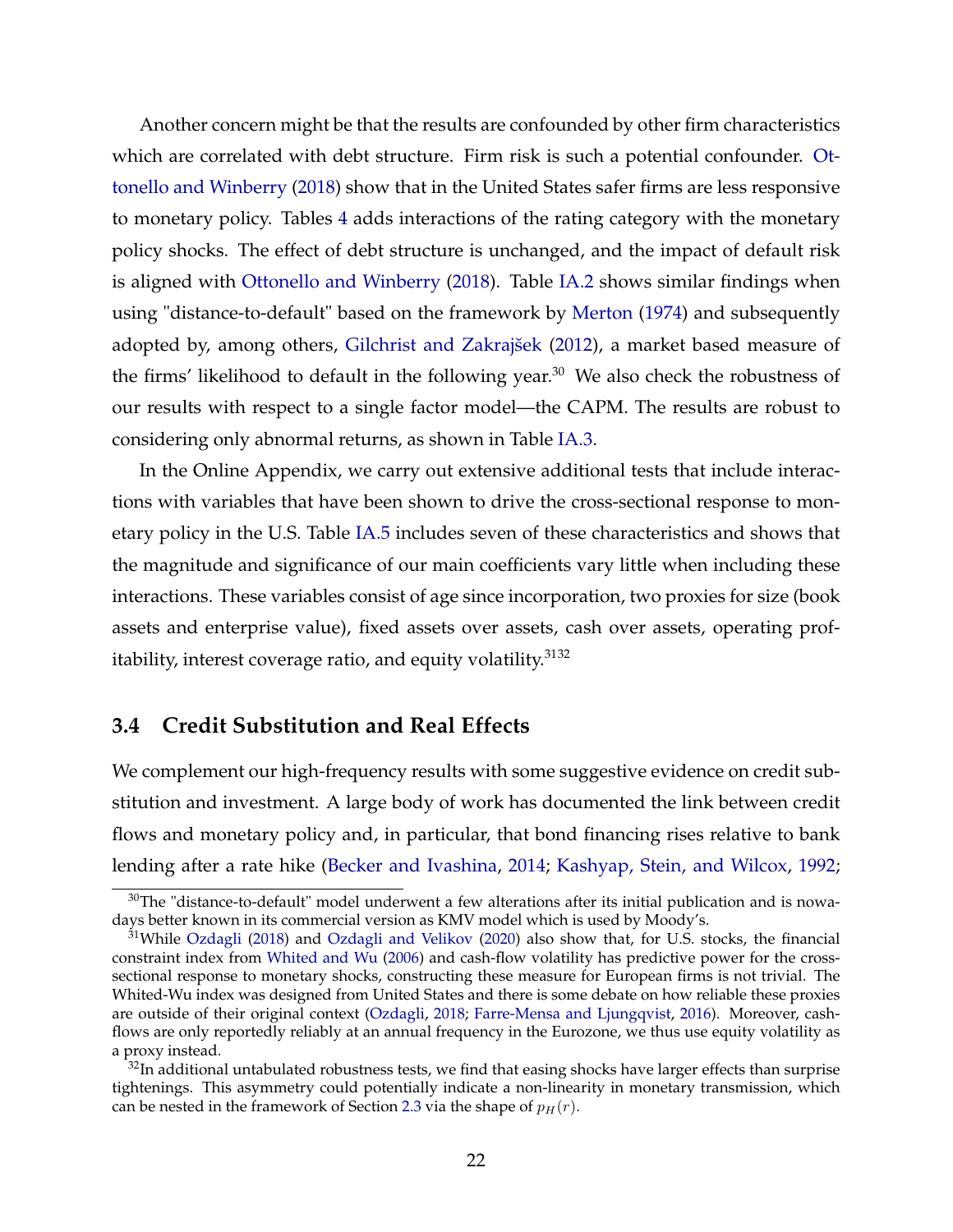[Crouzet,](#page-30-0) [2019;](#page-30-0) [Lhuissier and Szczerbowicz,](#page-32-0) [2018;](#page-32-0) [Elliott, Meisenzahl, Peydró, and Turner,](#page-31-0)  $2019$ <sup>33</sup> Consistent with a bank lending channel, such credit substitution shows that firms adjust their debt structure in response to the banking sector being negatively impacted by monetary tightening. We find similar but weak effects in our sample.

In principle we would like to trace the impact of monetary policy shocks on debt structure and investment at high frequency. This is, however, infeasible since financial statements are only available at quarterly frequency, and the bond debt variable is annual from Capital IQ. Thus, we move away from a pure high-frequency approach which comes with the usual caveat: the statistical power to assess the effect of cleanly identified shocks on real variables several quarters in the future is limited because many other shocks also affect these variables over longer time periods [\(Nakamura and Steinsson,](#page-33-0) [2018b\)](#page-33-0). We follow existing studies and aggregate the monetary policy shocks at lower frequency [\(Ottonello and Winberry,](#page-33-0) [2018;](#page-33-0) [Corsetti, Duarte, and Mann,](#page-30-0) [2018;](#page-30-0) [Cloyne, Fer](#page-30-0)[reira, Froemel, and Surico,](#page-30-0) [2018;](#page-30-0) [Crouzet,](#page-30-0) [2019\)](#page-30-0). Concretely, we aggregate the shock to a monthly frequency and use bond issuance data from Bloomberg to test the credit substitution hypothesis. Analogously, we use the shock and balance sheet variables at quarterly frequency for investment.

Keeping the regression model close to our high-frequency approach, we estimate local projections following [Jordà](#page-32-0) [\(2005\)](#page-32-0) for horizons h:

$$
y_{i,t+h,t} = \alpha_i + \beta_{Shock}^h MPShock_t + \gamma X_{i,t-1} + \psi Z_{t-1} + u_{i,t+h,t}
$$
\n(4)

A simple test for the credit substitution hypothesis is whether firms issue a bond in response to a monetary policy shock. Under the assumption of a linear probability model, the outcome variable  $y_{i,t+h,t}$  is a dummy that equals one if a bond has been issued after h months. We measure the investment response as a percentage change in property plant and equipment. In the spirit of the sector-time fixed effects in equation [3,](#page-19-0) we demean the outcome variable within sector and quarter, that is,  $\Delta y_{i,t+h,t} - \Delta \bar{y}_{i,t+h,t}$ . In addition, we include a firm fixed effect,  $\alpha_i$ , and firm specific control variables,  $X_{i,t-1}$ , which encompass log assets, cash over assets, earnings over assets, debt over earnings, earnings over interest expenses, fixed assets over assets, log market-to-book. For the investment response,

<sup>33</sup>[Grosse-Rueschkamp, Steffen, and Streitz](#page-31-0) [\(2019\)](#page-31-0), [Arce, Gimeno, and Mayordomo](#page-29-0) [\(2018\)](#page-29-0), and [Ertan,](#page-31-0) [Kleymenova, and Tuijn](#page-31-0) [\(2019\)](#page-31-0) also document credit substitution following quantitative easing.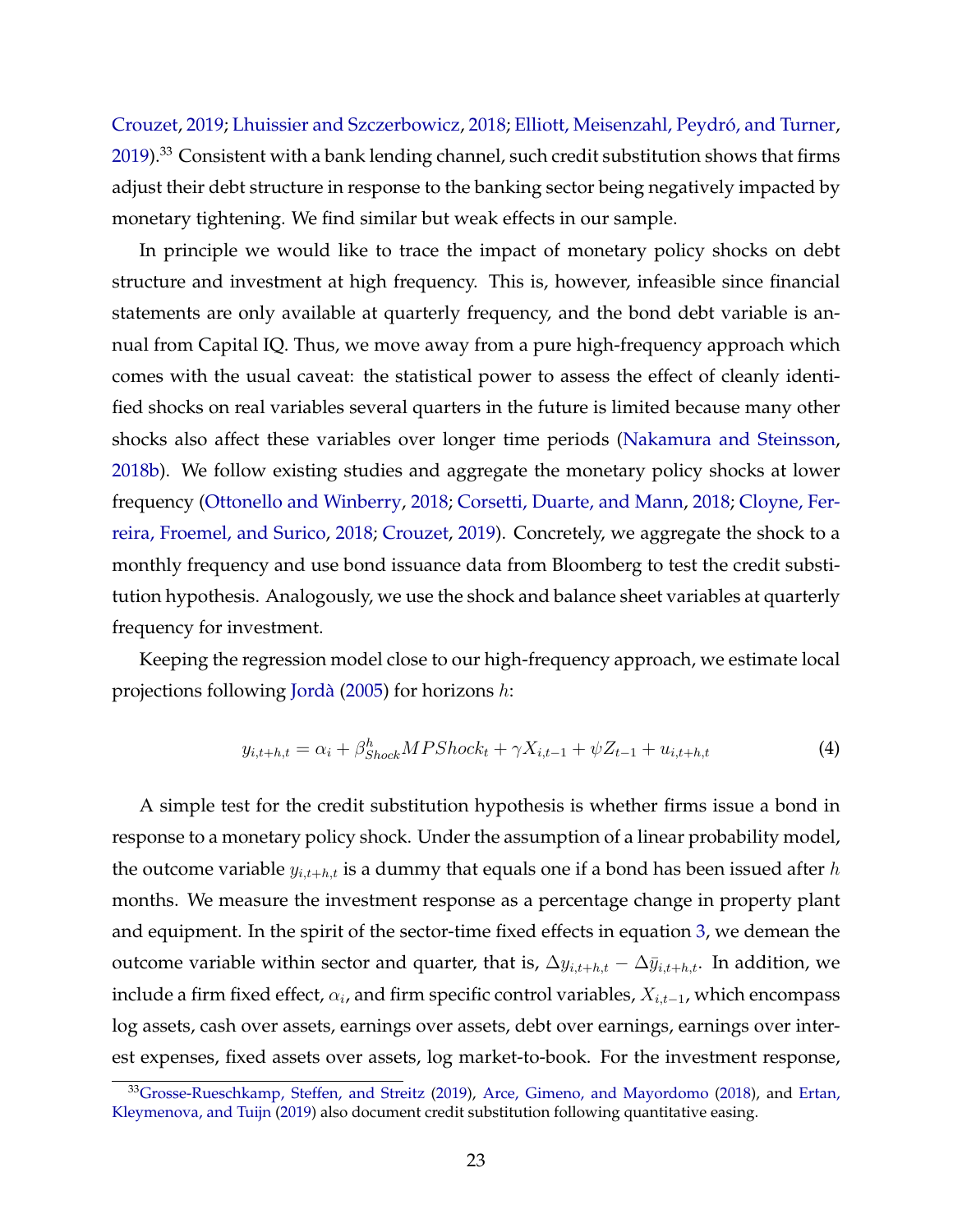<span id="page-25-0"></span>we follow [Crouzet](#page-30-0) [\(2019\)](#page-30-0) and include two lags of asset growth to proxy for firms' investment opportunities.  $Z_{t-1}$  contains macroeconomic controls, that is, two quarters of lagged GDP growth and the year-over-year inflation rate.

Panel (a) of Figure [3](#page-36-0) shows a weak substitution towards bonds after a monetary tightening. Statistical power is limited by design, and estimated confidence bands are wide. Economically, credit substitution dampens the effect of the shock by curbing the drop in credit supply faced by firms. However, this substitution does not imply that firms are entirely unaffected by the shock. As long as bonds and loans are not perfect substitutes, there can be real effects even if total credit is stable. [Crouzet](#page-30-0) [\(2017\)](#page-30-0) shows the importance of such a "debt substitution channel," whereby a switch away from bank financing exposes firms to rigidity frictions in bond financing and reduces investment through a precautionary motive. Quantitatively, this channel can explain up to a third of the contraction of investment during the Great Recession.

We indeed find a corresponding pattern in our sample: bond-reliant firms tend to contract investment more after a rate hike relative to other firms. Panel (b) of Figure [3](#page-36-0) displays the response for firms in the first and third tercile of the bond debt over asset distribution. In response to a contractionary monetary policy shock, net fixed assets contract relatively more for firms with more bond debt. However, the statistical power is low, and the response for firms with high bond leverage is at best marginally significant. Nevertheless, the point estimates are not small. One quarter after the shock, a firm in the third tercile of the bond debt to assets distribution experiences an about 4 ppt reduction in investment relative to a firm in the first tercile for a shock equivalent to one standard deviation. We take those findings as suggestive evidence consistent with bonds and loans not being perfect substitutes. Firms do not necessarily reap the full benefits of credit substitution in the presence of frictions in bond financing.

#### **3.5 Other Findings**

**Post-crisis results:** While our baseline sample stops in July 2007, at the onset of the financial crisis, in this section, we show that our main results hold in a more recent period spanning the beginning of 2013 to the end of 2018. As the sovereign debt crisis followed the financial crisis in Europe, the start of the recovery period is somewhat arbitrary, and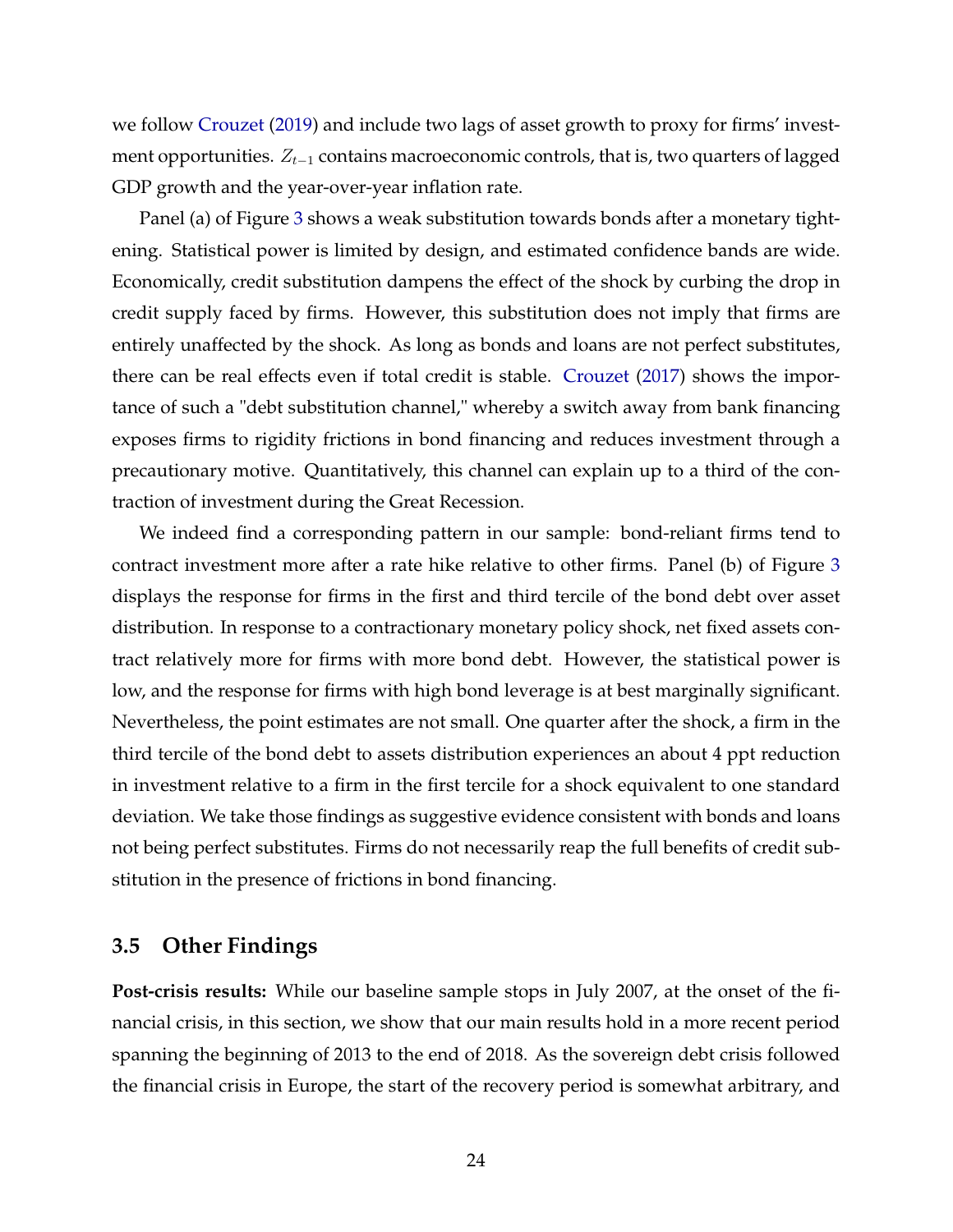we use 2013 as sovereign bond spreads had started to normalize around that time. We apply the same selection criterion for our firm panel based on inclusion in the EURO STOXX index. To ease comparability with the main analysis, we focus on shocks to the short-end of the yield curve, that is, changes in the OIS  $1M$  rate.<sup>34</sup> Table [5](#page-41-0) shows that bond-financed firms are more affected by monetary surprises in this more recent sample as well. If anything, the effect of debt structure is stronger. It is important that the effect has not attenuated in recent years, although the share of bond financing has grown massively post-crisis. It appears that the rise of bond financing was not accompanied by a reduction in bond market frictions, which could be a concern for Eurozone policymakers—a point we come back to in Section 3.6.

**Comparison with the United States:** We draw a comparison with the United States. Conceptually, our channel should be much weaker when frictions in bond financing are smaller. The United States provide a natural comparison to the Eurozone since bond financing has been historically much more prevalent there. Table [IA.7](#page-52-0) in the Online Appendix replicates our baseline analysis for the sample of comparable U.S. firms. We use the monetary shock series from [Nakamura and Steinsson](#page-33-0) [\(2018a\)](#page-33-0), the same baseline years of 2001 to July 2007, and the sample of firms consisting of the constituents of the S&P 500 stock market index. Summary statistics are provided in Table [IA.6;](#page-51-0) the distributions of assets and total debt are similar to the Eurozone sample, but we find no difference in the United States across firms with varying debt structure, once we control for equity duration and leverage. These findings imply significantly smaller frictions in bond financing, if any, in the United States relative to the Eurozone, in line with prior studies [\(De Fiore](#page-30-0) [and Uhlig,](#page-30-0) [2011;](#page-30-0) [Crouzet,](#page-30-0) [2019;](#page-30-0) [Ippolito, Ozdagli, and Perez-Orive,](#page-32-0) [2018\)](#page-32-0).

#### **3.6 Discussion and Implications**

We have provided some evidence consistent with frictions in bond financing affecting the pass-through of monetary policy in the Eurozone. In this section, we offer some stylized facts and institutional details in line with the existence of such frictions. First, the legal environment is particularly important. In line with [Becker and Josephson](#page-29-0) [\(2016\)](#page-29-0), legal

 $34$ In principle, shocks related to QE and longer-term rate could also be insightful, although the transmission channel might potentially be different. The shock series in the sample from 2013 to the end of 2018 has a smaller standard deviation as compared to the sample between 2001 and July 2007. It is, however, comparable to a subsample of the latter; such as, between 2004 and July 2007.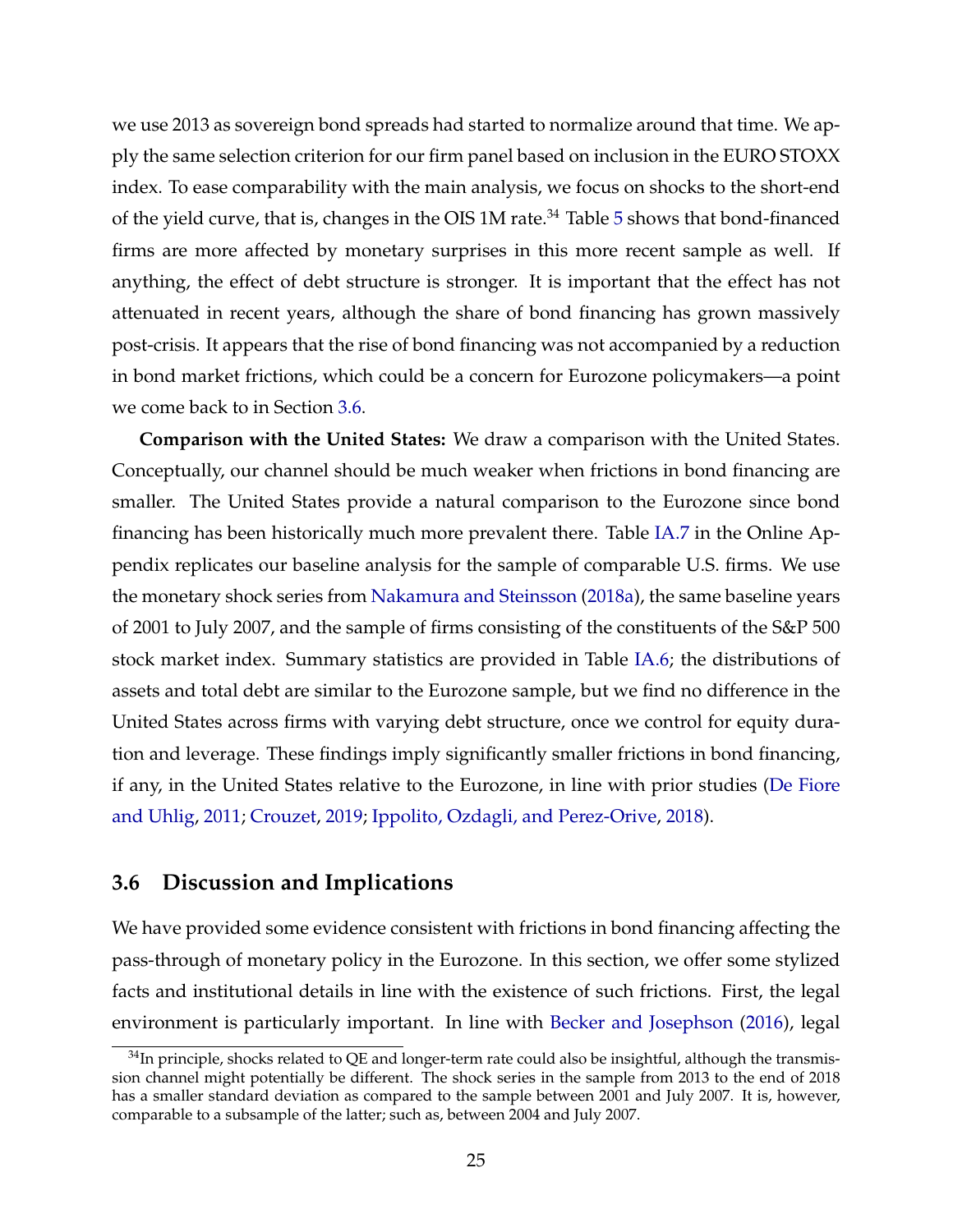scholars have argued that the U.S. is better equipped to deal with the distress of firms funded by bond debt, and that national insolvency laws in Europe are often not prepared for the rising importance of bond debt [\(Ehmke,](#page-30-0)  $2018$ ).<sup>35</sup> The outcome of the 2019 EU directive to reform insolvency laws will be determinant as commentators have argued that current proposals have critical flaws [\(Becker,](#page-29-0) [2019;](#page-29-0) [Malakotipour, Perotti, and de Weijs,](#page-33-0) [2020\)](#page-33-0).

Second, the European informational environment is distinct from the one in the United States: the sparseness of public information makes it difficult for a firm to access capital markets in bad times, which plausibly renders banking relationships more valuable in Europe. While rating agencies are critical to the dissemination of information across dispersed bond creditors, the ECB estimates that in 2004 only 11% of firms with turnover in excess of  $\epsilon$ 50M had an S&P rating in Europe, compared to 92% in the U.S. Figure [IA.4](#page-44-0) in the Online Appendix shows that even in our sample of large public firms between 70% and 50% do not have such a rating. Second, we also show that rating downgrades have a stronger effect on Eurozone firms. Figure [4](#page-36-0) presents the average stock market response to being downgraded from investment grade (BBB- and above) to speculative-grade (BB+ and below) across the two regions. The raw data reveal that the difference is large and significant: about five percentage points lower in Europe relative to the United States.

Finally, the COVID-19 outbreak has exposed some of the frictions in the bond market. While the banking sector appears healthy at the outset, bond markets have shown signs of strain and there is widespread concern over firms' ability to access credit in the near future. Difficulty to cover operating costs and rolling over debt could lead to a wave of layoffs and a sharp contraction in real activity. Firms with well-established banking relationships may find it easier to access credit than those that depend on the bond market. Moreover, restrictions on the investment universe of corporate bond investors make dislocations in the credit market all the more likely.<sup>36</sup> Even though central banks have an extensive toolbox to stimulate bank lending, they have to innovate to stimulate bond

<sup>&</sup>lt;sup>35</sup>"A change in the body of creditors' structure leads to new challenges, which put the law for restructuring and insolvency law to the test. Particularly where the public ordering restructuring and insolvency law is designed for a concentrated lending structure, the question as to whether the law provides the suitable framework to deal with the problems associated with a cloudy body of creditors becomes pressing. [. . .] A law which produces an efficient outcome in times of pre-dominant relationship-lending does not necessarily promote successful bond restructurings" [\(Ehmke,](#page-30-0) [2018\)](#page-30-0).

<sup>&</sup>lt;sup>36</sup>Goldman Sachs forecasted over \$500 billion worth of bonds will be cut to high-yield from investmentgrade, in addition to the \$149 billion that have already been downgraded year-to-date.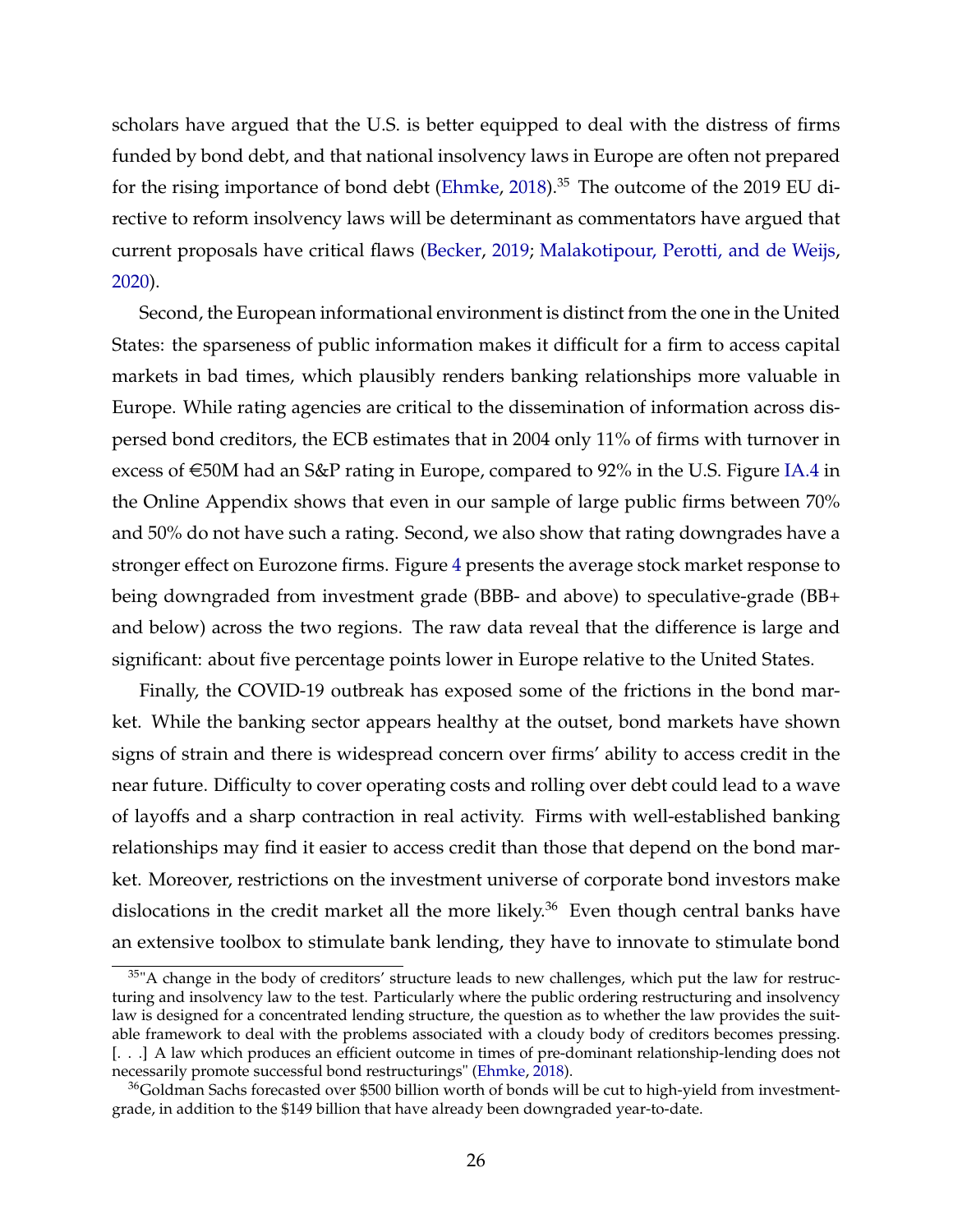markets. While the ECB expanded the range of eligible bonds under its corporate sector purchase program, the Federal Reserve has invoked Section 13(3) to the Federal Reserve Act which is reserved for "unusual and exigent circumstances" to set up the Primary Market Corporate Credit Facility (PMCCF) for new bond issuances and the Secondary Market Corporate Credit Facility (SMCCF) to provide liquidity for outstanding corporate bonds.

## **4 Conclusion**

The share of firm financing that comes from bond markets has been rising globally throughout the past decade. What does that entail for how firm heterogeneity mediates the monetary transmission process? This paper develops a high-frequency framework to shed light on this question. Contrary to the predictions of the classical bank lending channel, Eurozone firms with more bonds are disproportionately affected by monetary policy. This evidence is consistent with significant frictions in bond financing in the Eurozone, relative to the United States. Alleviating bond market frictions is vital to maximizing the benefits stemming from a diversification of firm funding sources. The overall macroeconomic implications of firms' debt composition are still insufficiently understood. This paper provides evidence that sources of external financing are not perfect substitutes, and the underlying trade-offs affect the pass-through of monetary policy. Existing debt structure is driven by past financing patterns, which are, in turn, driven by previous policies, suggesting a path-dependence. After quantitative easing and extensive periods of low long-term interest rates, a large share of the economy now borrows from the bond market.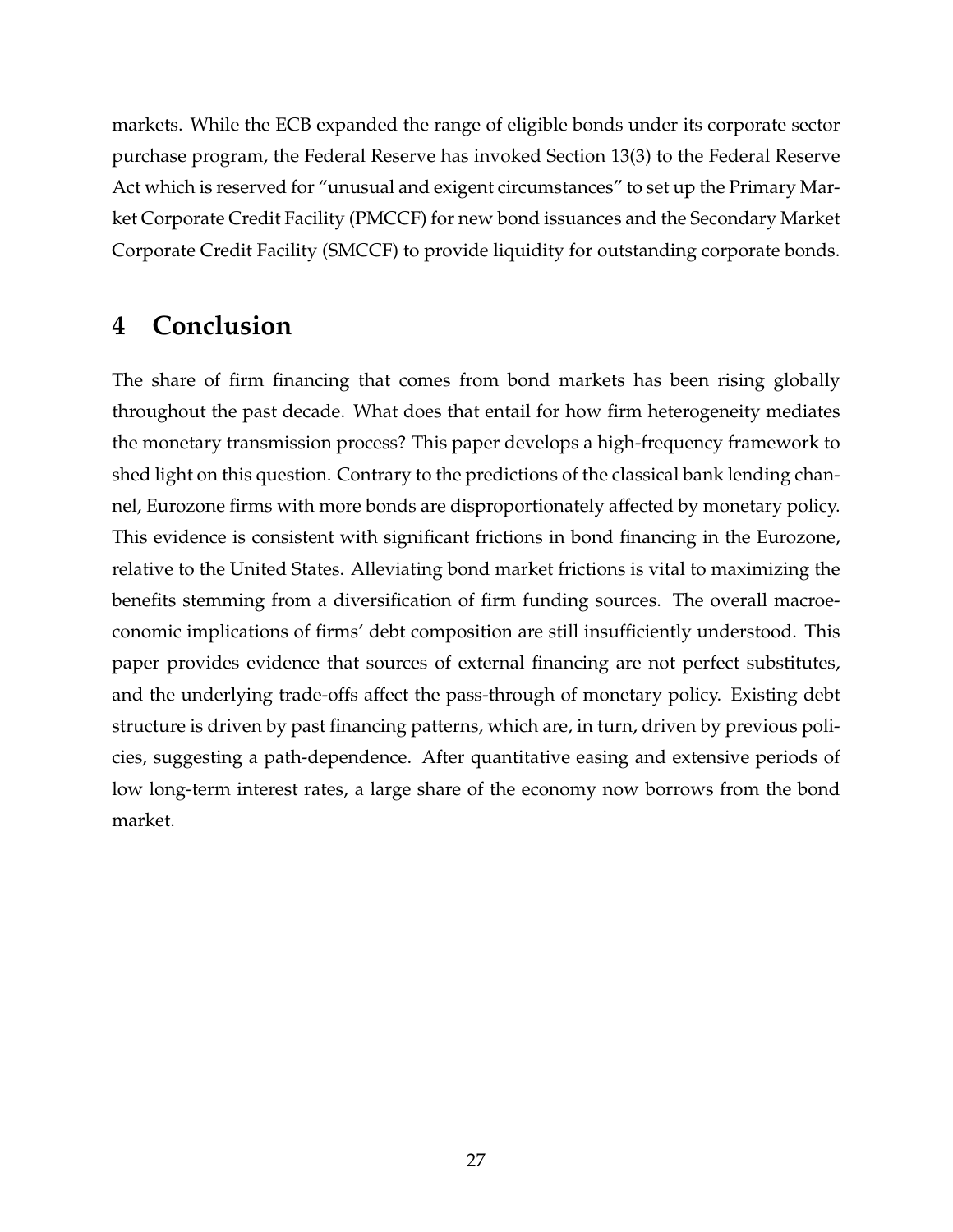### <span id="page-29-0"></span>**References**

- AJELLO, A. (2016): "Financial Intermediation, Investment Dynamics, and Business Cycle Fluctuations," *American Economic Review*, 106(8), 2256–2303.
- ALMEIDA, H., M. CAMPELLO, I. CUNHA, AND M. S. WEISBACH (2014): "Corporate Liquidity Management: A Conceptual Framework and Survey," *Annu. Rev. Financ. Econ.*, 6(1), 135–162.
- ALTAVILLA, C., L. BRUGNOLINI, R. S. GÜRKAYNAK, R. MOTTO, AND G. RAGUSA (2019): "Measuring Euro Area Monetary Policy," *Journal of Monetary Economics*, 108, 162–179.

ALTAVILLA, C., L. BURLON, M. GIANNETTI, AND S. HOLTON (2019): "Is There a Zero Lower Bound? The Effects of Negative Policy Rates on Banks and Firms," Working Paper.

- ANDERSON, G., AND A. CESA-BIANCHI (2020): "Crossing the Credit Channel: Credit Spreads and Firm Heterogeneity," Bank of England Working Paper.
- ARCE, Ó., R. GIMENO, AND S. MAYORDOMO (2018): "The Effects of the Eurosystem's Corporate Sector Purchase Programme on Spanish Companies," Working Paper.
- ASQUITH, P., R. GERTNER, AND D. S. SCHARFSTEIN (1994): "Anatomy of Financial Distress: An Examination of Junk-Bond Issuers," *Quarterly Journal of Economics*, 109(3), 625–658.
- AUCLERT, A. (2019): "Monetary Policy and the Redistribution Channel," *American Economic Review*, 109(6), 2333–67.
- BECKER, B. (2019): "The EU's Insolvency Reform: Right Direction, Not Enough, and Important Issues Left Unaddressed," *https://voxeu.org/article/eu-s-insolvency-reform*.
- BECKER, B., AND V. IVASHINA (2014): "Cyclicality of Credit Supply: Firm Level Evidence," *Journal of Monetary Economics*, 62, 76–93.

(2015): "Reaching for Yield in the Bond Market," *Journal of Finance*, 70(5), 1863–1902.

- (2018): "Financial Repression in the European Sovereign Debt Crisis," *Review of Finance*, 22(1), 83–115.
- BECKER, B., AND J. JOSEPHSON (2016): "Insolvency Resolution and the Missing High-Yield Bond Markets," *Review of Financial Studies*, 29(10), 2814–2849.
- BERNANKE, B. S., AND K. N. KUTTNER (2005): "What Explains the Stock Market's Reaction to Federal Reserve Policy?," *Journal of Finance*, 60(3), 1221–1257.
- BIANCHI, J., AND S. BIGIO (2014): "Banks, Liquidity Management and Monetary Policy," NBER Working Paper.
- BOLTON, P., H. CHEN, AND N. WANG (2011): "A Unified Theory of Tobin's Q, Corporate Investment, Financing, and Risk Management," *Journal of Finance*, 66(5), 1545–1578.
- BOLTON, P., AND D. S. SCHARFSTEIN (1996): "Optimal Debt Structure and the Number of Creditors," *Journal of Political Economy*, 104(1), 1–25.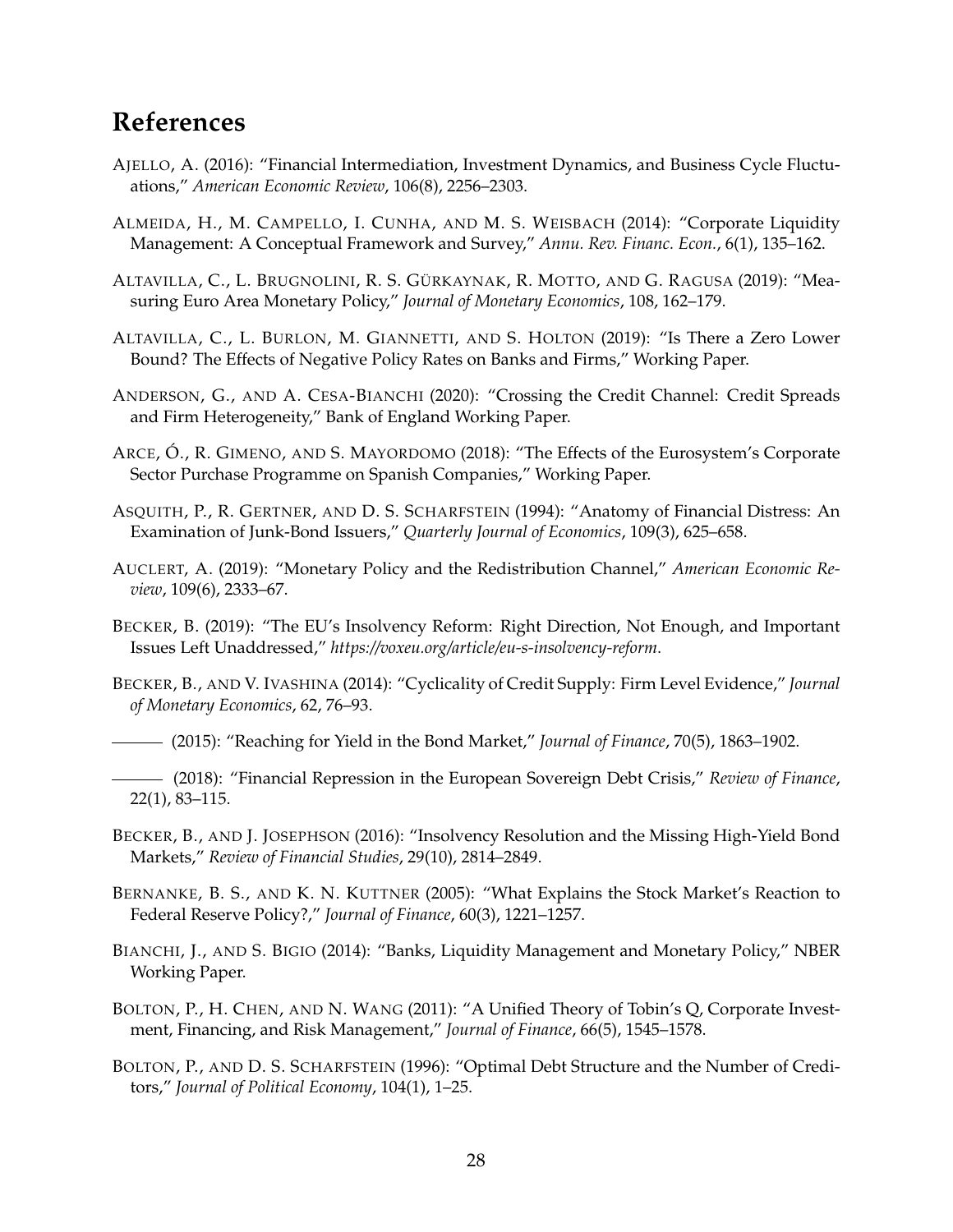- <span id="page-30-0"></span>BRUNO, V., AND H. S. SHIN (2017): "Global Dollar Credit and Carry Trades: A Firm-Level Analysis," *Review of Financial Studies*, 30(3), 703–749.
- CHANG, R., A. FERNÁNDEZ, AND A. GULAN (2017): "Bond Finance, Bank Credit, and Aggregate Fluctuations in an Open Economy," *Journal of Monetary Economics*, 85, 90–109.
- CHOI, D. B., T. M. EISENBACH, AND T. YORULMAZER (2015): "Watering a Lemon Tree: Heterogeneous Risk Taking and Monetary Policy Transmission," Working Paper.
- CIESLAK, A., AND A. VISSING-JORGENSEN (2017): "The Economics of the Fed Put," NBER Working Paper.
- CLOYNE, J., C. FERREIRA, M. FROEMEL, AND P. SURICO (2018): "Monetary Policy, Corporate Finance and Investment," Working Paper.
- COCHRANE, J. H., AND M. PIAZZESI (2002): "The Fed and Interest Rates—A High-Frequency Identification," *American Economic Review*, 92(2), 90–95.
- COIBION, O., Y. GORODNICHENKO, L. KUENG, AND J. SILVIA (2017): "Innocent Bystanders? Monetary Policy and Inequality," *Journal of Monetary Economics*, 88, 70–89.
- COOK, T., AND T. HAHN (1989): "The Effect of Changes in the Federal Funds Rate Target on Market Interest Rates in the 1970s," *Journal of Monetary Economics*, 24(3), 331–351.
- CORSETTI, G., J. B. DUARTE, AND S. MANN (2018): "One Money, Many Markets: A Factor Model Approach to Monetary Policy in the Euro Area with High-Frequency Identification," Working Paper.
- CROUZET, N. (2017): "Aggregate Implications of Corporate Debt Choices," *Review of Economic Studies*, 85(3), 1635–1682.
- (2019): "Credit Disintermediation and Monetary Policy," Working Paper.
- DE FIORE, F., AND H. UHLIG (2011): "Bank Finance versus Bond Finance," *Journal of Money, Credit and Banking*, 43(7), 1399–1421.
- (2015): "Corporate Debt Structure and the Financial Crisis," *Journal of Money, Credit and Banking*, 47(8), 1571–1598.
- DENIS, D. J., AND V. T. MIHOV (2003): "The Choice Among Bank Debt, Non-Bank Private Debt, and Public Debt: Evidence from New Corporate Borrowings," *Journal of Financial Economics*, 70(1), 3–28.
- DIAMOND, D. W. (1991): "Monitoring and Reputation: The Choice Between Bank Loans and Directly Placed Debt," *Journal of Political Economy*, 99(4), 689–721.
- DRECHSLER, I., A. SAVOV, AND P. SCHNABL (2017): "The Deposits Channel of Monetary Policy," *Quarterly Journal of Economics*, 132(4), 1819–1876.
- (2018): "A Model of Monetary Policy and Risk Premia," *Journal of Finance*, 73(1), 317–373.
- EHMKE, D. C. (2018): *Bond Debt Governance: A Comparative Analysis of Different Solutions to Financial Distress of Corporate Bond Debtors*, vol. 11. Nomos Verlag.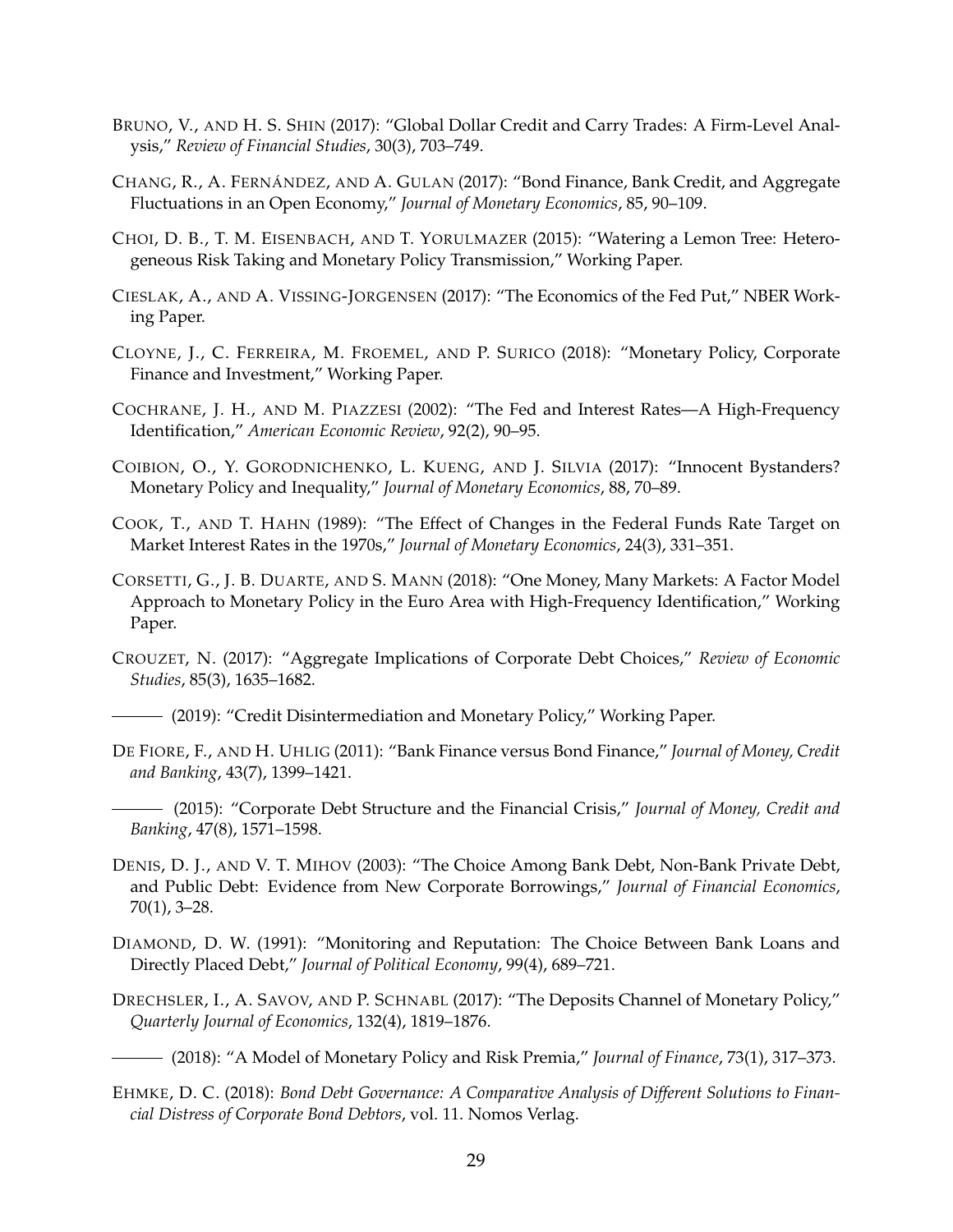- <span id="page-31-0"></span>ELLIOTT, D., R. R. MEISENZAHL, J.-L. PEYDRÓ, AND B. C. TURNER (2019): "Nonbanks, Banks, and Monetary Policy: US Loan-Level Evidence Since the 1990s," Working Paper.
- ERTAN, A., A. KLEYMENOVA, AND M. TUIJN (2019): "Financial Intermediation Through Financial Disintermediation: Evidence From the ECB Corporate Sector Purchase Programme," Fama-Miller Working Paper.
- FARRE-MENSA, J., AND A. LJUNGQVIST (2016): "Do Measures of Financial Constraints Measure Financial Constraints?," *Review of Financial Studies*, 29(2), 271–308.
- GERTLER, M., AND P. KARADI (2015): "Monetary Policy Surprises, Credit Costs, and Economic Activity," *American Economic Journal: Macroeconomics*, 7(1), 44–76.
- GILCHRIST, S., AND E. ZAKRAJŠEK (2012): "Credit Spreads and Business Cycle Fluctuations," *American Economic Review*, 102(4), 1692–1720.
- GILSON, S. C., K. JOHN, AND L. H. LANG (1990): "Troubled Debt Restructurings: An Empirical Study of Private Reorganization of Firms in Default," *Journal of Financial Economics*, 27(2), 315– 353.
- GOMES, J., U. JERMANN, AND L. SCHMID (2016): "Sticky Leverage," *American Economic Review*, 106(12), 3800–3828.
- GORMSEN, N. J., AND E. LAZARUS (2019): "Duration-Driven Returns," Working Paper.
- GORODNICHENKO, Y., AND M. WEBER (2016): "Are Sticky Prices Costly? Evidence From the Stock Market," *American Economic Review*, 106(1), 165–99.
- GREENWALD, D. (2019): "Firm Debt Covenants and the Macroeconomy: The Interest Coverage Channel," Working Paper.
- GROSSE-RUESCHKAMP, B., S. STEFFEN, AND D. STREITZ (2019): "A Capital Structure Channel of Monetary Policy," *Journal of Financial Economics*, 133(2), 357–378.
- GÜRKAYNAK, R., B. SACK, AND E. SWANSON (2005): "Do Actions Speak Louder Than Words? the Response of Asset Prices to Monetary Policy Actions and Statements," *International Journal of Central Banking*, 1(1), 55–93.
- GÜRKAYNAK, R. S., H. G. KARASOY-CAN, AND S. S. LEE (2019): "Stock Market's Assessment of Monetary Policy Transmission: The Cash Flow Effect," Working Paper.
- HAITSMA, R., D. UNALMIS, AND J. DE HAAN (2016): "The Impact of the ECB's Conventional and Unconventional Monetary Policies on Stock Markets," *Journal of Macroeconomics*, 48, 101–116.
- HANSON, S. G., AND J. C. STEIN (2015): "Monetary Policy and Long-Term Real Rates," *Journal of Financial Economics*, 115(3), 429–448.
- HOLM-HADULLA, F., AND C. THÜRWÄCHTER (2020): "Heterogeneity in Corporate Debt Structures and the Transmission of Monetary Policy," Working Paper.
- HOLMSTROM, B., AND J. TIROLE (1997): "Financial Intermediation, Loanable Funds, and the Real Sector," *Quarterly Journal of Economics*, 112(3), 663–691.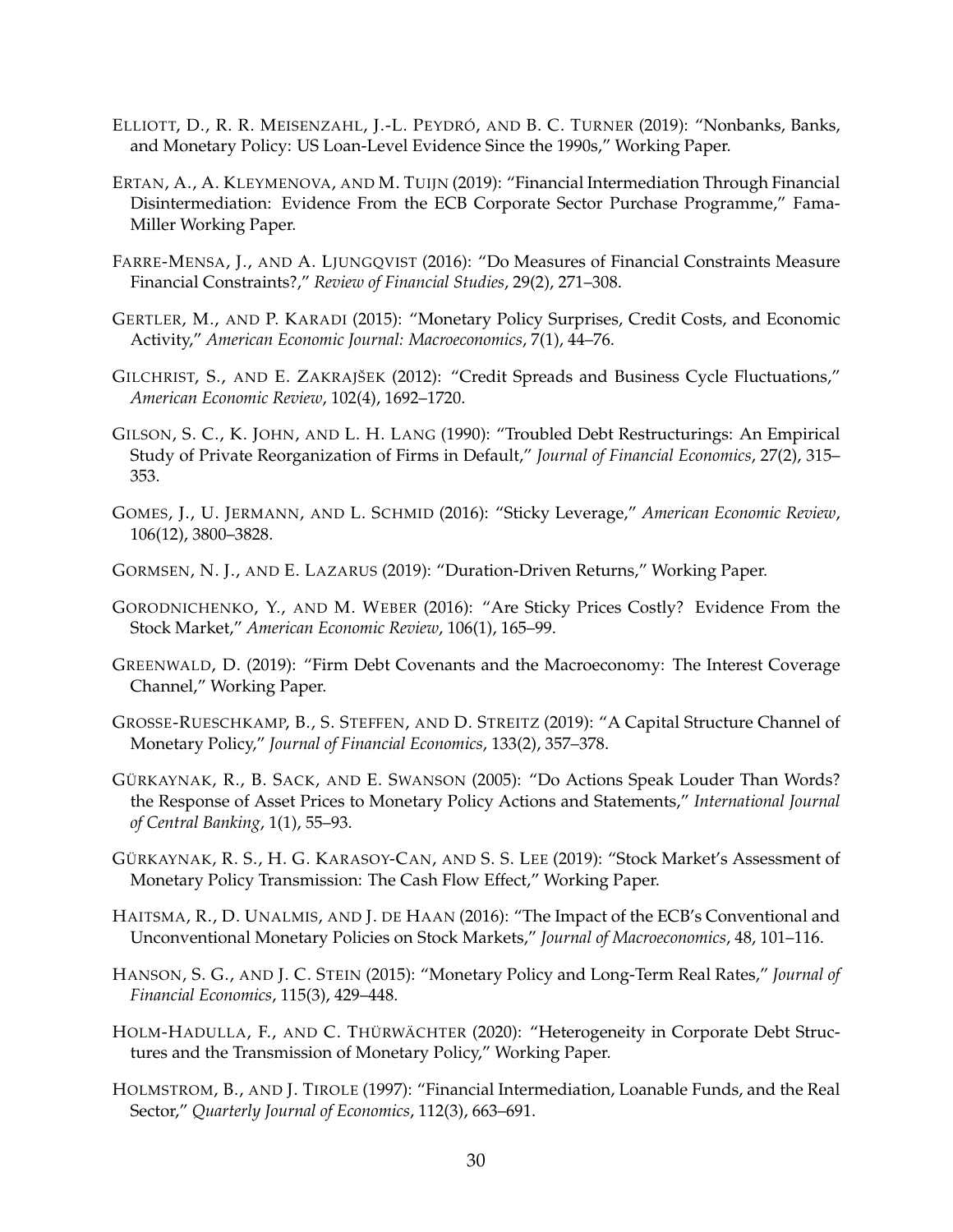- <span id="page-32-0"></span>HOLMSTRÖM, B., AND J. TIROLE (1998): "Private and Public Supply of Liquidity," *Journal of Political Economy*, 106(1), 1–40.
- HOSHI, T., A. KASHYAP, AND D. SCHARFSTEIN (1990): "The Role of Banks in Reducing the Costs of Financial Distress in Japan," *Journal of Financial Economics*, 27(1), 67–88.

(1991): "Corporate Structure, Liquidity, and Investment: Evidence From Japanese Industrial Groups," *Quarterly Journal of Economics*, 106(1), 33–60.

- IPPOLITO, F., A. K. OZDAGLI, AND A. PEREZ-ORIVE (2018): "The Transmission of Monetary Policy Through Bank Lending: The Floating Rate Channel," *Journal of Monetary Economics*, 95, 49–71.
- JAROCINSKI, M., AND P. KARADI (2018): "Deconstructing Monetary Policy Surprises: The Role of Information Shocks," ECB Working Paper.
- JEENAS, P. (2018): "Monetary Policy Shocks, Financial Structure, and Firm Activity: A Panel Approach," Working Paper.
- JORDÀ, Ò. (2005): "Estimation and Inference of Impulse Responses by Local Projections," *American Economic Review*, 95(1), 161–182.
- KAPLAN, G., B. MOLL, AND G. L. VIOLANTE (2018): "Monetary Policy According to HANK," *American Economic Review*, 108(3), 697–743.
- KASHYAP, A. K., AND J. C. STEIN (2000): "What Do a Million Observations on Banks Say About the Transmission of Monetary Policy?," *American Economic Review*, 90(3), 407–428.
- KASHYAP, A. K., J. C. STEIN, AND D. W. WILCOX (1992): "Monetary Policy and Credit Conditions: Evidence From the Composition of External Finance," NBER Working Paper.
- KEKRE, R., AND M. LENEL (2019): "Redistribution, Risk Premia, and the Macroeconomy," Working Paper.
- KIYOTAKI, N., AND J. MOORE (2018): "Liquidity, Business Cycles, and Monetary Policy," *Journal of Political Economy*.
- KUTTNER, K. N. (2001): "Monetary Policy Surprises and Interest Rates: Evidence from the Fed Funds Futures Market," *Journal of Monetary Economics*, 47(3), 523–544.
- LANGFIELD, S., AND M. PAGANO (2016): "Bank Bias in Europe: Effects on Systemic Risk and Growth," *Economic Policy*, 31(85), 51–106.
- LHUISSIER, S., AND U. SZCZERBOWICZ (2018): "Monetary Policy and Corporate Debt Structure," Working Paper.
- LIAN, C., AND Y. MA (2018): "Anatomy of Corporate Borrowing Constraints," Working Paper.
- LLOYD, S. P. (2017): "Estimating Nominal Interest Rate Expectations: Overnight Indexed Swaps and the Term Structure," Working Paper.
- LUNSFORD, K. G. (2018): "Understanding the Aspects of Federal Reserve Forward Guidance," FRB of Cleveland Working Paper.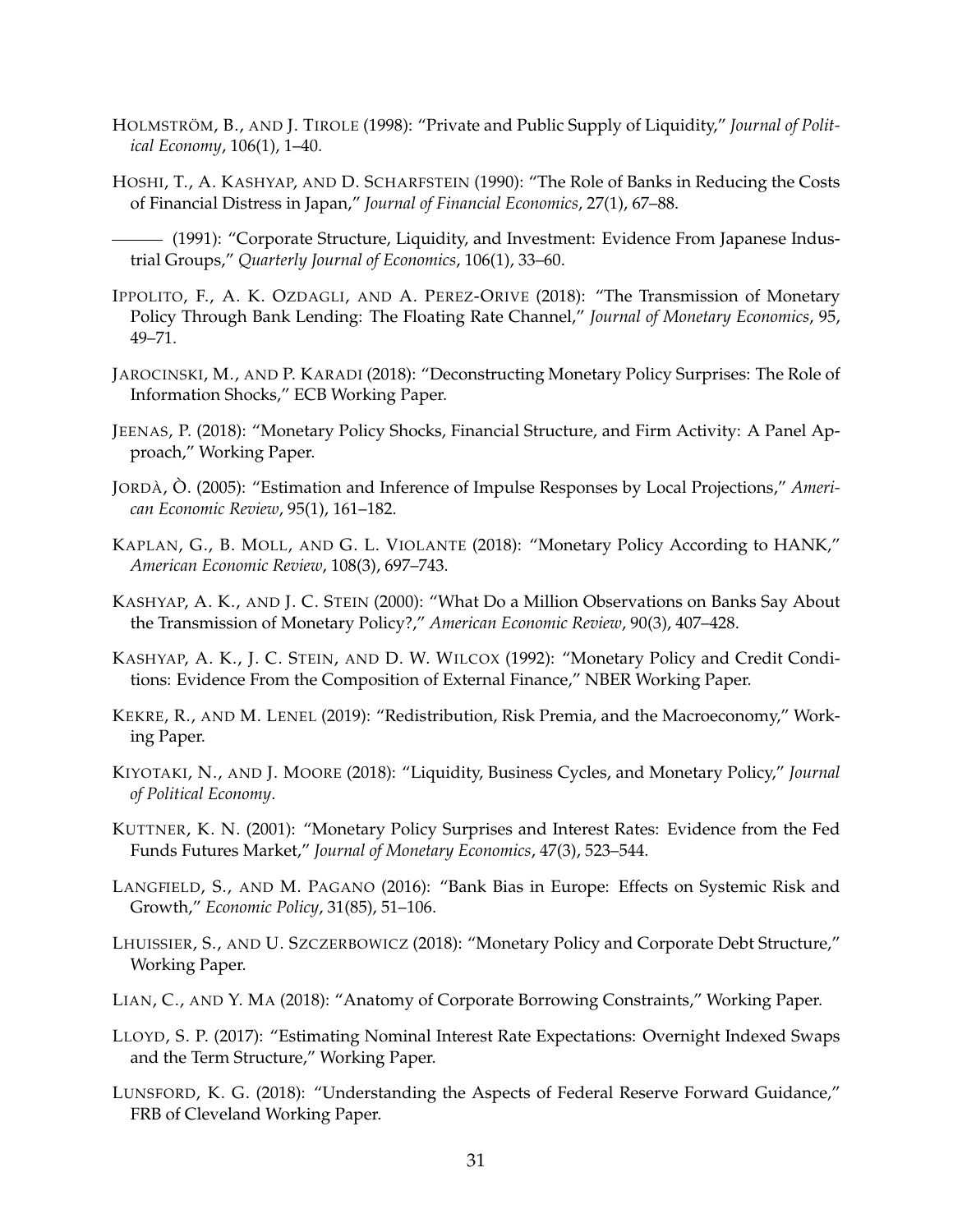- <span id="page-33-0"></span>MALAKOTIPOUR, M., E. PEROTTI, AND R. DE WEIJS (2020): "Unfair and Unstable: EU Bankruptcy Reform Requires More Scrutiny," *https://voxeu.org/article/eu-bankruptcy-reformrequires-more-scrutiny*.
- MERTON, R. C. (1974): "On the Pricing of Corporate Debt: The Risk Structure of Interest Rates," *Journal of Finance*, 29(2), 449–470.
- NAGEL, S. (2016): "The Liquidity Premium of Near-Money Assets," *Quarterly Journal of Economics*, 131(4), 1927–1971.
- NAKAMURA, E., AND J. STEINSSON (2018a): "High-Frequency Identification of Monetary Non-Neutrality: The Information Effect," *Quarterly Journal of Economics*, 133(3), 1283–1330.
- NAKAMURA, E., AND J. STEINSSON (2018b): "Identification in Macroeconomics," *Journal of Economic Perspectives*, 32(3), 59–86.
- OTTONELLO, P., AND T. WINBERRY (2018): "Financial Heterogeneity and the Investment Channel of Monetary Policy," Working Paper.
- OZDAGLI, A. K. (2018): "Financial Frictions and the Stock Price Reaction to Monetary Policy," *Review of Financial Studies*, 31(10), 3895–3936.
- OZDAGLI, A. K., AND M. VELIKOV (2020): "Show Me the Money: The Monetary Policy Risk Premium," *Journal of Financial Economics*, 135(2), 320–339.
- OZDAGLI, A. K., AND M. WEBER (2017): "Monetary Policy Through Production Networks: Evidence From the Stock Market," NBER Working Paper.
- PISKORSKI, T., AND A. SERU (2018): "Mortgage Market Design: Lessons From the Great Recession," *Brookings Papers on Economic Activity*, 2018(1), 429–513.
- PISKORSKI, T., A. SERU, AND V. VIG (2010): "Securitization and Distressed Loan Renegotiation: Evidence From the Subprime Mortgage Crisis," *Journal of Financial Economics*, 97(3), 369–397.
- ROBERTS, M. R., AND A. SUFI (2009): "Renegotiation of Financial Contracts: Evidence from Private Credit Agreements," *Journal of Financial Economics*, 93(2), 159–184.
- ROCHETEAU, G., R. WRIGHT, AND C. ZHANG (2018): "Corporate Finance and Monetary Policy," *American Economic Review*, 108(4–5), 1147–86.
- RODNYANSKY, A. (2019): "(Un)Competitive Devaluations and Firm Dynamics," Working Paper.
- SCHARFSTEIN, D., AND A. SUNDERAM (2016): "Market Power in Mortgage Lending and the Transmission of Monetary Policy," Working Paper.
- WANG, O. (2018): "Banks, Low Interest Rates, and Monetary Policy Transmission," Working Paper.
- WANG, Y., T. M. WHITED, Y. WU, AND K. XIAO (2018): "Bank Market Power and Monetary Policy Transmission: Evidence From a Structural Estimation," Working Paper.
- WEBER, M. (2015): "Nominal Rigidities and Asset Pricing," Working Paper.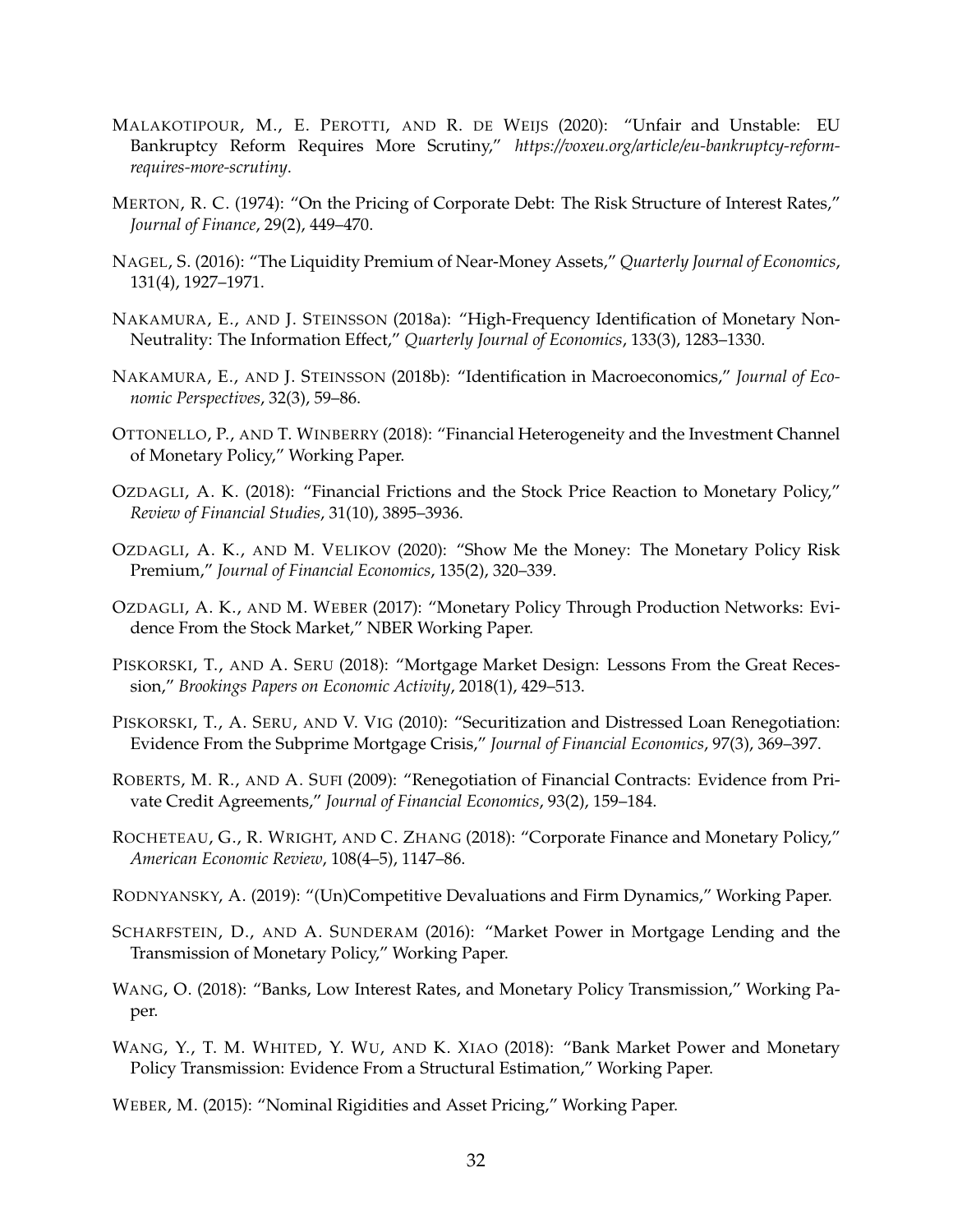- <span id="page-34-0"></span>(2018): "Cash Flow Duration and the Term Structure of Equity Returns," *Journal of Financial Economics*, 128(3), 486–503.
- WHITED, T. M., AND G. WU (2006): "Financial Constraints Risk," *Review of Financial Studies*, 19(2), 531–559.
- WONG, A. (2019): "Refinancing and the Transmission of Monetary Policy to Consumption," Working Paper.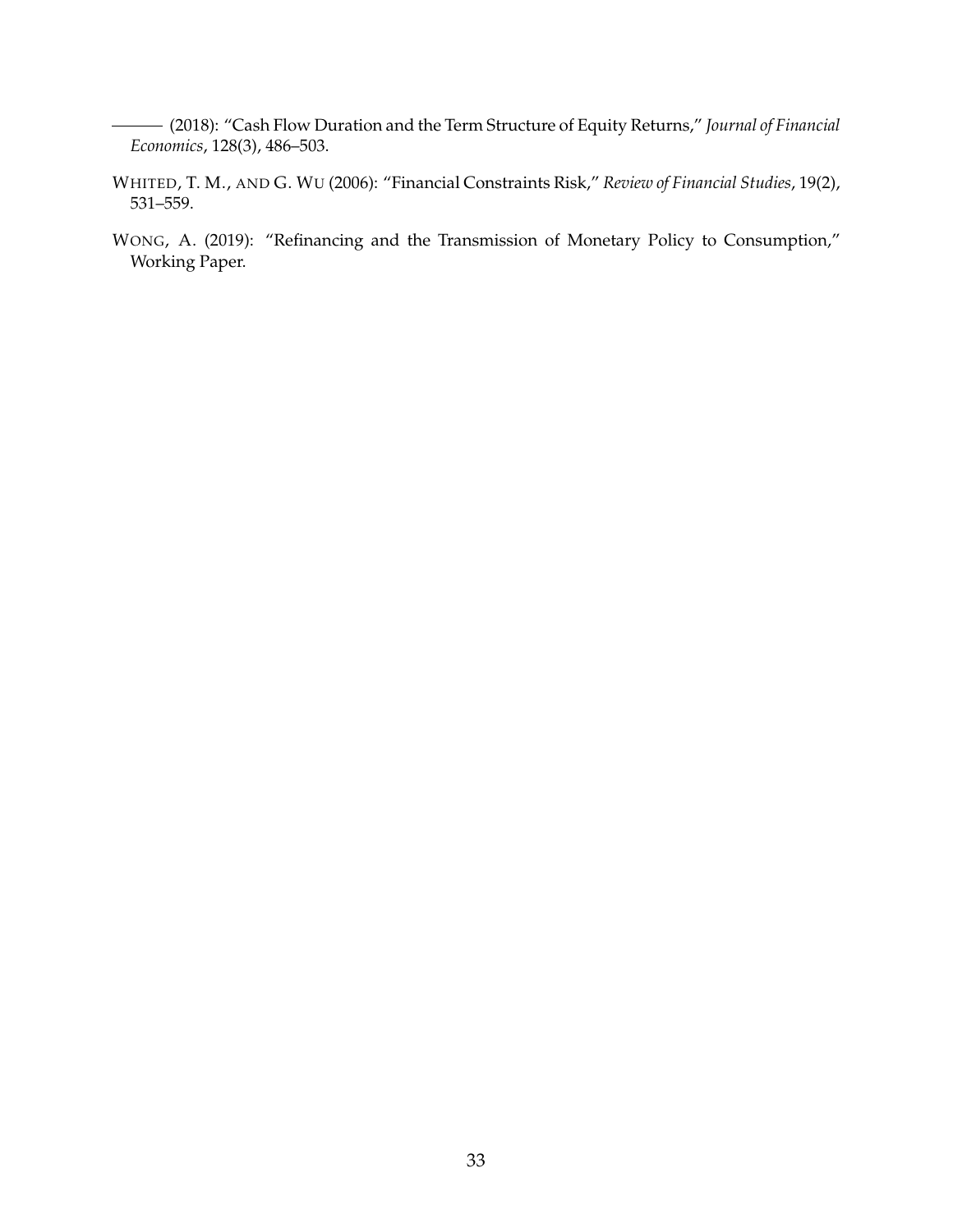## <span id="page-35-0"></span>**Appendix A: Figures and Tables**



Figure 1 – Debt Yields across Monetary Cycle

*Notes: The ECB target rate is taken from the [official ECB interest rates;](https://www.ecb.europa.eu/stats/policy_and_exchange_rates/key_ecb_interest_rates/html/index.en.html) the average loan rate in the Eurozone comes from the [ECB statistical data warehouse;](https://sdw.ecb.europa.eu/) and yields to maturity for bond portfolios with remaining maturity of 5yr and BBB and AA rating are sourced from Bloomberg: BFV 5yr EUR Eurozone Industrial BBB Bond Yield and BFV 5yr EUR Eurozone Industrial AA Bond Yield.*



Figure 2 – Histograms

*Notes: The sample is an unbalanced panel of the European firms that are constituents of the EURO STOXX sectoral indices between 2001 and 2007, excluding financials and utilities. Balance sheet data come from Worldscope and bond debt from Capital IQ, defined as the sum of all bonds plus commercial paper.*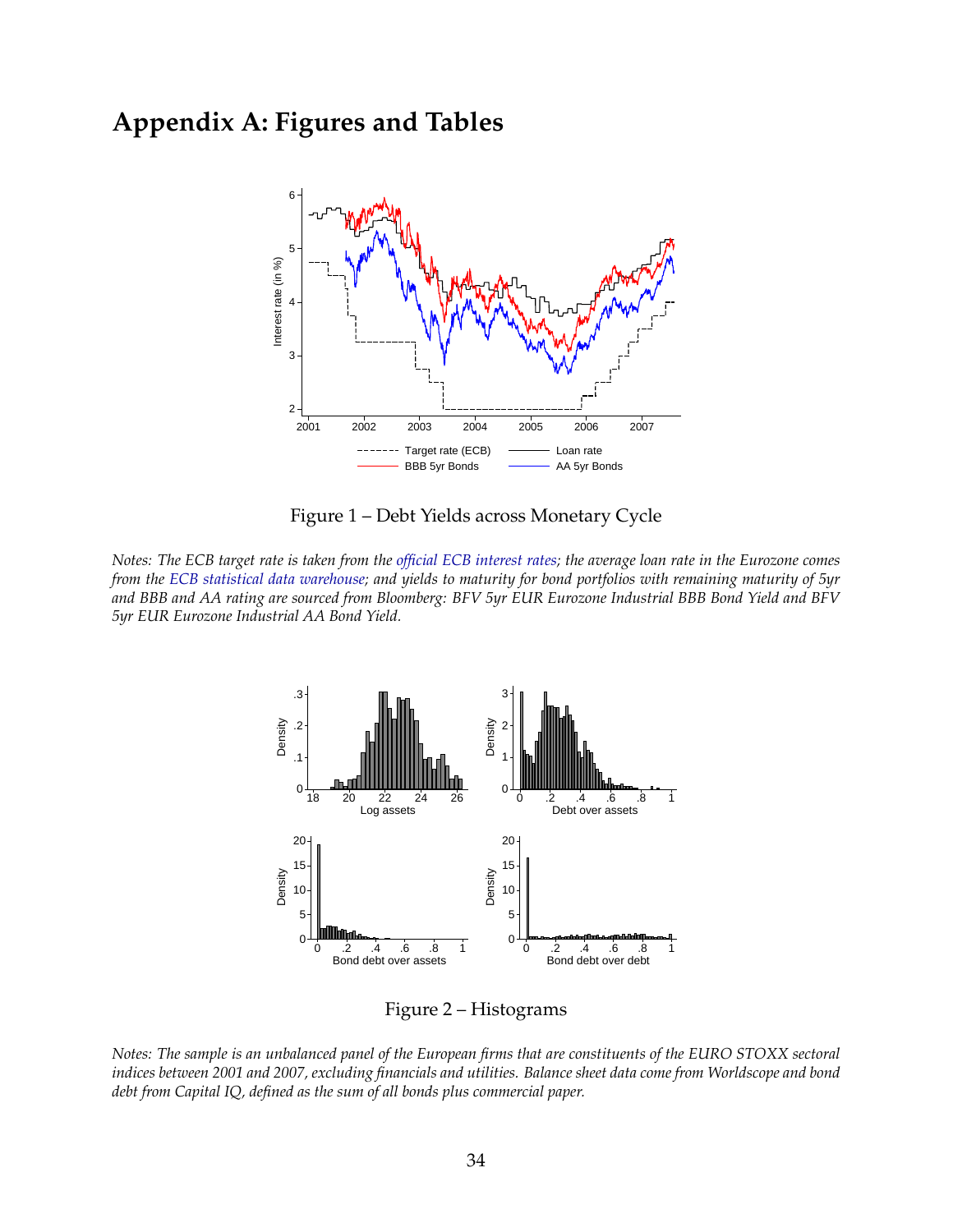<span id="page-36-0"></span>



(a) Change in Probability to Issue Bond

(b) Differential change in Net PPE

#### Figure 3 – Local Projection Bond Issuance and Net PPE

*Notes: The panels show estimates from a local projection following [Jordà](#page-32-0) [\(2005\)](#page-32-0). We estimate local projections of the form*  $y_{i,t+h,t} = \alpha_i + \beta_{Shock}^h MPShock_t + \gamma X_{i,t-1} + \psi Z_{t-1} + u_{i,t+h,t}$ , where in panel (a)  $y_{i,t+h,t}$  is a dummy that *equals one if a bond has been issued after* h *months. In panel (b) the investment response is measured as a percentage change in property plant and equipment. The outcome is demeaned within sector and quarter, that is,*  $\Delta y_{i,t+h,t}$  − ∆¯ys(i),t+h,q(t) *and the specification is estimated separately for each tercile of the bond debt over asset distribution. In addition, we include a firm fixed effect,* α<sup>i</sup> *, and firm specific control variables,* Xi,t−1*, which encompass log assets, cash over assets, earnings over assets, debt over earnings, earnings over interest expenses, fixed assets over assets, log market-to-book. For the investment response we follow [Crouzet](#page-30-0) [\(2019\)](#page-30-0) and include additionally two lags of asset growth to proxy for the firm's investment opportunities.*  $Z_{t-1}$  *includes macroeconomic controls, that is, two quarters of lagged GDP growth and the year-over-year inflation rate. Bond issuances data come from Bloomberg and balance sheet variables from Worldscope. The shaded area indicates the* 90% *confidence interval for the parameter estimates.*



Figure 4 – Rating Downgrade

*Notes: Sample encompasses all entity ratings from the S&P rating panel available on WRDS. Rating downgrade is defined as downgrade from investment grade (BBB- and above) to speculative grade (BB+ and below). Stock price data is obtained from Datastream. Panel (a) plots average raw returns with respect to the event date for the Eurozone* and the US separately. Panel (b) plots the coefficients  $\{\delta_t\}_{t=-5}^5$  of the following model  $(\ln(P_{it}) - \ln(P_{i0})) * 100 =$  $\sum_{s=-5}^{5} \gamma_s \times \mathcal{I}_{s=t} + \sum_{s=-5}^{5} \delta_s \times \mathcal{I}_{s=t} \times \mathcal{I}_{Europe_i} + \epsilon_{it}$ , where t denotes event time and  $\mathcal I$  is the indicator function. *Bars indicate the*  $\alpha = 0.9$  *confidence intervals.*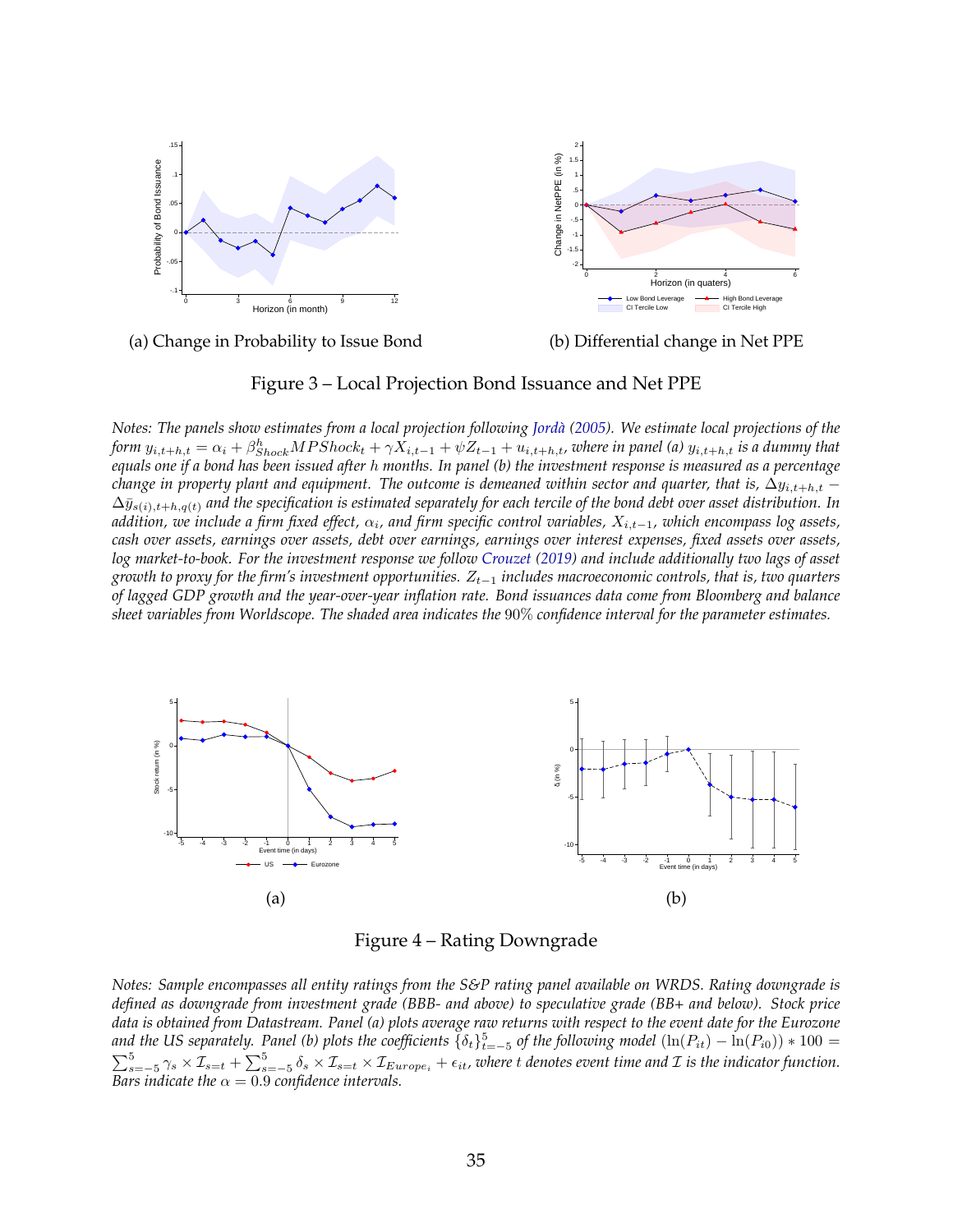<span id="page-37-0"></span>

Figure 5 – Cross-sectional Capital Structure

*Notes: The sample is an unbalanced panel of the European firms that are constituents of the EURO STOXX sectoral indices between 2001 and 2007, excluding financials and utilities. Balance sheet data come from Worldscope and bond debt from Capital IQ, defined as the sum of all bonds plus commercial paper.*

|                                                            |     | N Mean SD                | Min                      | Max      |
|------------------------------------------------------------|-----|--------------------------|--------------------------|----------|
| $\triangle$ OIS1M                                          |     | 91 0.076 4.80 -35.00     |                          | 8.65     |
| $\triangle$ OIS3M                                          | 91. | $-0.119$ $4.01$ $-30.00$ |                          | 5.50     |
| $\triangle$ OIS1M Corsettietal 91 -0.046 5.53 -39.25 15.00 |     |                          |                          |          |
| $\Delta$ OIS3M JK                                          | 91. | $-0.003$ 4.33 $-30.50$   |                          | 9.50     |
| $\wedge$ FFR                                               | 52. |                          | $-0.079$ $4.71$ $-20.00$ | $-12.50$ |

Table 1 – Summary Statistics Shocks

*Notes: Summary statistics for shocks in the sample period January 2001-July 2007 from [Altavilla, Brugnolini,](#page-29-0) [Gürkaynak, Motto, and Ragusa](#page-29-0) [\(2019\)](#page-29-0) (*∆ *OIS1M,* ∆ *OIS3M); [Jarocinski and Karadi](#page-32-0) [\(2018\)](#page-32-0) (*∆ *OIS3M JK) and [Corsetti, Duarte, and Mann](#page-30-0) [\(2018\)](#page-30-0) (*∆ *OIS1M Corsettietal) and in the United States from [Nakamura and Steinsson](#page-33-0) [\(2018a\)](#page-33-0) (*∆*FFR).*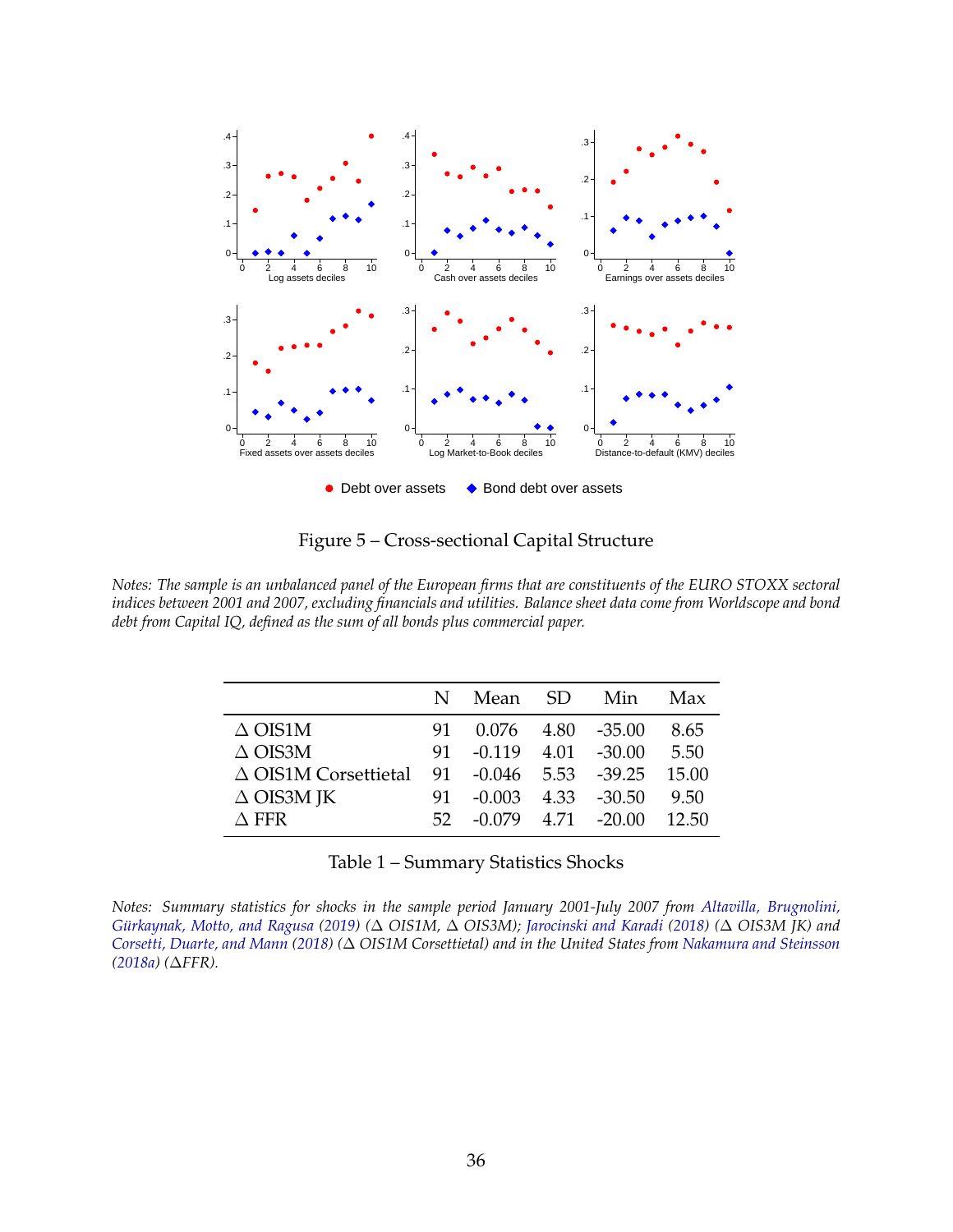<span id="page-38-0"></span>

|                                 | mean   | p25   | p50    | p75    | count  |
|---------------------------------|--------|-------|--------|--------|--------|
| No bond debt                    |        |       |        |        |        |
| Assets (in bn)                  | 7.445  | 2.034 | 3.476  | 7.259  | 4,130  |
| Cash over assets                | 0.063  | 0.019 | 0.037  | 0.076  | 4,130  |
| Earnings over assets            | 0.148  | 0.099 | 0.136  | 0.198  | 4,130  |
| Fixed assets over assets        | 0.237  | 0.087 | 0.202  | 0.359  | 4,130  |
| Equity duration proxy           | 9.238  | 0.000 | 8.000  | 13.100 | 4,130  |
| Market-to-Book                  | 3.756  | 1.610 | 2.468  | 4.663  | 4,130  |
| Debt over earnings              | 1.232  | 0.284 | 1.379  | 2.563  | 4,130  |
| Earnings over interest expenses | 31.398 | 6.154 | 11.587 | 24.738 | 4,130  |
| Debt over assets                | 0.202  | 0.062 | 0.177  | 0.304  | 4,130  |
| Debt due within year over debt  | 0.429  | 0.169 | 0.354  | 0.644  | 4,130  |
| Bond debt over assets           | 0.000  | 0.000 | 0.000  | 0.000  | 4,130  |
| Bond debt over debt             | 0.018  | 0.000 | 0.000  | 0.000  | 4,130  |
| Low bond debt                   |        |       |        |        |        |
| Assets (in bn)                  | 24.398 | 3.993 | 10.015 | 22.778 | 4,382  |
| Cash over assets                | 0.058  | 0.023 | 0.041  | 0.071  | 4,382  |
| Earnings over assets            | 0.137  | 0.085 | 0.129  | 0.184  | 4,382  |
| Fixed assets over assets        | 0.263  | 0.116 | 0.238  | 0.377  | 4,382  |
| Equity duration proxy           | 7.550  | 0.000 | 6.880  | 11.190 | 4,382  |
| Market-to-Book                  | 2.814  | 1.220 | 1.768  | 2.847  | 4,382  |
| Debt over earnings              | 2.610  | 1.010 | 1.795  | 2.755  | 4,382  |
| Earnings over interest expenses | 18.288 | 6.100 | 9.766  | 17.303 | 4,382  |
| Debt over assets                | 0.218  | 0.141 | 0.196  | 0.296  | 4,382  |
| Debt due within year over debt  | 0.358  | 0.195 | 0.319  | 0.500  | 4,382  |
| Bond debt over assets           | 0.064  | 0.030 | 0.066  | 0.096  | 4,382  |
| Bond debt over debt             | 0.349  | 0.157 | 0.319  | 0.490  | 4,382  |
| High bond debt                  |        |       |        |        |        |
| Assets (in bn)                  | 33.390 | 4.657 | 13.452 | 34.586 | 4,467  |
| Cash over assets                | 0.062  | 0.020 | 0.036  | 0.074  | 4,467  |
| Earnings over assets            | 0.116  | 0.086 | 0.122  | 0.159  | 4,467  |
| Fixed assets over assets        | 0.272  | 0.115 | 0.273  | 0.394  | 4,467  |
| Equity duration proxy           | 7.227  | 0.000 | 5.500  | 10.630 | 4,467  |
| Market-to-Book                  | 2.895  | 1.283 | 2.010  | 3.379  | 4,467  |
| Debt over earnings              | 3.247  | 1.899 | 2.648  | 3.917  | 4,467  |
| Earnings over interest expenses | 8.712  | 4.581 | 6.907  | 11.368 | 4,467  |
| Debt over assets                | 0.358  | 0.270 | 0.340  | 0.430  | 4,467  |
| Debt due within year over debt  | 0.247  | 0.125 | 0.211  | 0.350  | 4,467  |
| Bond debt over assets           | 0.241  | 0.167 | 0.217  | 0.286  | 4,467  |
| Bond debt over debt             | 0.683  | 0.537 | 0.709  | 0.810  | 4,467  |
| Total                           |        |       |        |        |        |
| Assets (in bn)                  | 22.099 | 3.061 | 8.122  | 19.368 | 12,979 |
| Cash over assets                | 0.061  | 0.021 | 0.038  | 0.072  | 12,979 |
| Earnings over assets            | 0.133  | 0.090 | 0.128  | 0.178  | 12,979 |
| Fixed assets over assets        | 0.258  | 0.107 | 0.231  | 0.381  | 12,979 |
| Equity duration proxy           | 7.976  | 0.000 | 6.780  | 11.990 | 12,979 |
| Market-to-Book                  | 3.142  | 1.308 | 2.087  | 3.446  | 12,979 |
| Debt over earnings              | 2.391  | 1.010 | 1.976  | 3.090  | 12,979 |
| Earnings over interest expenses | 19.164 | 5.280 | 8.915  | 15.099 | 12,979 |
| Debt over assets                | 0.261  | 0.158 | 0.250  | 0.354  | 12,979 |
| Debt due within year over debt  | 0.342  | 0.156 | 0.282  | 0.476  | 12,979 |
| Bond debt over assets           | 0.105  | 0.000 | 0.071  | 0.170  | 12,979 |
| Bond debt over debt             | 0.359  | 0.000 | 0.336  | 0.668  | 12,979 |

|  | Table 2 – Eurozone Firms Balance Sheet Summary Statistics |  |
|--|-----------------------------------------------------------|--|
|  |                                                           |  |

*Notes: The table presents summary statistics for an unbalanced panel of European firms that were part of EURO STOXX Supersector Eurozone indices, excluding financials and utilities. Dates include 91 ECB announcements days between 2001 and 2007. The subsamples "No bond debt", "Low bond debt" and "High bond debt" correspond to the terciles of the bond debt over assets ratio, recalculated every year. Bond debt includes senior bonds, subordinated bonds, and commercial paper. Balance sheet data come from Worldscope, bond debt comes from Capital IQ.*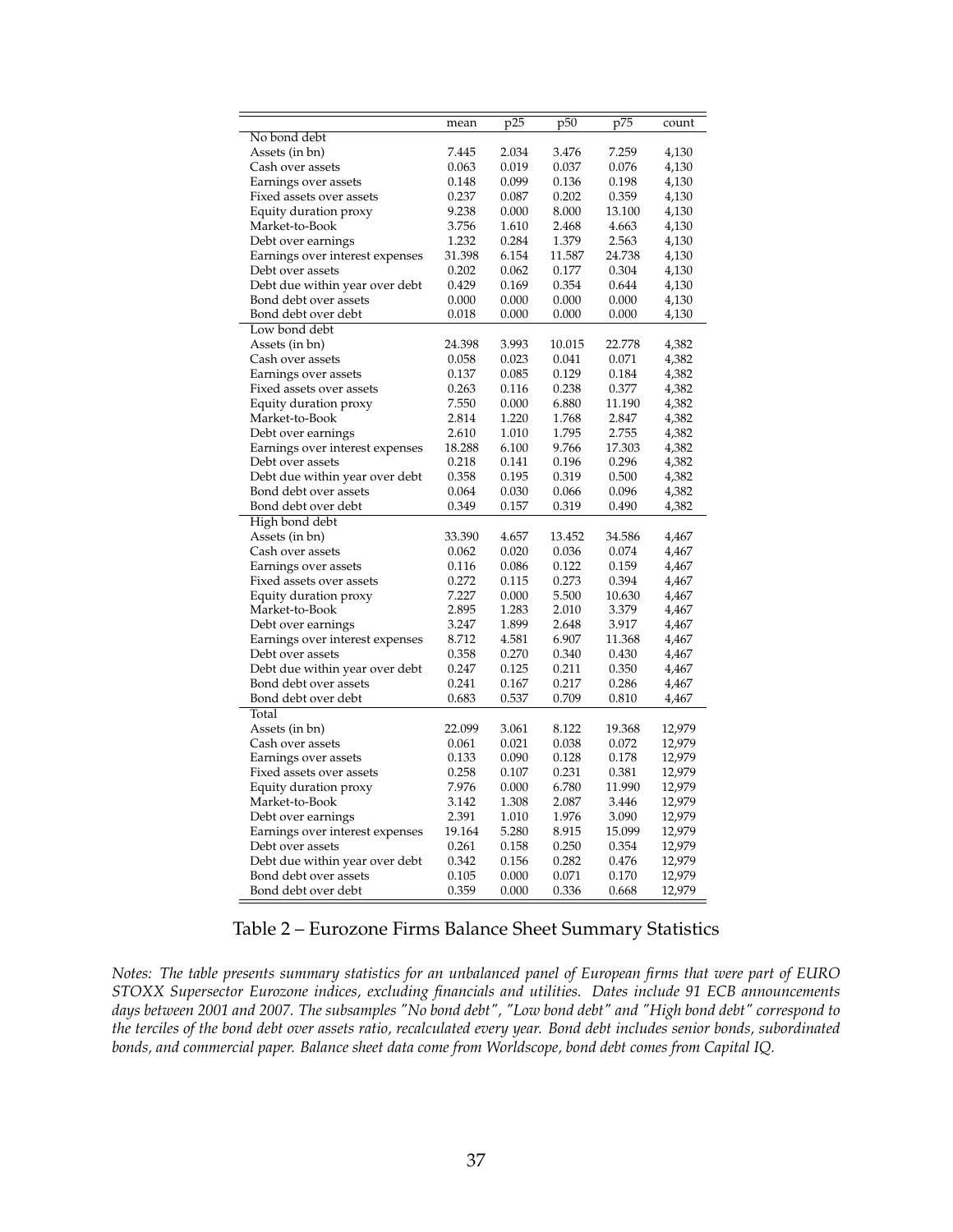<span id="page-39-0"></span>

|                                                           | (1)                    | (2)                    | (3)                    | (4)                    | (5)                    | (6)                    | (7)                    | (8)                 |
|-----------------------------------------------------------|------------------------|------------------------|------------------------|------------------------|------------------------|------------------------|------------------------|---------------------|
| $\Delta$ OIS1M $\times$ Bond debt over assets             | $-23.40***$<br>(5.254) |                        |                        |                        |                        | $-28.78***$<br>(7.148) | $-31.98***$<br>(8.331) |                     |
| Bond debt over assets                                     | $-10.61$<br>(38.76)    |                        |                        |                        |                        | $-25.18$<br>(37.02)    | $-26.59$<br>(40.54)    |                     |
| $\Delta$ OIS1M $\times$ bond outstanding                  |                        | $-2.504***$<br>(0.807) |                        |                        |                        |                        |                        |                     |
| Market fin. outstanding                                   |                        | $-1.240$<br>(7.017)    |                        |                        |                        |                        |                        |                     |
| $\Delta$ OIS1M $\times$ Tercile of bond debt over assets  |                        |                        | $-1.881***$<br>(0.539) |                        |                        |                        |                        |                     |
| Tercile of bond debt over assets                          |                        |                        | 4.322<br>(4.298)       |                        |                        |                        |                        |                     |
| $\Delta$ OIS1M $\times$ Bond debt over debt               |                        |                        |                        | $-8.453***$<br>(2.522) |                        |                        |                        |                     |
| Bond debt over debt                                       |                        |                        |                        | $-1.572$<br>(11.95)    |                        |                        |                        |                     |
| $\triangle$ OIS1M $\times$ Tercile of bond debt over debt |                        |                        |                        |                        | $-2.421***$<br>(0.787) |                        |                        |                     |
| Tercile of bond debt over debt                            |                        |                        |                        |                        | 2.248<br>(3.996)       |                        |                        |                     |
| $\Delta$ OIS1M $\times$ Debt over assets                  |                        |                        |                        | 1.210<br>(4.196)       | 0.524<br>(4.244)       | 7.402<br>(4.490)       |                        | $-4.315$<br>(3.604) |
| Debt over assets                                          |                        |                        |                        | 22.12<br>(42.87)       | 20.02<br>(42.95)       | 34.03<br>(42.44)       |                        | 22.24<br>(44.13)    |
| $\mathbb{R}^2$                                            | 0.374                  | 0.373                  | 0.373                  | 0.374                  | 0.373                  | 0.374                  | 0.375                  | 0.372               |
| Duration control                                          | $\checkmark$           | ✓                      | √                      | ✓                      | ✓                      | ✓                      | ✓                      | ✓                   |
| Firm FE                                                   | $\checkmark$           | ✓                      | ✓                      | ✓                      | ✓                      | √                      | ✓                      | ✓                   |
| Firm controls                                             | ✓                      | ✓                      | ✓                      | ✓                      | ✓                      | ✓                      | ✓                      | ✓                   |
| Sector $\times$ Date FE                                   | $\checkmark$           |                        |                        | $\checkmark$           | $\checkmark$           | ✓                      | ✓                      |                     |
| Lev. Quintile Interaction                                 |                        |                        |                        |                        |                        |                        |                        |                     |
| Observations                                              | 12717                  | 12717                  | 12717                  | 12717                  | 12717                  | 12717                  | 12717                  | 12717               |

Table 3 – Eurozone Debt Structure and Monetary Policy Shocks

Notes: This table presents regression results for estimating Equation [3](#page-19-0) using different measures for the bond share. Bond debt includes senior, subordinated<br>. bonds and commercial paper. The dependent variable is daily stock return, and MP Shock are taken from Altavilla, Brugnolini, [Gürkaynak,](#page-29-0) Motto, and Ragusa<br>(2010). The cannile causiste of an unhelaused namel of the European [\(2019\)](#page-29-0). The sample consists of an unbalanced panel of the European firms that were part of EURO STOXX Supersector Eurozone indices, excluding financials and utilities. Dates include 91 ECB announcements days between 2001 and 2007. Controls include firm fixed effects, date-times-sector fixed effects, and time varying firm controls (all lagged to preceding year): log assets, cash over assets, earnings over assets, debt over earnings, earnings over interest expenses, fixed assets over assets, log market-to-book. The sector is defined based at the 2 digit SIC code level. Balance sheet data come from Worldscope, market financing from Capital IQ and stock market information comes from Datastream. Standard errors are double-clustered at the firm and date level. \*,\*\*, \*\*\* indicates significance at the 0.1, *0.05, 0.01 level, respectively.*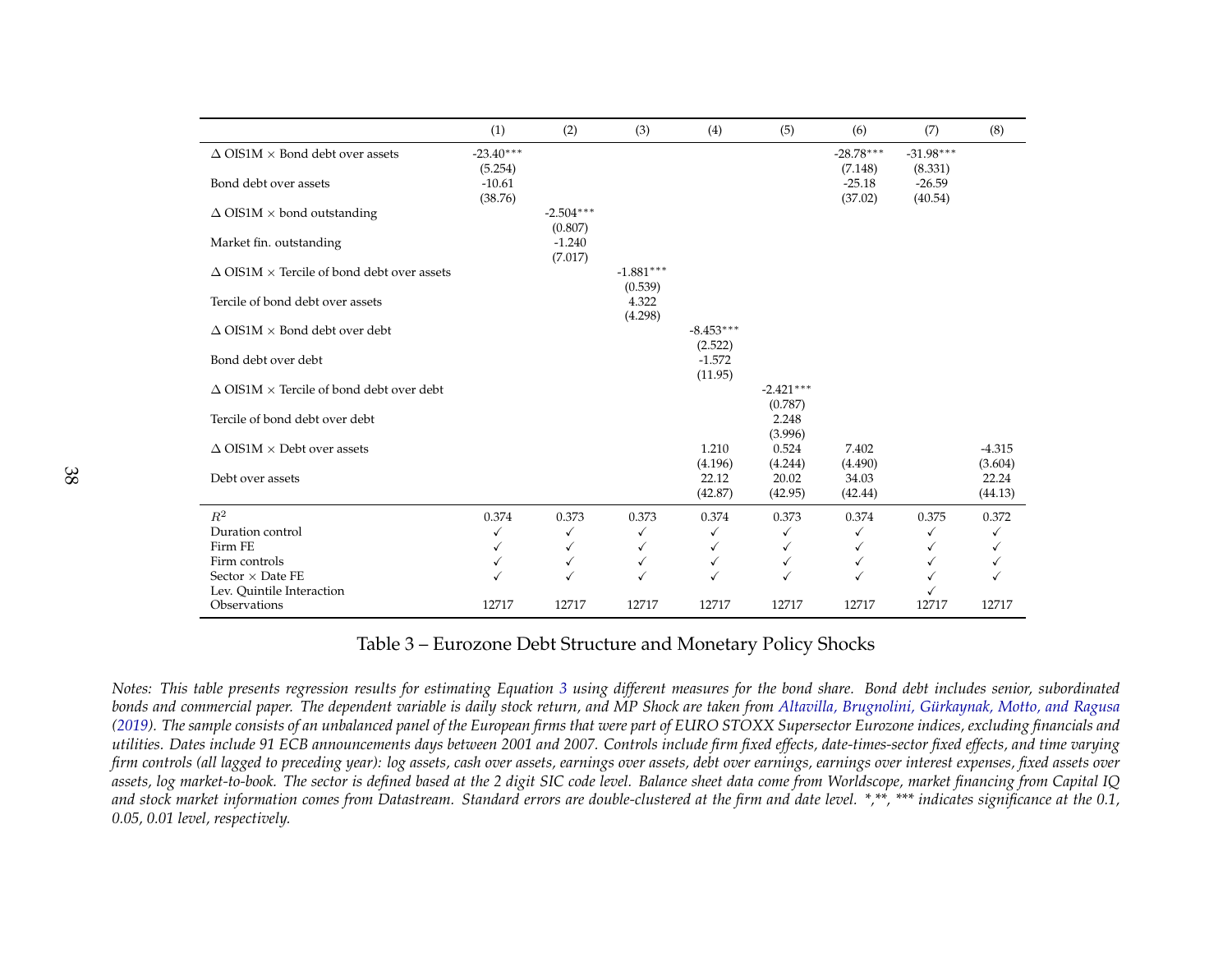<span id="page-40-0"></span>

|                                                  | (1)         | (2)         | (3)                 | (4)                 |
|--------------------------------------------------|-------------|-------------|---------------------|---------------------|
| $\triangle$ OIS1M $\times$ Bond debt over assets |             | $-21.47***$ | $-25.93***$         |                     |
|                                                  |             | (7.559)     | (9.143)             |                     |
| Bond debt over assets                            |             | $-8.220$    | $-24.24$            |                     |
|                                                  |             | (36.67)     | (34.59)             |                     |
| $\Delta$ OIS1M $\times$ Bond debt over debt      |             |             |                     | $-7.312**$          |
|                                                  |             |             |                     | (3.238)             |
| Bond debt over debt                              |             |             |                     | $-0.890$            |
|                                                  |             |             |                     | (10.81)             |
| $\triangle$ OIS1M $\times$ Debt over assets      |             |             | 6.627               | 1.540               |
|                                                  |             |             | (4.433)             | (4.031)             |
| Debt over assets                                 |             |             | 36.40               | 24.69               |
|                                                  | $-9.920$    | $-9.116$    | (42.47)<br>$-7.332$ | (42.61)<br>$-8.898$ |
| High Yield                                       | (26.16)     | (25.16)     | (25.49)             | (25.31)             |
| IG below AA                                      | 4.858       | 4.834       | 6.228               | 5.331               |
|                                                  | (11.75)     | (11.62)     | (11.54)             | (11.39)             |
| IG AA and above                                  | 19.34       | 19.26       | 21.84               | 21.09               |
|                                                  | (15.03)     | (14.90)     | (14.16)             | (14.16)             |
| High Yield $\times \Delta$ OIS1M                 | $-7.974$    | $-4.569$    | $-4.413$            | $-5.295$            |
|                                                  | (8.313)     | (7.450)     | (7.455)             | (7.268)             |
| IG below $AA \times \Delta$ OIS1M                | $-3.115***$ | $-0.322$    | $-0.485$            | $-0.908$            |
|                                                  | (1.085)     | (1.891)     | (1.749)             | (1.757)             |
| IG AA and above $\times \Delta$ OIS1M            | $-5.313***$ | $-4.222**$  | $-3.770**$          | $-2.790*$           |
|                                                  | (1.732)     | (1.620)     | (1.528)             | (1.458)             |
| $R^2$                                            | 0.373       | 0.374       | 0.374               | 0.374               |
| Duration control                                 | ✓           | ✓           |                     |                     |
| Firm FE                                          | ✓           | ✓           | ✓                   |                     |
| Firm controls                                    | ✓           |             |                     | ✓                   |
| Sector $\times$ Date FE                          |             |             |                     |                     |
| Observations                                     | 12717       | 12717       | 12717               | 12717               |

#### Table 4 – Eurozone Rating Categories and MP Shocks

*Notes: This table presents regression results for estimating Equation [3](#page-19-0) using different measures for the bond share, adding interactions with rating categories (Unrated is the excluded category). The ratings encompass the three major rating agencies, that is, Moody's, S&P and Fitch and are retrieved via Bloomberg. If there are multiple ratings for one entity the mean is computed. The dependent variable is daily stock return, and MP Shock are taken from [Altavilla,](#page-29-0) [Brugnolini, Gürkaynak, Motto, and Ragusa](#page-29-0) [\(2019\)](#page-29-0). The sample consists of an unbalanced panel of the European firms that were part of EURO STOXX Supersector Eurozone indices, excluding financials and utilities. Dates include 91 ECB announcements days between 2001 and 2007. Controls include firm fixed effects, date-times-sector fixed effects, and time varying firm controls (all lagged to preceding year): log assets, cash over assets, earnings over assets, debt over earnings, earnings over interest expenses, fixed assets over assets, log market-to-book. The sector is defined based at the 2 digit SIC code level. Balance sheet data come from Worldscope, bond debt from Capital IQ, defined as the sum of all bonds plus commercial paper, and stock market information comes from Datastream. Standard errors are double-clustered at the firm and date level. \*,\*\*, \*\*\* indicates significance at the 0.1, 0.05, 0.01 level, respectively.*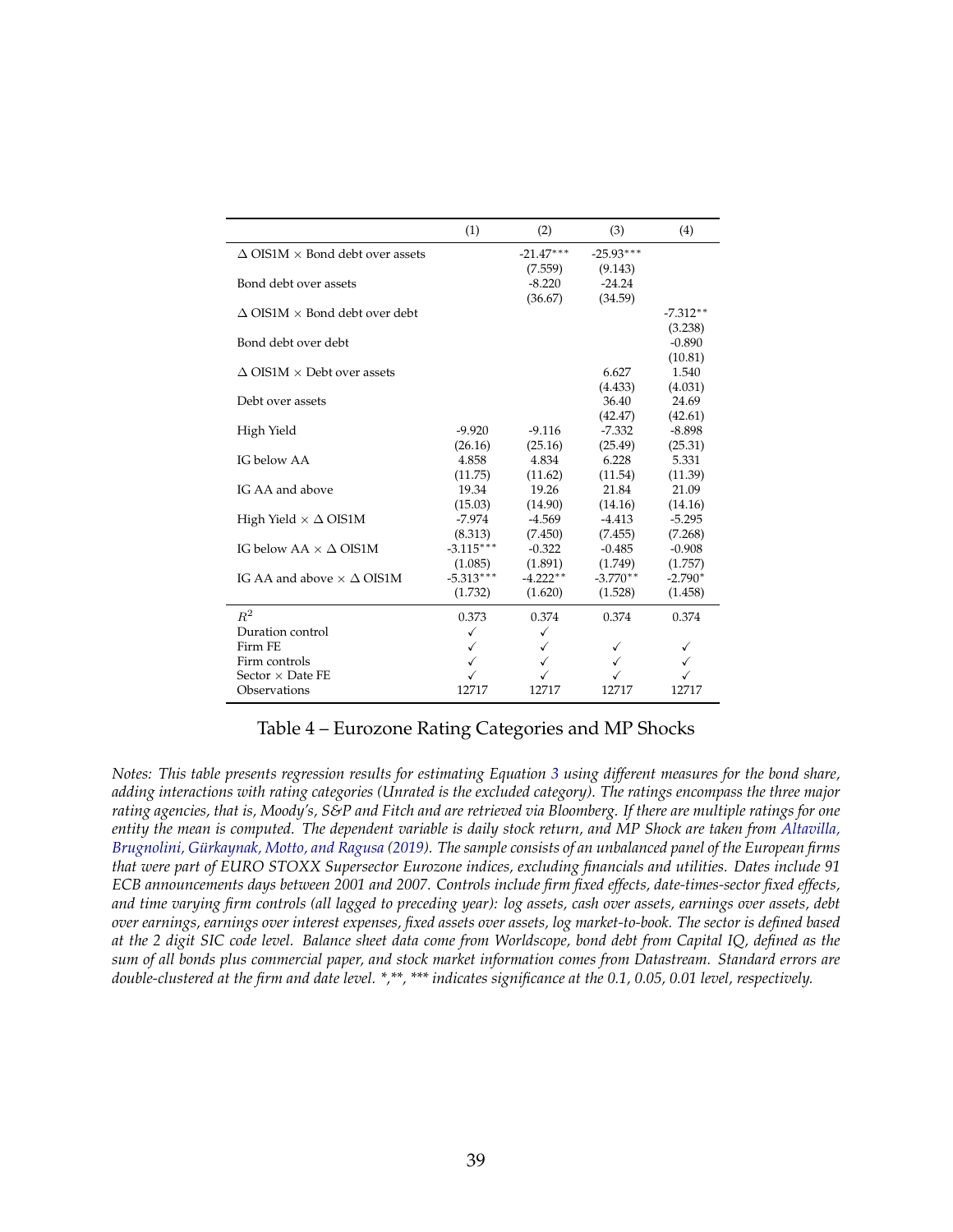<span id="page-41-0"></span>

|                                                             | (1)                    | (2)                    | (3)                    | (4)                    | (5)                    | (6)                    | (7)                    | (8)                   |
|-------------------------------------------------------------|------------------------|------------------------|------------------------|------------------------|------------------------|------------------------|------------------------|-----------------------|
| $\Delta$ OIS1M $\times$ Bond debt over assets               | $-60.98***$<br>(11.40) |                        |                        |                        |                        | $-65.24***$<br>(16.54) | $-53.84***$<br>(16.67) |                       |
| Bond debt over assets                                       | $-40.94$<br>(37.53)    |                        |                        |                        |                        | $-89.45**$<br>(39.45)  | $-67.52*$<br>(40.14)   |                       |
| $\Delta$ OIS1M $\times$ bond outstanding                    |                        | $-18.25***$<br>(3.338) |                        |                        |                        |                        |                        |                       |
| Market fin. outstanding                                     |                        | $-0.191$<br>(8.139)    |                        |                        |                        |                        |                        |                       |
| $\triangle$ OIS1M $\times$ Tercile of bond debt over assets |                        |                        | $-10.04***$<br>(1.315) |                        |                        |                        |                        |                       |
| Tercile of bond debt over assets                            |                        |                        | $-1.825$<br>(4.369)    |                        |                        |                        |                        |                       |
| $\Delta$ OIS1M $\times$ Bond debt over debt                 |                        |                        |                        | $-16.15***$<br>(5.340) |                        |                        |                        |                       |
| Bond debt over debt                                         |                        |                        |                        | $-22.56$<br>(14.26)    |                        |                        |                        |                       |
| $\Delta$ OIS1M $\times$ Tercile of bond debt over debt      |                        |                        |                        |                        | $-5.631***$<br>(1.984) |                        |                        |                       |
| Tercile of bond debt over debt                              |                        |                        |                        |                        | 0.136<br>(4.332)       |                        |                        |                       |
| $\Delta$ OIS1M $\times$ Debt over assets                    |                        |                        |                        | $-19.73$<br>(13.75)    | $-24.13*$<br>(13.17)   | 5.843<br>(17.83)       |                        | $-27.41**$<br>(13.16) |
| Debt over assets                                            |                        |                        |                        | 85.69*<br>(48.15)      | $90.25*$<br>(49.48)    | $124.6***$<br>(53.29)  |                        | $92.61*$<br>(49.29)   |
| $R^2$                                                       | 0.410                  | 0.410                  | 0.410                  | 0.410                  | 0.410                  | 0.410                  | 0.411                  | 0.410                 |
| Duration control                                            | ✓                      | ✓                      | ✓                      | ✓                      | ✓                      | ✓                      | ✓                      | ✓                     |
| Firm FE                                                     | ✓                      | ✓                      | √                      | ✓                      | ✓                      | ✓                      | ✓                      |                       |
| Firm controls                                               | ✓                      | ✓                      | ✓                      | ✓                      | $\checkmark$           | ✓                      | √                      |                       |
| Sector $\times$ Date FE                                     |                        |                        |                        | √                      | ✓                      | ✓                      |                        |                       |
| Lev. Quintile Interaction                                   |                        |                        |                        |                        |                        |                        |                        |                       |
| Observations                                                | 9520                   | 9520                   | 9520                   | 9520                   | 9520                   | 9520                   | 9520                   | 9520                  |

#### Table 5 – Eurozone Post Crisis

Notes: This table presents regression results for estimating Equation [3](#page-19-0) using different measures for the bond share. The dependent variable is daily stock return, and MP Shock are taken from Altavilla, Brugnolini, [Gürkaynak,](#page-29-0) Motto, and Ragusa [\(2019\)](#page-29-0). The sample consists of an unbalanced panel of the European firms that<br>www.york.cf.UPO.CFOXX.cyrameater.Furrows.india.c. websdies.furra were part of EURO STOXX Supersector Eurozone indices, excluding financials and utilities. Dates include 56 ECB announcements days between 2013 and 2018. Controls include firm fixed effects, date-times-sector fixed effects, and time varying firm controls (all lagged to preceding year): log assets, cash over assets, earnings over assets, debt over earnings, earnings over interest expenses, fixed assets over assets, log market-to-book. The sector is defined based at the 2 digit SIC code level. Balance sheet data come from Worldscope, bond debt from Capital IQ, defined as the sum of all bonds plus commercial paper, and stock market information comes<br>from Datastream. Standard errors are double-clustered at the fir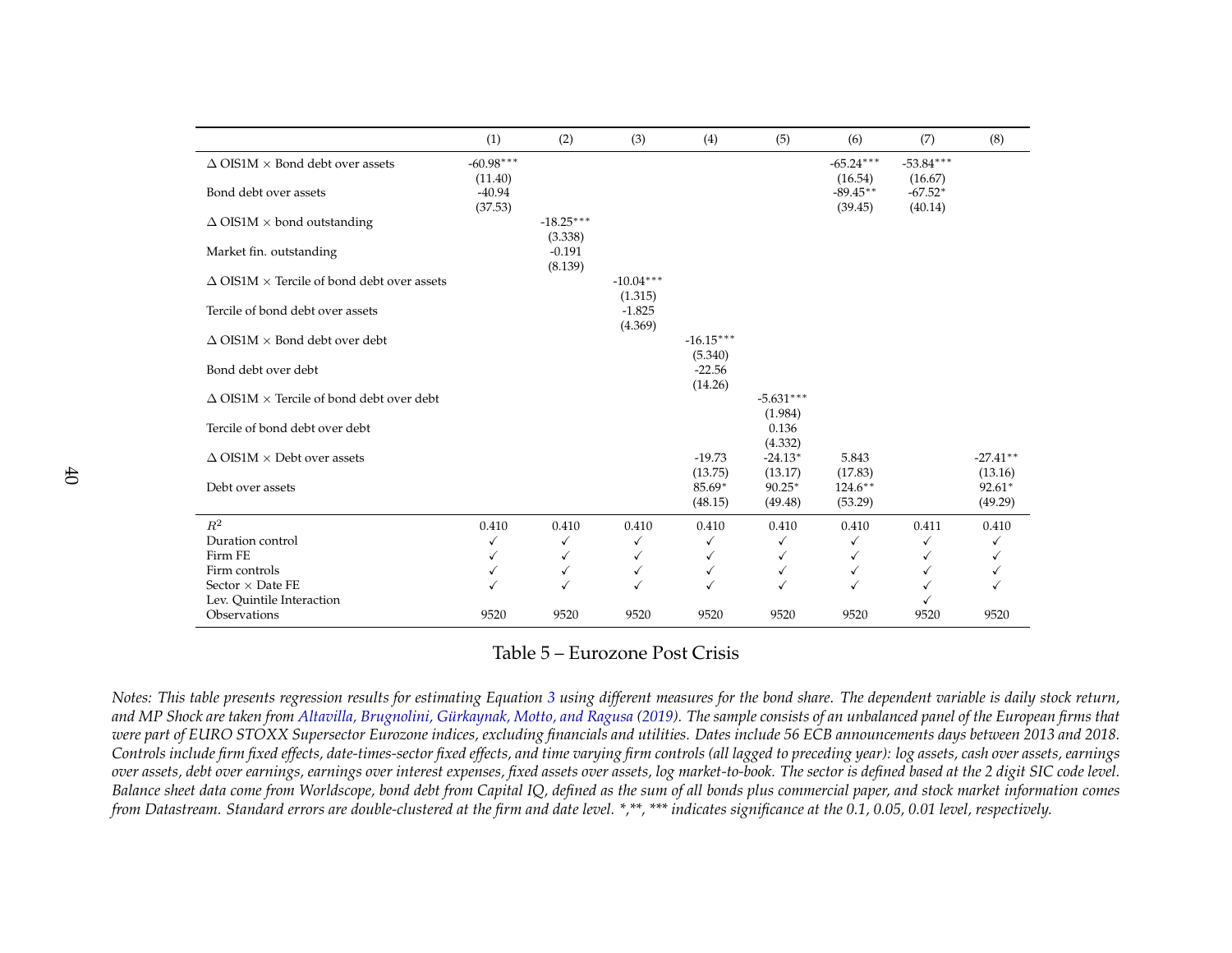## <span id="page-42-0"></span>**Online Appendix**



Figure IA.1 – Loans Outstanding and Loans Spread Cycle

*Notes: Volume outstanding is the outstanding amount for the Euro area (changing composition) for MFIs excluding ESCB reporting sector from the ECB statistical data warehouse with key BSI.M.U2.N.A.A20.A.1.U2.2240.Z01.E. The loan spread is the difference between the average interest rates for loans to corporations of over EUR 1M with an IRF period of over five years taken from the ECB statistical data warehouse with key: MIR.M.U2.B.A2A.J.R.1.2240.EUR.N and the Bund is the 5 year constant maturity German fixed income security taken from Bloomberg.*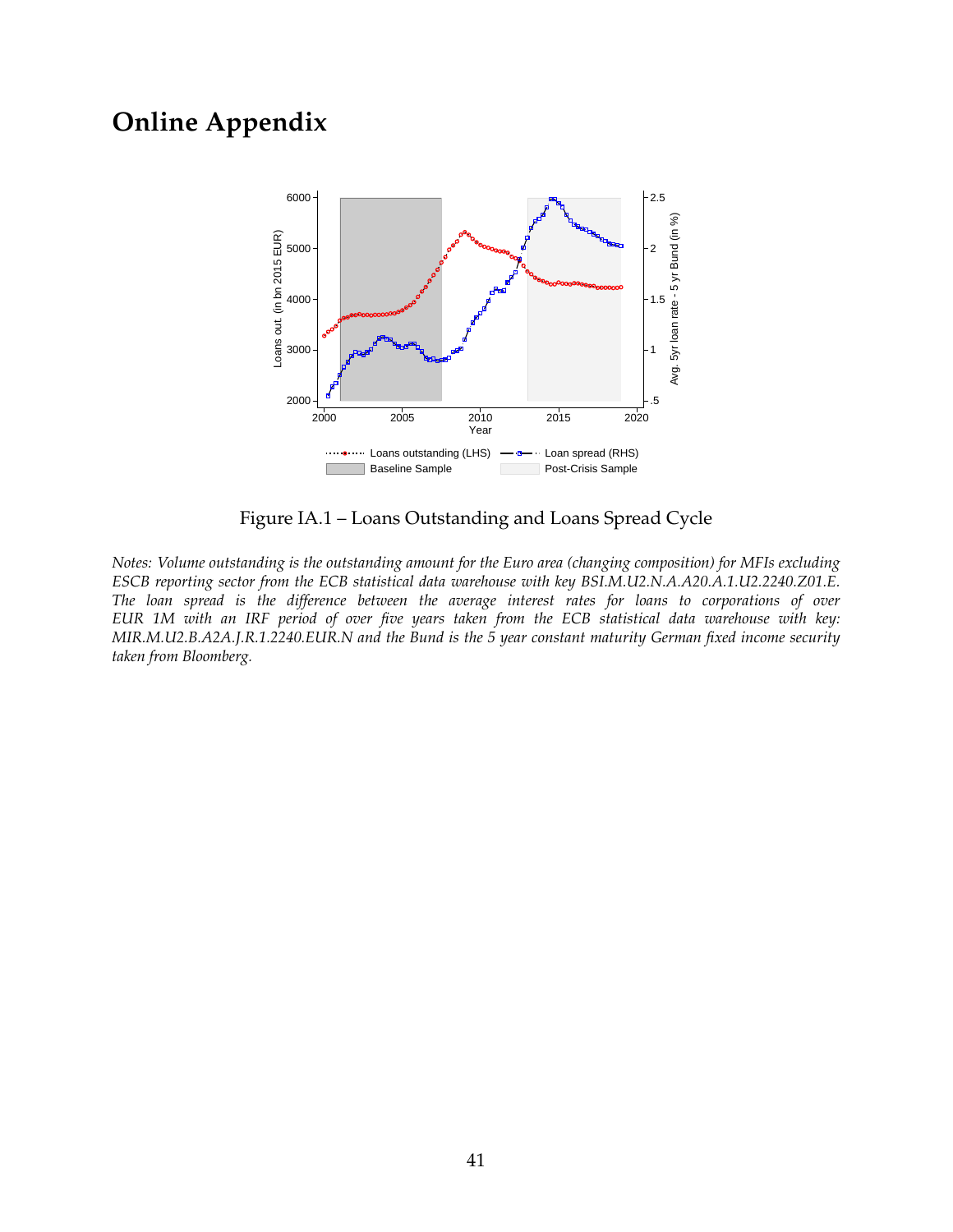<span id="page-43-0"></span>

Figure IA.2 – Loan rates vs. AA bond yields

*Notes: The panel shows estimates from a local projection following [Jordà](#page-32-0) [\(2005\)](#page-32-0). It uses monthly times series data* for which following baseline model is estimated  $\Delta y_{t+h,t}=\alpha+\beta^h_{Shock}MPShock_t+\Gamma X_t+u_{t+h,t}$ ; where  $\Delta y_{t+h,t}$ *denotes the difference over h months,*  $\alpha$  *is a constant, and*  $X_t$  *contains three lags of the dependent variable. The outcome variable is the difference of the average loan rate in the Eurozone from the ECB statistical data [warehouse;](https://sdw.ecb.europa.eu/) and yields to maturity for bond portfolios with remaining maturity of 5yr and AA rating from Bloomberg: BFV 5yr EUR Eurozone Industrial AA Bond Yield. The shaded area indicates the* 90% *confidence interval for the parameter estimates with Newey-West standard errors to account for overlapping observations. Data on bank rate and yield for a broad bond index comes from ECB and Bloomberg, respectively.*



Figure IA.3 – Sample Description

*Notes: The figure displays the raw counts of distinct firms in the sample by year and by country. The sample consists of an unbalanced panel of the European firms that were part of EURO STOXX Supersector Eurozone indices, excluding financials and utilities.*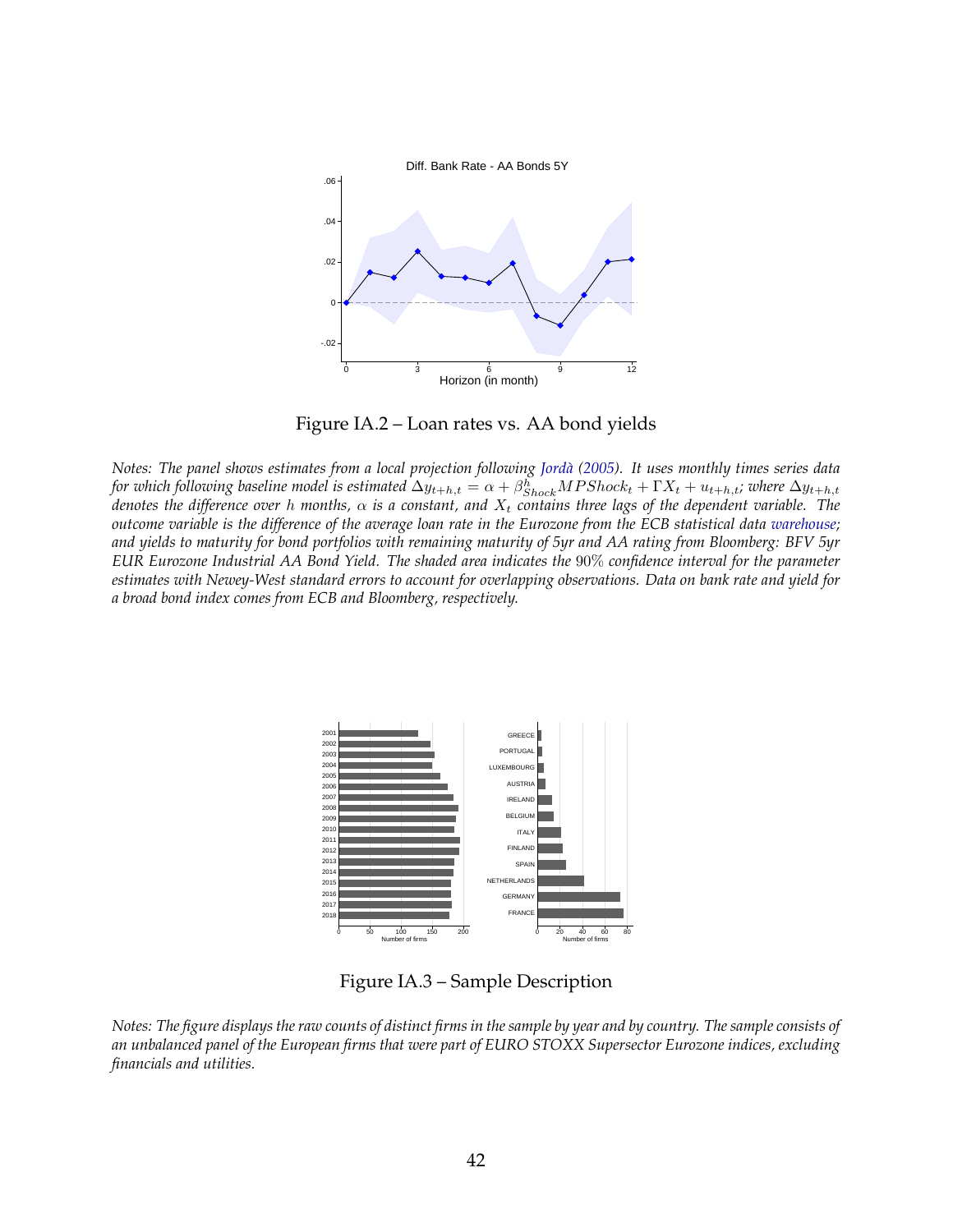<span id="page-44-0"></span>

Figure IA.4 – Rating Coverage

*Notes: The figure displays the sample share by rating categories. The ratings encompass the three major rating agencies, that is, Moody's, S&P and Fitch and are retrieved via Bloomberg. If there are multiple ratings for one entity the mean is computed. The sample consists of an unbalanced panel of the European firms that were part of EURO STOXX Supersector Eurozone indices, excluding financials and utilities.*



Figure IA.5 – Capital Structure by Industry

*Notes: The bar chart displays the mean of leverage and bond leverage by a broad industry classification for the baseline sample between 2001 and 2007. Broad industries are defined on following SIC code ranges: Mining (1000-1499); Construction (1500-1799); Manufacturing (2000-3999); Transportation, Communications (4000-4999); Wholesale Trade (5000-5199); Services (7000-8999). Bond debt includes senior, subordinated bonds and commercial paper. The sample consists of an unbalanced panel of the European firms that were part of EURO STOXX Supersector Eurozone indices, excluding financials and utilities.*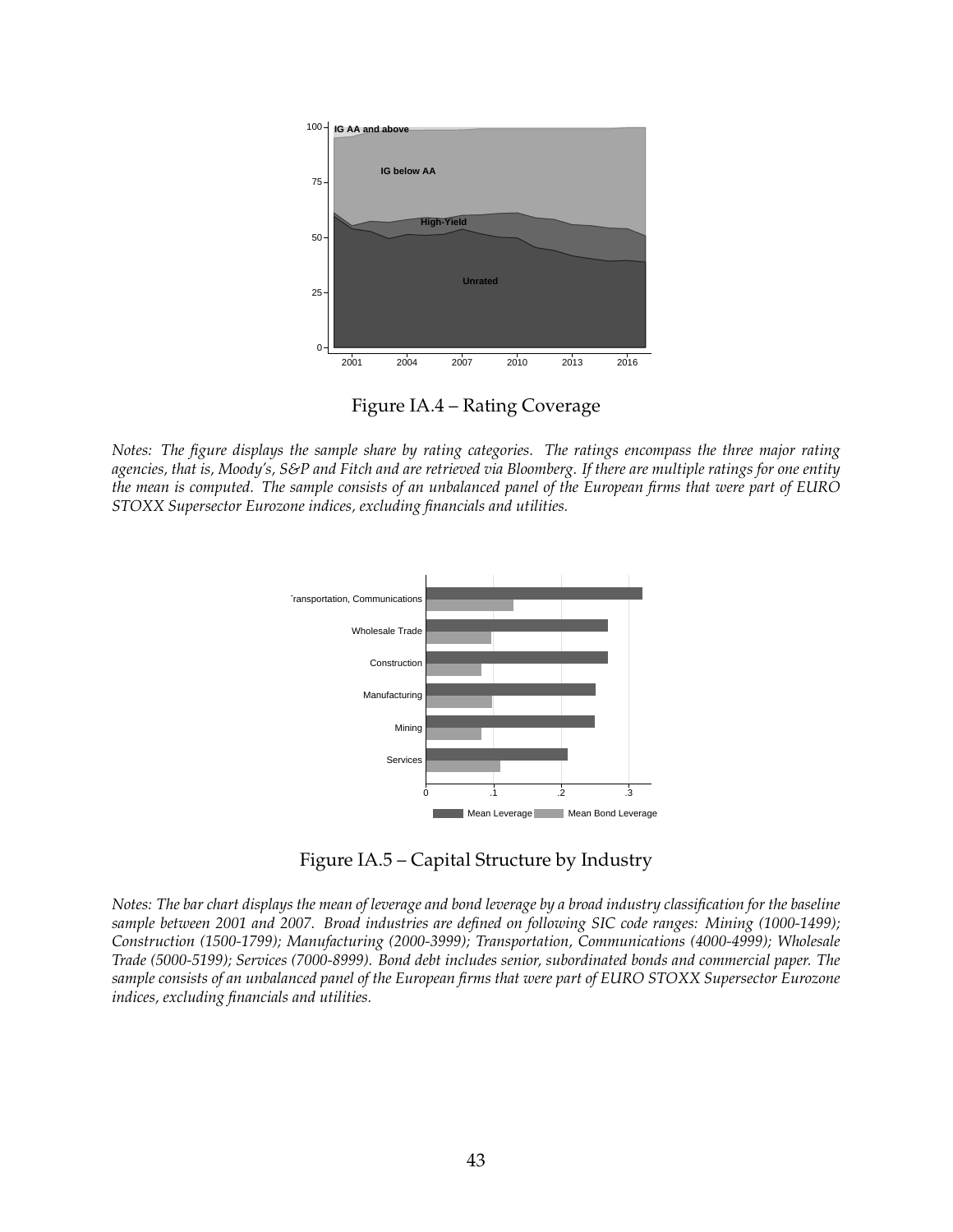<span id="page-45-0"></span>

Figure IA.6 – Sample Capital Structure

*Notes: The figure shows the time series of equal-weighted sample averages of debt over assets, bond debt over assets, and bond debt over total debt. The sample consists of an unbalanced panel of the European firms that were part of EURO STOXX Supersector Eurozone indices, excluding financials and utilities. The bond debt comes from Capital IQ and balance sheet data from Worldscope.*



Figure IA.7 – Sample Coverage Debt Securities

*Notes: The figure shows the aggregate debt securities outstanding for the sample and the BIS account for short and long-term debt securities in the Euroarea. All values are expressed in 2015 billion EUR. The dashed line describes the fraction that the sample represents as of total BIS debt securities. The sample consists of an unbalanced panel of the European firms that were part of EURO STOXX Supersector Eurozone indices, excluding financials and utilities. The bond debt comes from Capital IQ and BIS data are downloaded from https://www.bis.org/statistics/secstats.htm.*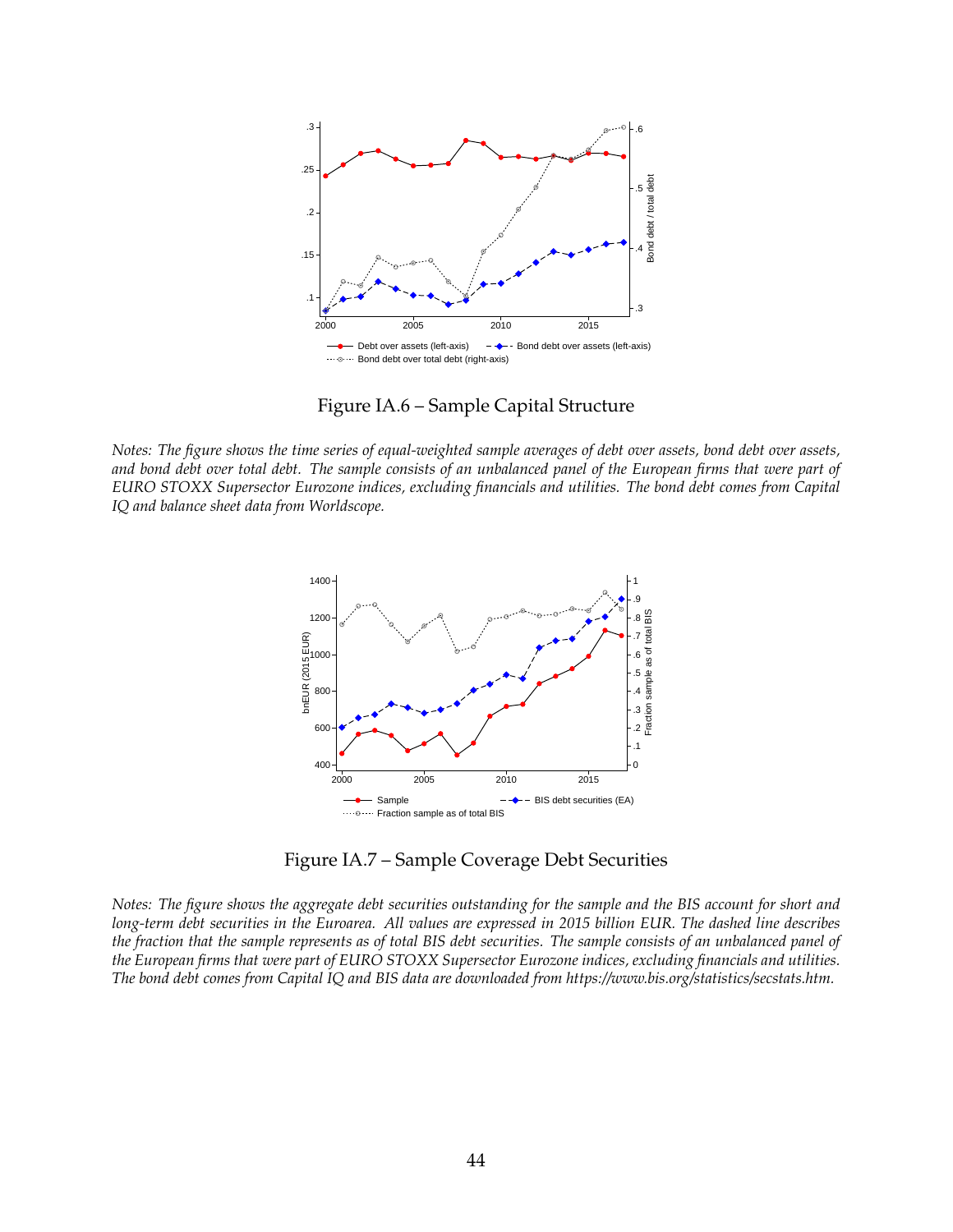<span id="page-46-0"></span>

|                                                             | (1)                    | (2)                    | (3)                    | (4)                    | (5)                    | (6)                   | (7)                    | (8)                  |
|-------------------------------------------------------------|------------------------|------------------------|------------------------|------------------------|------------------------|-----------------------|------------------------|----------------------|
| $\Delta$ OIS1M $\times$ Bond debt over assets               | $-23.40***$<br>(5.254) |                        |                        |                        |                        |                       |                        |                      |
| $\Delta$ OIS1M $\times$ Bond debt over debt                 |                        | $-8.453***$<br>(2.522) |                        |                        |                        |                       |                        |                      |
| $\Delta$ OIS1M $\times$ Debt over assets                    |                        | 1.210<br>(4.196)       |                        |                        |                        |                       |                        |                      |
| $\Delta$ OIS3M $\times$ Bond debt over assets               |                        |                        | $-25.14***$<br>(7.139) |                        |                        |                       |                        |                      |
| $\Delta$ OIS3M $\times$ Bond debt over debt                 |                        |                        |                        | $-9.131***$<br>(3.059) |                        |                       |                        |                      |
| $\Delta$ OIS3M $\times$ Debt over assets                    |                        |                        |                        | 1.805<br>(3.637)       |                        |                       |                        |                      |
| $\Delta$ OIS1M Corsettietal $\times$ Bond debt over assets  |                        |                        |                        |                        | $-19.57***$<br>(5.541) |                       |                        |                      |
| $\triangle$ OIS1M Corsettietal $\times$ Bond debt over debt |                        |                        |                        |                        |                        | $-6.249**$<br>(2.834) |                        |                      |
| $\triangle$ OIS1M Corsettietal $\times$ Debt over assets    |                        |                        |                        |                        |                        | $-0.777$<br>(3.758)   |                        |                      |
| $\Delta$ OIS3M JK $\times$ Bond debt over assets            |                        |                        |                        |                        |                        |                       | $-21.88***$<br>(7.780) |                      |
| $\Delta$ OIS3M JK $\times$ Bond debt over debt              |                        |                        |                        |                        |                        |                       |                        | $-6.777*$<br>(3.514) |
| $\Delta$ OIS3M JK $\times$ Debt over assets                 |                        |                        |                        |                        |                        |                       |                        | $-1.545$<br>(4.770)  |
| $\mathbb{R}^2$                                              | 0.374                  | 0.374                  | 0.373                  | 0.373                  | 0.373                  | 0.373                 | 0.373                  | 0.373                |
| Duration control                                            |                        | √                      | ✓                      | ✓                      | √                      |                       |                        |                      |
| Firm FE                                                     |                        | ✓                      | ✓                      | ✓                      | ✓                      |                       |                        |                      |
| Firm controls<br>Sector $\times$ Date FE                    |                        | ✓                      | ✓                      | ✓                      |                        |                       |                        |                      |
| Observations                                                | 12717                  | 12717                  | 12717                  | 12717                  | 12717                  | 12717                 | 12717                  | 12717                |
|                                                             |                        |                        |                        |                        |                        |                       |                        |                      |

Table IA.1 – Eurozone Other MP Shocks

Notes: This table presents regression results for estimating Equation [3](#page-19-0) using different measures for the bond share, using alternative measures of monetary policy shock. Dates include 91 ECB announcements days between 2001 and 2007. The dependent variable is daily stock return, and MP Shock are from [Altavilla,](#page-29-0)<br>Pursualisis Gürlenmeh Mette and Passus (2010) (A OIGMA A OIGM) Janziuski Brugnolini, [Gürkaynak,](#page-29-0) Motto, and Ragusa [\(2019\)](#page-29-0) (Δ OIS1M, Δ OIS3M); [Jarocinski](#page-32-0) and Karadi [\(2018\)](#page-30-0) (Δ OIS3M JK) and [Corsetti,](#page-30-0) Duarte, and Mann (2018)<br>(Δ OIS1M Gausattistal) . The saunds sousiste of an unbalanced namel of th ( $\Delta$  OIS1M Corsettietal). The sample consists of an unbalanced panel of the European firms that were part of EURO STOXX Supersector Eurozone indices,<br>welyding financials and utilities. Controls include firm fixed effects excluding financials and utilities. Controls include firm fixed effects, date fixed effects, sector-times-monetary shocks interactions and time varying firm controls (all lagged to preceding year): log assets, cash over assets, earnings over assets, debt over earnings, earnings over interest expenses, fixed assets over assets, log market-to-book. The sector is defined based at the 2 digit SIC code level. Balance sheet data come from Worldscope, bond debt from Capital IQ, defined as the sum of all bonds plus commercial paper, and stock market information comes from Datastream. Standard errors are double-clustered at the firm and date level. \*,\*\*, \*\*\* *indicates significance at the 0.1, 0.05, 0.01 level, respectively.*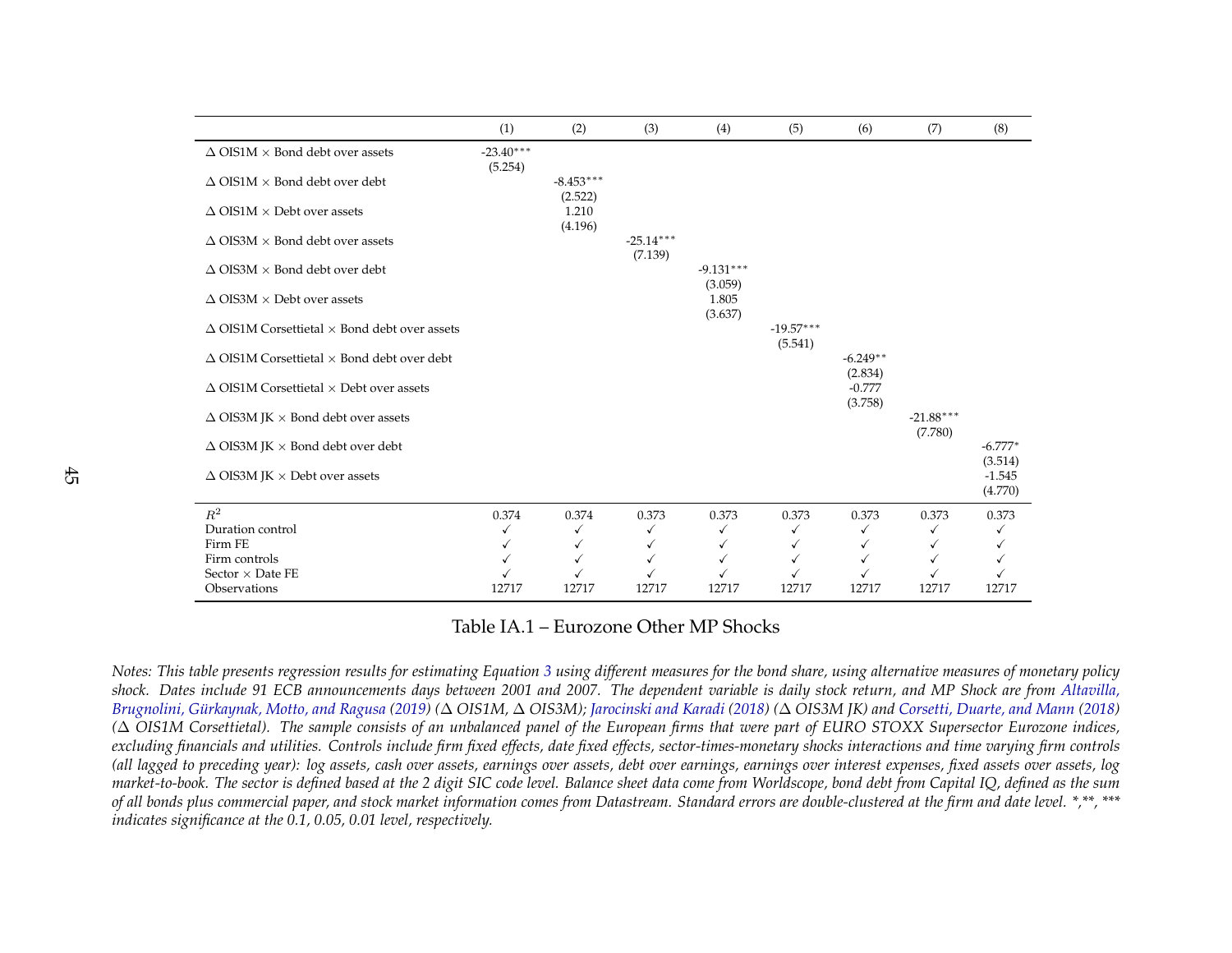<span id="page-47-0"></span>

|                                                             | (1)                    | (2)                    | (3)                    | (4)                    |
|-------------------------------------------------------------|------------------------|------------------------|------------------------|------------------------|
| $\Delta$ OIS1M $\times$ Bond debt over assets               | $-21.22***$<br>(5.123) | $-20.68***$<br>(5.084) |                        |                        |
| Bond debt over assets                                       | $-6.100$<br>(39.75)    | $-7.074$<br>(39.02)    |                        |                        |
| $\triangle$ OIS1M $\times$ Tercile of bond debt over assets |                        |                        | $-1.534***$<br>(0.510) | $-1.516***$<br>(0.562) |
| Tercile of bond debt over assets                            |                        |                        | 4.464<br>(4.536)       | 4.073<br>(4.581)       |
| $\Delta$ OIS1M $\times$ Default probability (KMV)           | $6.309***$<br>(1.139)  |                        | $6.409***$<br>(0.634)  |                        |
| Default probability (KMV)                                   | 45.63<br>(31.71)       |                        | 47.22<br>(31.87)       |                        |
| Quartile Default= $1 \times \Delta$ OIS1M                   |                        | 0.451<br>(1.672)       |                        | 1.062<br>(1.493)       |
| Ouartile Default= $2 \times \Delta$ OIS1M                   |                        | $-2.037$<br>(1.449)    |                        | $-2.022$<br>(1.324)    |
| Ouartile Default= $3 \times \Delta$ OIS1M                   |                        | $-0.602$<br>(2.067)    |                        | $-0.372$<br>(2.115)    |
| $R^2$                                                       | 0.377                  | 0.377                  | 0.376                  | 0.376                  |
| Duration control                                            | ✓                      |                        |                        |                        |
| Firm FE                                                     | ✓                      |                        |                        |                        |
| Firm controls                                               |                        |                        |                        |                        |
| Sector $\times$ Date FE                                     |                        |                        |                        |                        |
| Observations                                                | 12285                  | 12285                  | 12285                  | 12285                  |

Table IA.2 – Distance-to-Default and Monetary Policy Shocks

*Notes: This table presents regression results for estimating Equation [3](#page-19-0) using different measures for the bond share, adding a measure of the default probability. The default probability is derived according to the "distance-to-default" framework by [Merton](#page-33-0) [\(1974\)](#page-33-0) and subsequently adopted by, amongst others, [Gilchrist and Zakrajsek](#page-31-0) ˘ [\(2012\)](#page-31-0). The dependent variable is daily stock return, and MP Shock are taken from [Altavilla, Brugnolini, Gürkaynak, Motto, and](#page-29-0) [Ragusa](#page-29-0) [\(2019\)](#page-29-0). The sample consists of an unbalanced panel of the European firms that were part of EURO STOXX Supersector Eurozone indices, excluding financials and utilities. Dates include 91 ECB announcements days between 2001 and 2007. Controls include firm fixed effects, date-times-sector fixed effects, and time varying firm controls (all lagged to preceding year): log assets, cash over assets, earnings over assets, debt over earnings, earnings over interest expenses, fixed assets over assets, log market-to-book. The sector is defined based at the 2 digit SIC code level. Balance sheet data come from Worldscope, bond debt from Capital IQ, defined as the sum of all bonds plus commercial paper, and stock market information comes from Datastream. Standard errors are double-clustered at the firm and date level. \*,\*\*, \*\*\* indicates significance at the 0.1, 0.05, 0.01 level, respectively.*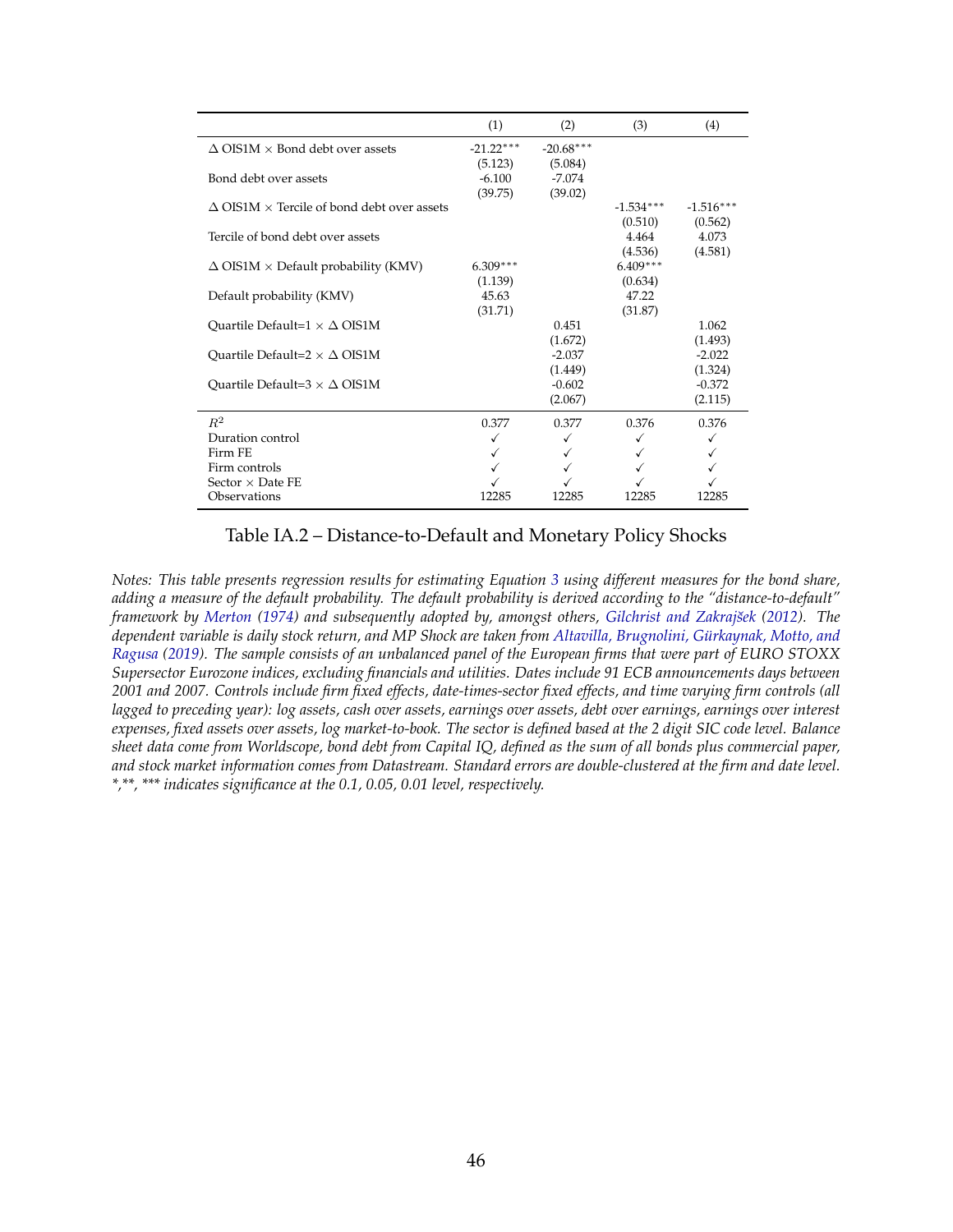<span id="page-48-0"></span>

|                                                             | (1)                            | (2)                            | (3)                         | (4)                            | (5)                         | (6)                            | (7)                         |
|-------------------------------------------------------------|--------------------------------|--------------------------------|-----------------------------|--------------------------------|-----------------------------|--------------------------------|-----------------------------|
| $\Delta$ OIS1M $\times$ Bond debt over assets               | $-20.91***$                    |                                |                             |                                |                             | $-20.85***$                    |                             |
| Bond debt over assets                                       | (4.564)<br>$-12.33$<br>(41.19) |                                |                             |                                |                             | (6.637)<br>$-25.54$<br>(41.41) |                             |
| $\Delta$ OIS1M $\times$ bond outstanding                    |                                | $-2.727***$                    |                             |                                |                             |                                |                             |
| Market fin. outstanding                                     |                                | (0.706)<br>$-0.851$<br>(6.793) |                             |                                |                             |                                |                             |
| $\triangle$ OIS1M $\times$ Tercile of bond debt over assets |                                |                                | $-1.851***$                 |                                |                             |                                |                             |
| Tercile of bond debt over assets                            |                                |                                | (0.440)<br>4.178<br>(4.229) |                                |                             |                                |                             |
| $\Delta$ OIS1M $\times$ Bond debt over debt                 |                                |                                |                             | $-6.658***$                    |                             |                                |                             |
| Bond debt over debt                                         |                                |                                |                             | (2.211)<br>$-0.174$<br>(12.47) |                             |                                |                             |
| $\Delta$ OIS1M $\times$ Tercile of bond debt over debt      |                                |                                |                             |                                | $-2.136***$                 |                                |                             |
| Tercile of bond debt over debt                              |                                |                                |                             |                                | (0.738)<br>3.181<br>(4.248) |                                |                             |
| $\Delta$ OIS1M $\times$ Debt over assets                    |                                |                                |                             | $-4.182$                       | $-4.261$                    | $-0.0368$                      | $-8.533***$                 |
| Debt over assets                                            |                                |                                |                             | (2.990)<br>18.26<br>(41.37)    | (2.845)<br>15.63<br>(41.47) | (3.577)<br>30.72<br>(41.34)    | (2.338)<br>18.71<br>(42.41) |
| $R^2$                                                       | 0.241                          | 0.240                          | 0.240                       | 0.241                          | 0.241                       | 0.241                          | 0.240                       |
| Duration control                                            | ✓                              | ✓                              | ✓                           | ✓                              | $\checkmark$                | ✓                              | ✓                           |
| Firm FE                                                     | $\checkmark$                   | ✓                              | ✓                           |                                | ✓                           | ✓                              |                             |
| Firm controls<br>Sector $\times$ Date FE                    | $\checkmark$<br>✓              | $\checkmark$                   | ✓<br>✓                      | ✓<br>$\checkmark$              | ✓                           | ✓                              |                             |
| Lev. Quintile Interaction                                   |                                |                                |                             |                                |                             |                                |                             |
| Observations                                                | 12717                          | 12717                          | 12717                       | 12717                          | 12717                       | 12717                          | 12717                       |

#### Table IA.3 – Eurozone - Abnormal Returns

*Notes: This table presents regression results for estimating Equation [3](#page-19-0) using different measures for the bond share. The dependent variable is abnormal daily stock return with respect to the CAPM where the market beta is estimated with a one year rolling window. The MP Shock are taken from [Altavilla, Brugnolini, Gürkaynak, Motto, and Ragusa](#page-29-0) [\(2019\)](#page-29-0). The sample consists of an unbalanced panel of the European firms that were part of EURO STOXX Supersector Eurozone indices, excluding financials and utilities. Dates include 91 ECB announcements days between 2001 and 2007. Controls include firm fixed effects, date-times-sector fixed effects, and time varying firm controls (all lagged to preceding year): log assets, cash over assets, earnings over assets, debt over earnings, earnings over interest expenses, fixed assets over assets, log market-to-book. The sector is defined based at the 2 digit SIC code level. Balance sheet data come from Worldscope, bond debt from Capital IQ, defined as the sum of all bonds plus commercial paper, and stock market information comes from Datastream. Standard errors are double-clustered at the firm and date level. \*,\*\*, \*\*\* indicates significance at the 0.1, 0.05, 0.01 level, respectively.*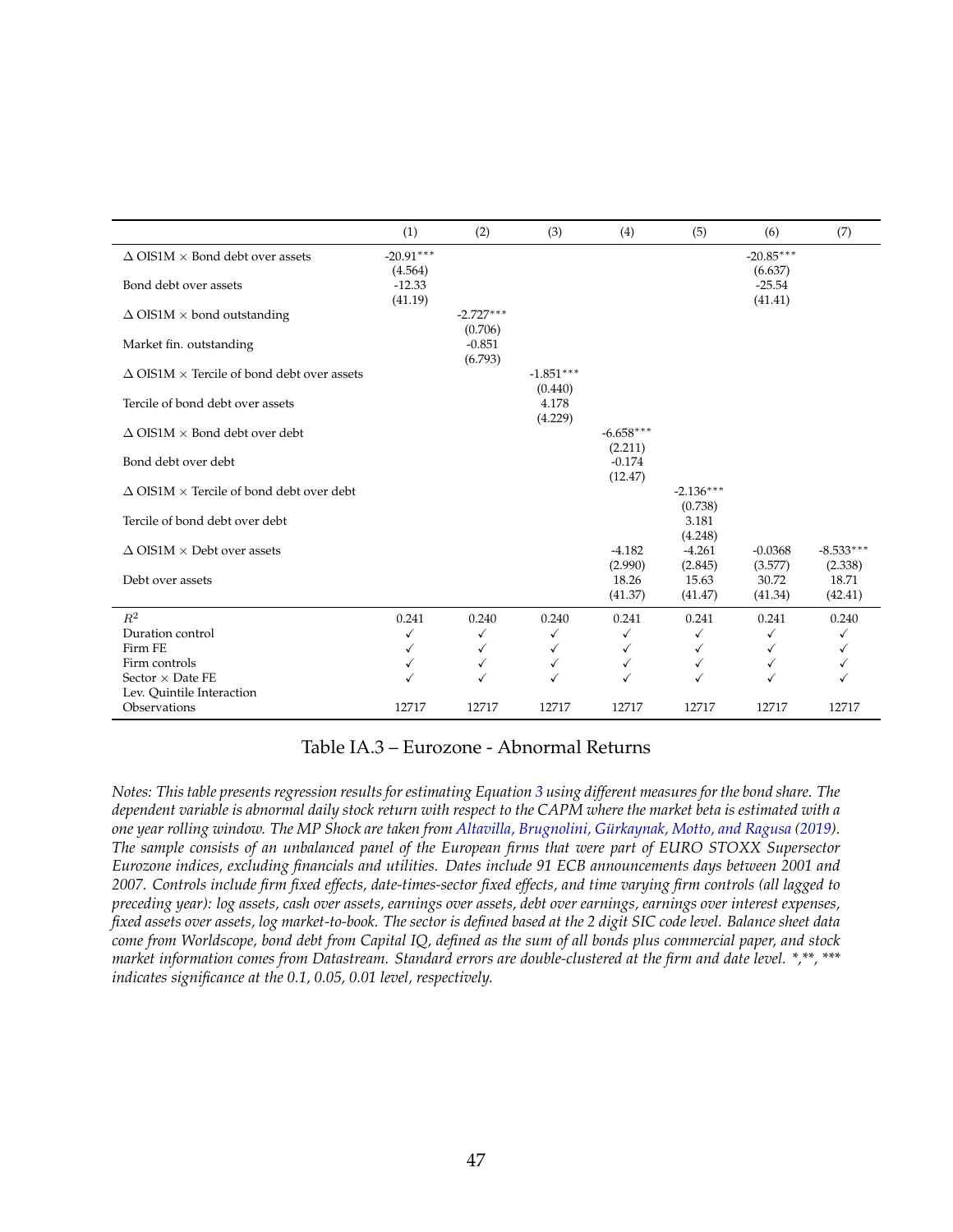<span id="page-49-0"></span>

|                                                             | (1)                    | (2)                   | (3)                    | (4)                    | (5)                    |
|-------------------------------------------------------------|------------------------|-----------------------|------------------------|------------------------|------------------------|
| $\Delta$ OIS3M JK $\times$ Bond debt over assets            | $-24.88***$<br>(7.564) |                       |                        |                        | $-33.62***$<br>(8.477) |
| Bond debt over assets                                       | 33.72<br>(40.65)       |                       |                        |                        | $-6.325$<br>(43.91)    |
| $\Delta$ OIS3M JK $\times$ Tercile of bond debt over assets |                        | $-1.902**$<br>(0.804) |                        |                        |                        |
| Tercile of bond debt over assets                            |                        | 7.899<br>(5.226)      |                        |                        |                        |
| $\Delta$ OIS3M JK $\times$ Bond debt over debt              |                        |                       | $-9.726***$<br>(2.788) |                        |                        |
| Bond debt over debt                                         |                        |                       | 12.15<br>(13.48)       |                        |                        |
| $\Delta$ OIS3M JK $\times$ Tercile of bond debt over debt   |                        |                       |                        | $-2.810***$<br>(0.774) |                        |
| Tercile of bond debt over debt                              |                        |                       |                        | 5.910<br>(4.381)       |                        |
| $\Delta$ OIS3M JK $\times$ Debt over assets                 |                        |                       | 4.971<br>(4.754)       | 4.261<br>(4.820)       | $12.29**$<br>(4.866)   |
| Debt over assets                                            |                        |                       | 83.23*<br>(42.95)      | 82.48*<br>(43.49)      | $90.41**$<br>(44.09)   |
| $R^2$                                                       | 0.402                  | 0.401                 | 0.403                  | 0.402                  | 0.403                  |
| Duration control                                            | $\checkmark$           | ✓                     | ✓                      |                        | ✓                      |
| Firm FE                                                     | $\checkmark$           | ✓                     | ✓                      |                        | ✓                      |
| Firm controls                                               | ✓                      | ✓                     |                        |                        | ✓                      |
| Sector $\times$ Date FE                                     |                        |                       |                        |                        |                        |
| Observations                                                | 7185                   | 7185                  | 7185                   | 7185                   | 7185                   |

#### Table IA.4 – Eurozone Debt Structure - No Information Shocks

*Notes: This table presents regression results for estimating Equation [3](#page-19-0) using different measures for the bond share. The dependent variable is daily stock return, and MP Shock are taken from [Jarocinski and Karadi](#page-32-0) [\(2018\)](#page-32-0), including the classification of the shock into monetary policy and information shock. This specification excludes shock that are classified as information shock; this reduces the number of ECB announcement dates to 51 between 2001 and 2007. The sample consists of an unbalanced panel of the European firms that were part of EURO STOXX Supersector Eurozone indices, excluding financials and utilities. Controls include firm fixed effects, date-times-sector fixed effects, and time varying firm controls (all lagged to preceding year): log assets, cash over assets, earnings over assets, debt over earnings, earnings over interest expenses, fixed assets over assets, log market-to-book. The sector is defined based at the 2 digit SIC code level. Balance sheet data come from Worldscope, bond debt from Capital IQ, defined as the sum of all bonds plus commercial paper, and stock market information comes from Datastream. Standard errors are double-clustered at the firm and date level. \*,\*\*, \*\*\* indicates significance at the 0.1, 0.05, 0.01 level, respectively.*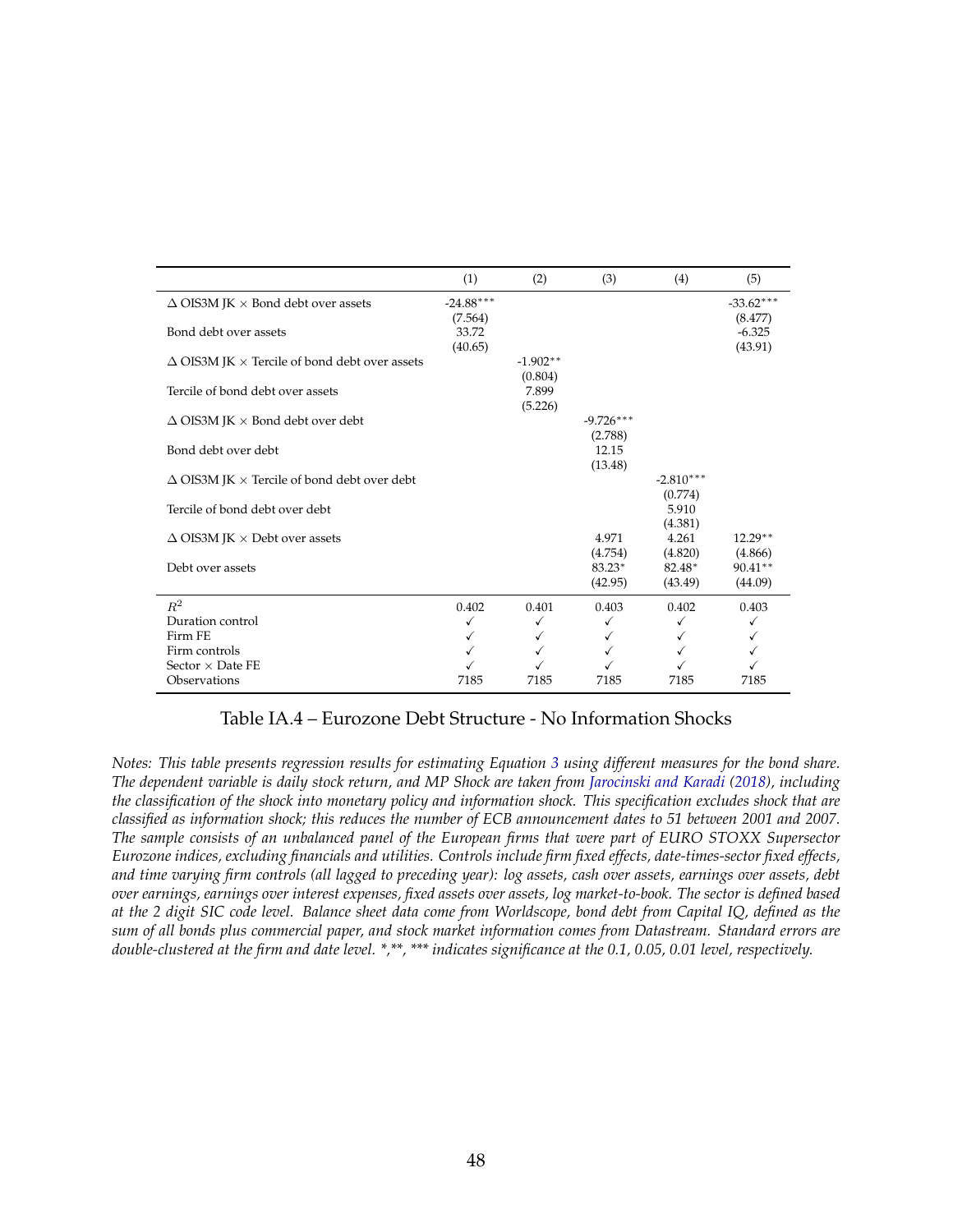<span id="page-50-0"></span>

|                                                         | (1)                    | (2)                    | (3)                    | (4)                    | (5)                    | (6)                      | (7)                    | (8)                    |
|---------------------------------------------------------|------------------------|------------------------|------------------------|------------------------|------------------------|--------------------------|------------------------|------------------------|
| $\Delta$ OIS1M $\times$ Bond debt over assets           | $-25.92***$<br>(8.549) | $-26.33***$<br>(8.587) | $-21.12***$<br>(6.719) | $-31.87***$<br>(8.338) | $-31.78***$<br>(8.111) | $-31.62***$<br>(8.137)   | $-32.00***$<br>(7.864) | $-32.18***$<br>(9.024) |
| Bond debt over assets                                   | $-37.25$<br>(43.74)    | $-26.87$<br>(40.52)    | $-11.79$<br>(42.68)    | $-27.20$<br>(40.56)    | $-26.74$<br>(40.62)    | $-27.09$<br>(40.60)      | $-29.35$<br>(41.43)    | $-26.11$<br>(40.59)    |
| $\Delta$ OIS1M $\times$ Age                             | $0.0373**$<br>(0.0149) |                        |                        |                        |                        |                          |                        |                        |
| $\Delta$ OIS1M $\times$ Log assets                      |                        | $-1.002**$<br>(0.425)  |                        |                        |                        |                          |                        |                        |
| $\Delta$ OIS1M $\times$ Log Enterprise Value            |                        |                        | $-1.917***$<br>(0.426) |                        |                        |                          |                        |                        |
| $\Delta$ OIS1M $\times$ Fixed assets over assets        |                        |                        |                        | $-4.163$<br>(4.691)    |                        |                          |                        |                        |
| $\Delta$ OIS1M $\times$ Cash over assets                |                        |                        |                        |                        | $-8.248$<br>(13.70)    |                          |                        |                        |
| $\Delta$ OIS1M $\times$ Earnings over interest expenses |                        |                        |                        |                        |                        | $-0.0476***$<br>(0.0146) |                        |                        |
| $\Delta$ OIS1M $\times$ Equity std.                     |                        |                        |                        |                        |                        |                          | $-4.669$<br>(147.1)    |                        |
| $\Delta$ OIS1M $\times$ Operating profitability         |                        |                        |                        |                        |                        |                          |                        | 9.782<br>(13.30)       |
| $R^2$                                                   | 0.392                  | 0.375                  | 0.376                  | 0.375                  | 0.375                  | 0.375                    | 0.375                  | 0.375                  |
| Duration control                                        |                        | ✓                      | ✓                      | $\checkmark$           |                        | ✓                        | ✓                      |                        |
| Firm FE                                                 |                        | ✓                      |                        |                        |                        |                          |                        |                        |
| Firm controls                                           |                        | ✓                      | ✓                      |                        |                        | √                        |                        |                        |
| Sector $\times$ Date FE<br>Lev. Quintile Interaction    |                        |                        |                        |                        |                        |                          |                        |                        |
| Observations                                            | 9652                   | 12717                  | 12717                  | 12717                  | 12717                  | 12717                    | 12717                  | 12717                  |

Table IA.5 – Eurozone Debt Structure - Additional Robustness

Notes: This table presents regression results for estimating Equation [3](#page-19-0) using the bond debt over assets measure as bond share. The dependent variable is daily stock return, and MP Shock are taken from Altavilla, Brugnolini, [Gürkaynak,](#page-29-0) Motto, and Ragusa [\(2019\)](#page-29-0). The sample consists of an unbalanced panel of the European<br>Gause that were not of FUPO STOYY Gurmonton European indices and di firms that were part of EURO STOXX Supersector Eurozone indices, excluding financials and utilities. Dates include 91 ECB announcements days between 2001 and 2007. Controls include firm fixed effects, date-times-sector fixed effects, and time varying firm controls (all lagged to preceding year): log assets, cash over assets, earnings over assets, debt over earnings, earnings over interest expenses, fixed assets over assets, log market-to-book. The sector is defined based at the 2 digit SIC code level. Balance sheet data come from Worldscope, bond debt from Capital IQ, defined as the sum of all bonds plus commercial paper, and stock market information comes from Datastream. Additional controls in columns (1) - (8) include age, defined as the number of years since incorporation and if missing the number of years since foundation; size (interacted), defined as log assets; enterprise value, defined as market value of equity plus net debt; fixed assets over assets (interacted); cash over asset (interacted); earnings over interest expenses (interacted); equity return standard deviation; and operating profitability, defined as ebitda over market value of assets. Standard errors are double-clustered at the firm and date level. \*,\*\*, \*\*\* indicates significance at the 0.1, 0.05, 0.01 level, *respectively.*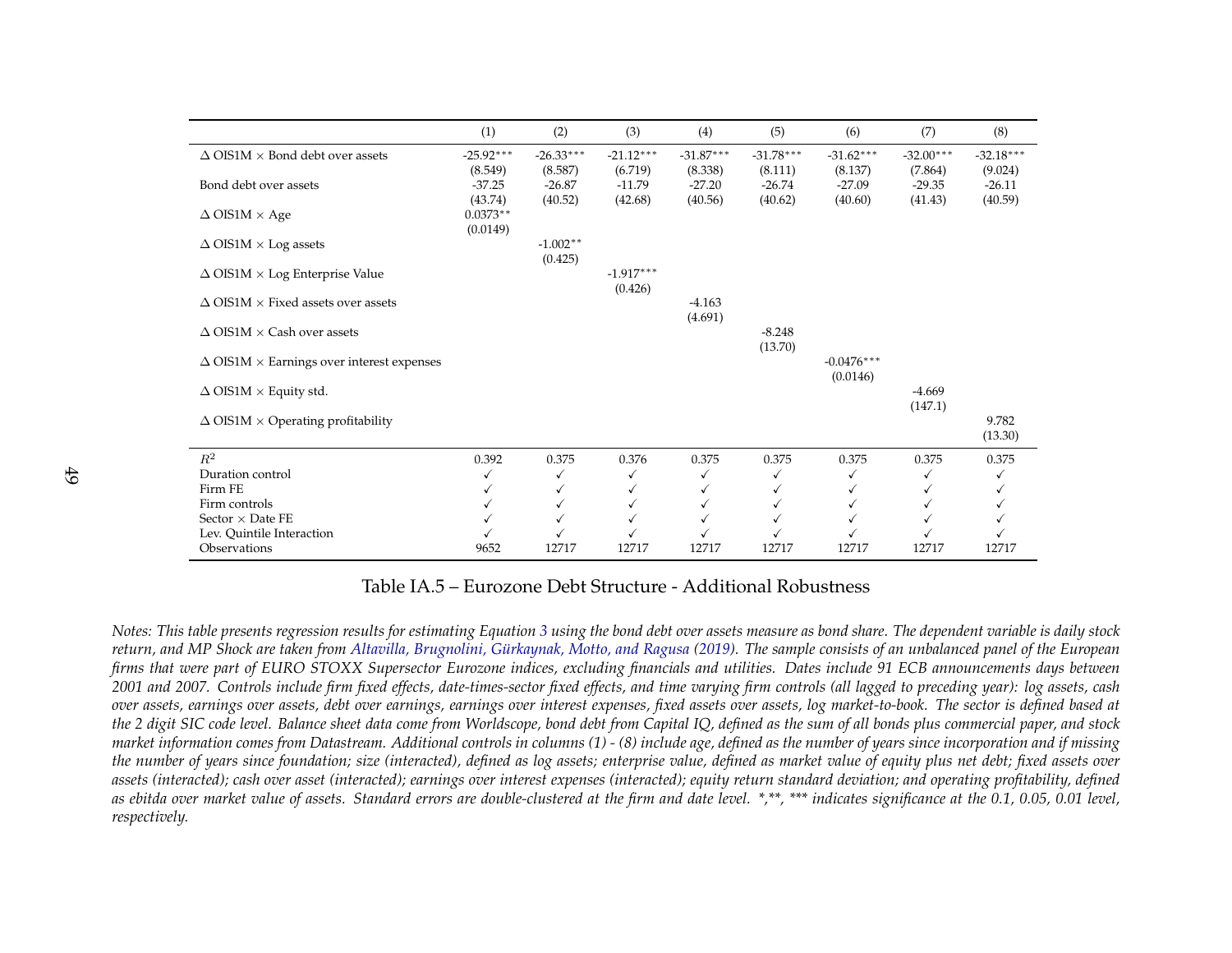<span id="page-51-0"></span>

|                                         | mean   | p25             | p <sub>50</sub> | p75             | count            |
|-----------------------------------------|--------|-----------------|-----------------|-----------------|------------------|
| Low bond debt                           |        |                 |                 |                 |                  |
| Assets (in bn)                          | 17.529 | 3.314           | 7.701           | 18.072          | 4,312            |
| Cash over assets                        | 0.161  | 0.047           | 0.106           | 0.236           | 4,312            |
| Earnings over assets                    | 0.148  | 0.097           | 0.159           | 0.220           | 4,312            |
| Fixed assets over assets                | 0.238  | 0.109           | 0.176           | 0.322           | 4,312            |
| Equity duration proxy                   | 13.925 | 10.500          | 13.860          | 17.000          | 4,312            |
| Market-to-Book                          | 3.941  | 2.006           | 2.956           | 4.574           | 4,312            |
| Debt over earnings                      | 1.267  | 0.212           | 0.692           | 1.399           | 4,312            |
| Earnings over interest expenses         | 90.450 | 9.939           | 25.104          | 57.896          | 4,312            |
| Debt over assets                        | 0.134  | 0.053           | 0.113           | 0.171           | 4,312            |
| Debt due within year over debt          | 0.257  | 0.022           | 0.145           | 0.389           | 4,312            |
| Bond debt over assets                   | 0.052  | 0.000           | 0.039           | 0.099           | 4,312            |
| Bond debt over debt                     | 0.518  | 0.000           | 0.674           | 0.926           | 4,312            |
| Medium bond debt                        |        |                 |                 |                 |                  |
| Assets (in bn)                          | 19.942 | 4.597           | 8.918           | 21.148          | 4,506            |
| Cash over assets                        | 0.105  | 0.029           | 0.066           | 0.145           | 4,506            |
| Earnings over assets                    | 0.144  | 0.096           | 0.150           | 0.198           | 4,506            |
| Fixed assets over assets                | 0.301  | 0.144           | 0.244           | 0.377           | 4,506            |
| Equity duration proxy                   | 12.463 | 10.000          | 12.000          | 15.000          | 4,506            |
| Market-to-Book                          | 3.527  | 1.788           | 2.813           | 4.134           | 4,506            |
| Debt over earnings                      | 1.844  | 0.938           | 1.390           | 2.166           | 4,506            |
| Earnings over interest expenses         | 15.181 | 6.479           | 11.543          | 19.224          | 4,506            |
| Debt over assets                        | 0.223  | 0.178           | 0.214           | 0.256           | 4,506            |
| Debt due within year over debt          | 0.167  | 0.023           | 0.102           | 0.239           | 4,506            |
| Bond debt over assets                   | 0.179  | 0.155           | 0.183           | 0.209           | 4,506            |
| Bond debt over debt                     | 0.837  | 0.752           | 0.901           | 0.971           | 4,506            |
| High bond debt                          |        |                 |                 |                 |                  |
| Assets (in bn)                          | 29.707 | 4.825           | 11.358          | 23.594          | 4,482            |
| Cash over assets                        | 0.086  | 0.016           | 0.039           | 0.103           | 4,482            |
| Earnings over assets                    | 0.134  | 0.092           | 0.141           | 0.183           | 4,482            |
| Fixed assets over assets                | 0.332  | 0.172           | 0.297           | 0.474           | 4,482            |
| Equity duration proxy                   | 11.307 | 8.000           | 10.750          | 14.500          | 4,482            |
| Market-to-Book                          | 4.069  | 1.620           | 2.668           | 4.422           | 4,482            |
| Debt over earnings                      | 2.821  | 1.652           | 2.380           | 3.689           | 4,482            |
| Earnings over interest expenses         | 8.518  | 3.918           | 6.558           | 10.242          | 4,482            |
| Debt over assets                        | 0.372  | 0.289           | 0.345           | 0.429           | 4,482            |
| Debt due within year over debt          | 0.142  | 0.016           | 0.092           | 0.212           | 4,482            |
| Bond debt over assets                   | 0.334  | 0.262           | 0.307           | 0.385           | 4,482            |
| Bond debt over debt                     | 0.908  | 0.862           | 0.947           | 0.989           | 4,482            |
| Total                                   |        |                 |                 |                 |                  |
| Assets (in bn)                          | 22.451 | 4.162           | 9.286           | 20.599          | 13,300           |
| Cash over assets                        | 0.117  | 0.025           | 0.068           | $0.158\,$       | 13,300           |
|                                         | 0.142  | 0.095           | 0.149           | 0.199           | 13,300           |
| Earnings over assets                    | 0.291  | 0.138           | 0.232           | 0.400           | 13,300           |
| Fixed assets over assets                | 12.548 |                 |                 |                 |                  |
| Equity duration proxy<br>Market-to-Book | 3.844  | 10.000<br>1.774 | 12.000<br>2.830 | 15.000<br>4.390 | 13,300<br>13,300 |
|                                         |        | 0.774           | 1.488           | 2.539           |                  |
| Debt over earnings                      | 1.986  |                 |                 |                 | 13,300           |
| Earnings over interest expenses         | 37.339 | 5.569           | 10.474          | 22.285          | 13,300           |
| Debt over assets                        | 0.244  | 0.147           | 0.235           | 0.321           | 13,300           |
| Debt due within year over debt          | 0.188  | 0.021           | 0.107           | 0.262           | 13,300           |
| Bond debt over assets                   | 0.190  | 0.097           | 0.185           | 0.265           | 13,300           |
| Bond debt over debt                     | 0.758  | 0.691           | 0.897           | 0.975           | 13,300           |

#### Table IA.6 – US Firm Balance Sheets and Summary Statistics

*Notes: The table presents summary statistics for an unbalanced panel of the American firms that were part of S&P 500 index, excluding financials and utilities. Dates include 52 Federal Open Market Committee announcements days between 2001 and 2007. The subsamples "Low bond debt", "Medium bond debt" and "High bond debt" correspond to the terciles of the bond debt over assets distribution, recalculated yearly. Bond debt includes senior bonds, subordinated bonds, and commercial paper. Balance sheet data come from Worldscope, bond debt comes from Capital IQ.*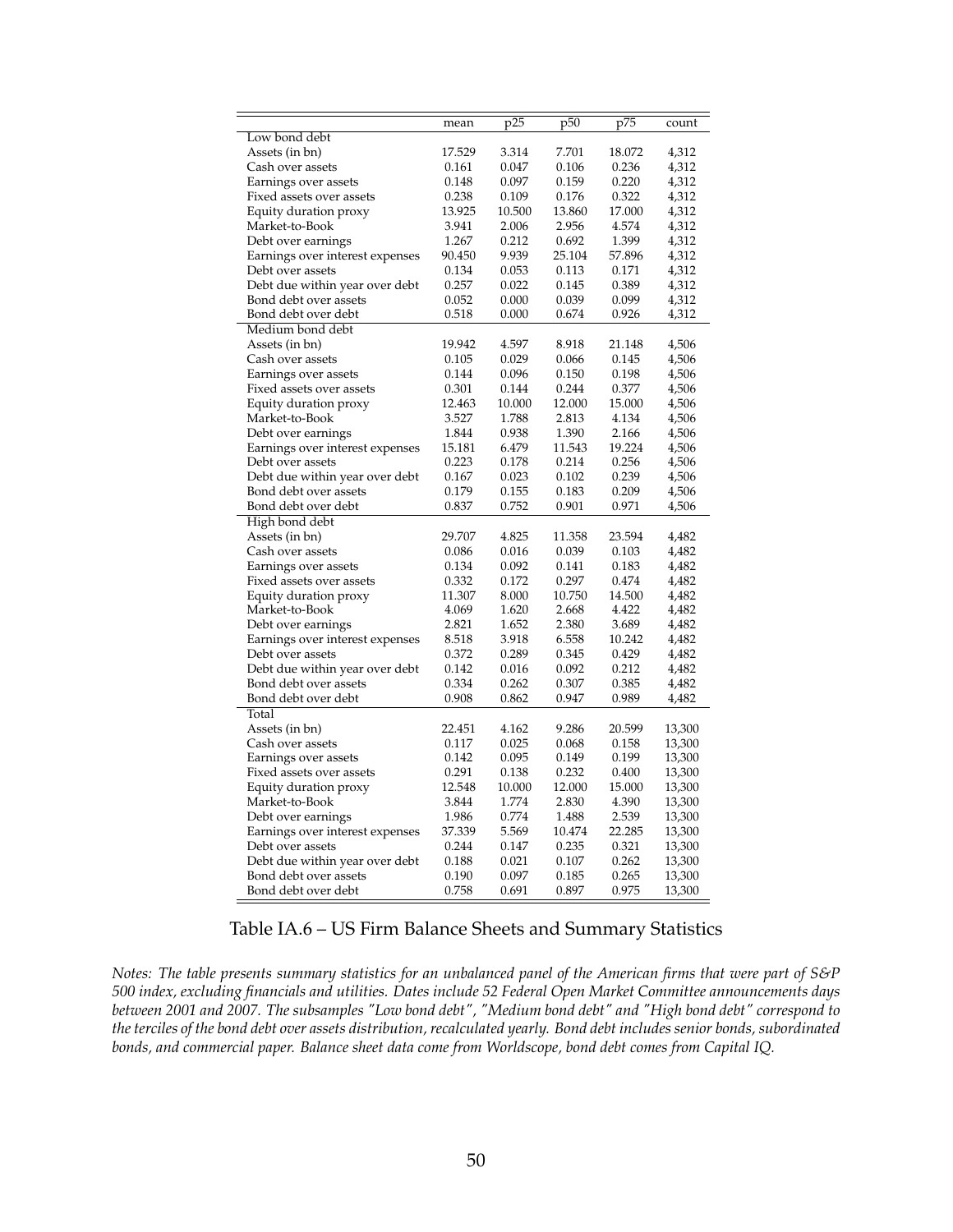<span id="page-52-0"></span>

|                                                        | (1)              | (2)                 | (3)                 | (4)                 | (5)                 | (6)              | (7)                 | (8)              |
|--------------------------------------------------------|------------------|---------------------|---------------------|---------------------|---------------------|------------------|---------------------|------------------|
| $\Delta$ FFR $\times$ Bond debt over assets            | $-4.209*$        |                     |                     |                     |                     | $-1.390$         | $-1.895$            |                  |
| Bond debt over assets                                  | (2.454)<br>5.030 |                     |                     |                     |                     | (3.899)<br>4.058 | (3.310)<br>$-3.646$ |                  |
|                                                        | (36.35)          |                     |                     |                     |                     | (35.60)          | (33.17)             |                  |
| $\Delta$ FFR $\times$ bond outstanding                 |                  | $-0.836$            |                     |                     |                     |                  |                     |                  |
|                                                        |                  | (1.125)             |                     |                     |                     |                  |                     |                  |
| Bond outstanding                                       |                  | $-14.30$<br>(11.29) |                     |                     |                     |                  |                     |                  |
| $\Delta$ FFR $\times$ Tercile of bond debt over assets |                  |                     | $-0.555$            |                     |                     |                  |                     |                  |
|                                                        |                  |                     | (0.503)             |                     |                     |                  |                     |                  |
| Tercile of bond debt over assets                       |                  |                     | $-2.257$<br>(4.723) |                     |                     |                  |                     |                  |
| $\Delta$ FFR $\times$ Bond debt over debt              |                  |                     |                     | $-1.194$            |                     |                  |                     |                  |
|                                                        |                  |                     |                     | (1.049)             |                     |                  |                     |                  |
| Bond debt over debt                                    |                  |                     |                     | $-18.81$<br>(11.38) |                     |                  |                     |                  |
| $\Delta$ FFR $\times$ Tercile of bond debt over debt   |                  |                     |                     |                     | $-0.437$            |                  |                     |                  |
|                                                        |                  |                     |                     |                     | (0.444)             |                  |                     |                  |
| Tercile of bond debt over debt                         |                  |                     |                     |                     | $-4.832$<br>(3.076) |                  |                     |                  |
| $\Delta$ FFR $\times$ Debt over assets                 |                  |                     |                     | $-4.575*$           | $-4.849*$           | $-4.121$         |                     | $-5.034**$       |
|                                                        |                  |                     |                     | (2.404)             | (2.424)             | (3.939)          |                     | (2.285)          |
| Debt over assets                                       |                  |                     |                     | 14.93<br>(40.27)    | 10.70<br>(39.86)    | 6.815<br>(41.07) |                     | 9.043<br>(39.89) |
| $R^2$                                                  | 0.388            | 0.388               | 0.388               | 0.389               | 0.388               | 0.388            | 0.389               | 0.388            |
| Duration control                                       | ✓                | $\checkmark$        | $\checkmark$        | $\checkmark$        | $\checkmark$        | $\checkmark$     | $\checkmark$        | ✓                |
| Firm FE                                                | ✓                | ✓                   | $\checkmark$        | ✓                   | ✓                   | $\checkmark$     | ✓                   | ✓                |
| Firm controls                                          | $\checkmark$     | $\checkmark$        | $\checkmark$        | $\checkmark$        | $\checkmark$        | $\checkmark$     | ✓                   | ✓                |
| Sector $\times$ Date FE                                | $\checkmark$     | $\checkmark$        | ✓                   | ✓                   | $\checkmark$        | $\checkmark$     | ✓                   |                  |
| Lev. Quintile Interaction                              |                  |                     |                     |                     |                     |                  |                     |                  |
| Observations                                           | 12998            | 12998               | 12998               | 12998               | 12998               | 12998            | 12998               | 12998            |

#### Table IA.7 – US Sample and Monetary Policy Shocks

*Notes: This table presents regression results for estimating Equation [3](#page-19-0) using different measures for the bond share. Bond debt includes senior, subordinated bonds* and commercial paper. The dependent variable is daily stock return, and the monetary policy shock comes from [Nakamura](#page-33-0) and Steinsson [\(2018a\)](#page-33-0). The sample<br>According to a wide based with a American Cross that were not of CGD 5 consists of an unbalanced panel of the American firms that were part of S&P 500 index, excluding financials and utilities. Dates include 52 Federal Open Market Committee announcements days between 2001 and 2007. Controls include firm fixed effects, date-times-sector fixed effects, and time varying firm controls (all lagged to preceding year): log assets, cash over assets, earnings over assets, debt over earnings, earnings over interest expenses, fixed assets over assets, log marketto-book. The sector is defined based at the 2 digit SIC code level. Balance sheet data come from Worldscope, bond debt from Capital IQ and stock market information comes from Datastream. Standard errors are double-clustered at the firm and date level. \*,\*\*, \*\*\* indicates significance at the 0.1, 0.05, 0.01 level, respectively.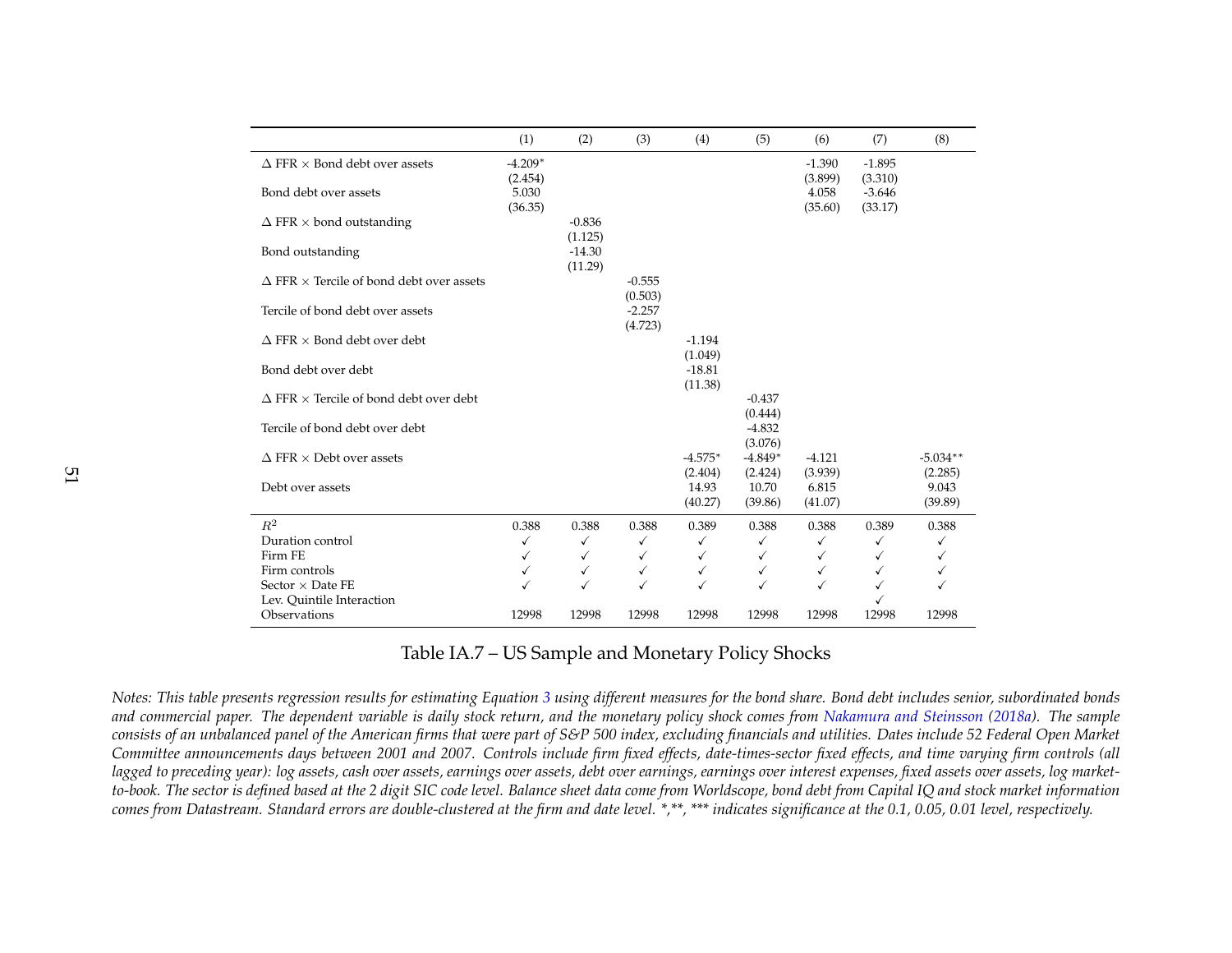### <span id="page-53-0"></span>**Alternative Model**



Figure IA.8 – Timeline

**Overview and Link to Literature**: In this alternative model, renegotiation frictions associated with bond financing matter through a liquidity management channel, even if firms do not default. In the presence of financial frictions, firms self-insure against temporary cash-flow shocks by hoarding liquid assets [\(Holmström and Tirole,](#page-32-0) [1998;](#page-32-0) [Bolton,](#page-29-0) [Chen, and Wang,](#page-29-0) [2011;](#page-29-0) [Almeida, Campello, Cunha, and Weisbach,](#page-29-0) [2014\)](#page-29-0). Additional investment is thus limited by "liquidity constraints." Interestingly, liquidity constraints depend on debt structure. While it is often efficient for lenders to agree on a mutually beneficial renegotiation to prevent financial distress, $37$  coming to such an agreement is more difficult with dispersed bond investors relative to concentrated bank lenders. An increase in the policy rate raises debt burden and tightens liquidity constraints differentially across firms with varying shares of bond financing. As in the baseline model, rigidity frictions in bond financing attenuate the predictions of the bank lending channel and affect the pass-through of monetary policy.

Another advantage of that modeling approach is that it connects naturally with recent work on the role of corporate liquidity in monetary transmission [\(Rocheteau, Wright,](#page-33-0)

 $37A$  renegotiation outcome can take the form of a reduction in debt payments, a maturity extension, or a [dilution to raise new funds.](#page-33-0)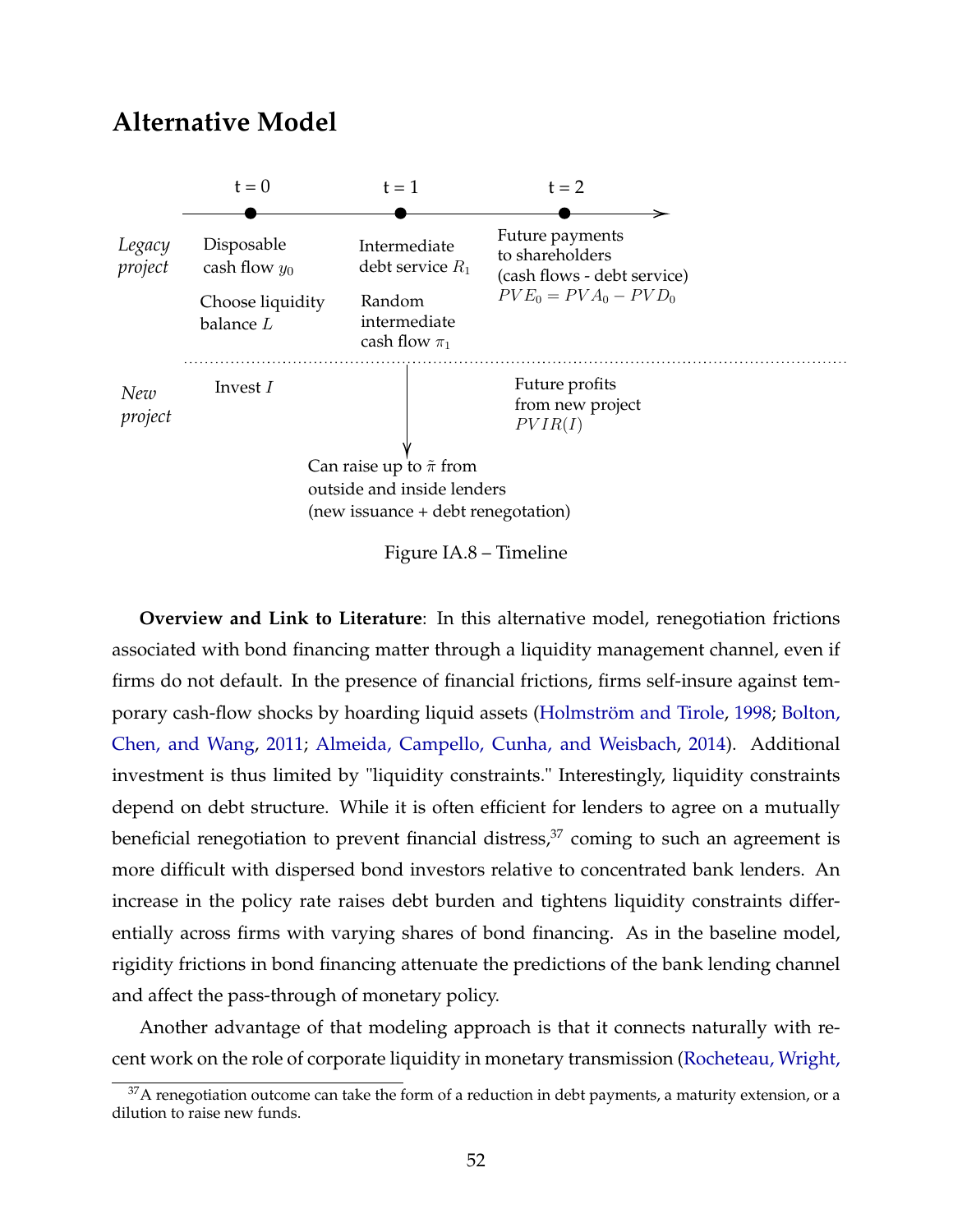[and Zhang,](#page-33-0) [2018;](#page-33-0) [Kiyotaki and Moore,](#page-32-0) [2018;](#page-32-0) [Ajello,](#page-29-0) [2016;](#page-29-0) [Altavilla, Burlon, Giannetti, and](#page-29-0) [Holton,](#page-29-0) [2019;](#page-29-0) [Jeenas,](#page-32-0) [2018\)](#page-32-0).<sup>38</sup> The framework can also be extended to incorporate the effect of monetary policy on the cost of liquid assets, i.e., the liquidity premium [\(Rocheteau,](#page-33-0) [Wright, and Zhang,](#page-33-0) [2018;](#page-33-0) [Drechsler, Savov, and Schnabl,](#page-30-0) [2018;](#page-30-0) [Nagel,](#page-33-0) [2016\)](#page-33-0). Finally, it accounts for a critical idea in [Ippolito, Ozdagli, and Perez-Orive](#page-32-0) [\(2018\)](#page-32-0): the characteristics of outstanding debt matter for monetary transmission beyond the issuance of new debt.

**Setup:** A firm has a legacy project (assets in place) that pays cash flows in each period, as well as debt obligations that must be paid in each period. We model three dates explicitly: t=0, 1 and 2. Figure [IA.8](#page-53-0) illustrates the timeline. The last period t=2 summarizes all future cash-flows. The existing assets in place generate a payoff stream for the firm with present value  $PVE_0 = PVA_0 - PVD_0$ , which is the difference between all future cash-flows and debt service payments. We allow the structure of these payoff streams to be arbitrary, and their duration (how their present value changes with discount rates) is the only summary statistics needed for the analysis below. At t=0, the firm has disposable cash-flow  $y_0$  as well as a new investment opportunity. This new project generates a stream of cash-flows starting from t=2. An amount *I* invested at t=0 generates a present value of  $R(I)PVI$  at t=2. Assume decreasing returns to scale, so that R is increasing and concave. The term  $PVI$  summarizes the temporal structure of the cash-flows and captures the new project duration, that plays an important role in the analysis.<sup>39</sup>

At  $t = 1$ , the firm faces some debt repayment of  $R_1$ . As in the baseline model, how  $R_1$ varies with monetary policy depends on debt structure: the bank lending implies a large pass-through for loans relative to bonds. Following [Holmström and Tirole](#page-32-0) [\(1998\)](#page-32-0), we model liquidity shocks as uncertain cash-flow at t=1:  $\pi_1$  can be unexpectedly low, without any implication for terminal cash-flows. For simplicity, assume interim cash-flows can take two values  $\pi_1 \in \{0, \pi\}$ . In the bad state, the firm cannot afford its debt payment and must then access extra funds to prevent financial distress. There are two sources of extra funds. First, the firm can renegotiate down debt obligation  $R_1$  and lower them by up to  $\tilde{\pi}$  at t=1 (equivalently, raises up to  $\tilde{\pi}$  from capital markets or draws down a credit

<sup>&</sup>lt;sup>38</sup>Looking beyond the corporate sector, other papers argue that liquidity management in the financial industry is likewise vital for monetary policy [\(Bianchi and Bigio,](#page-29-0) [2014;](#page-29-0) [Drechsler, Savov, and Schnabl,](#page-30-0) [2018;](#page-30-0) [Choi, Eisenbach, and Yorulmazer,](#page-30-0) [2015\)](#page-30-0). Moreover, [Kaplan, Moll, and Violante](#page-32-0) [\(2018\)](#page-32-0) show that household liquidity constraints determine the impact of monetary policy in a quantitative HANK model.

<sup>&</sup>lt;sup>39</sup>For example, if the project pays a first cash-flow  $R(I)$  that grows a rate g every period and the discount rate is  $\rho$ ,  $R(I)$  $PVI = R(I)/(\rho - q)$ .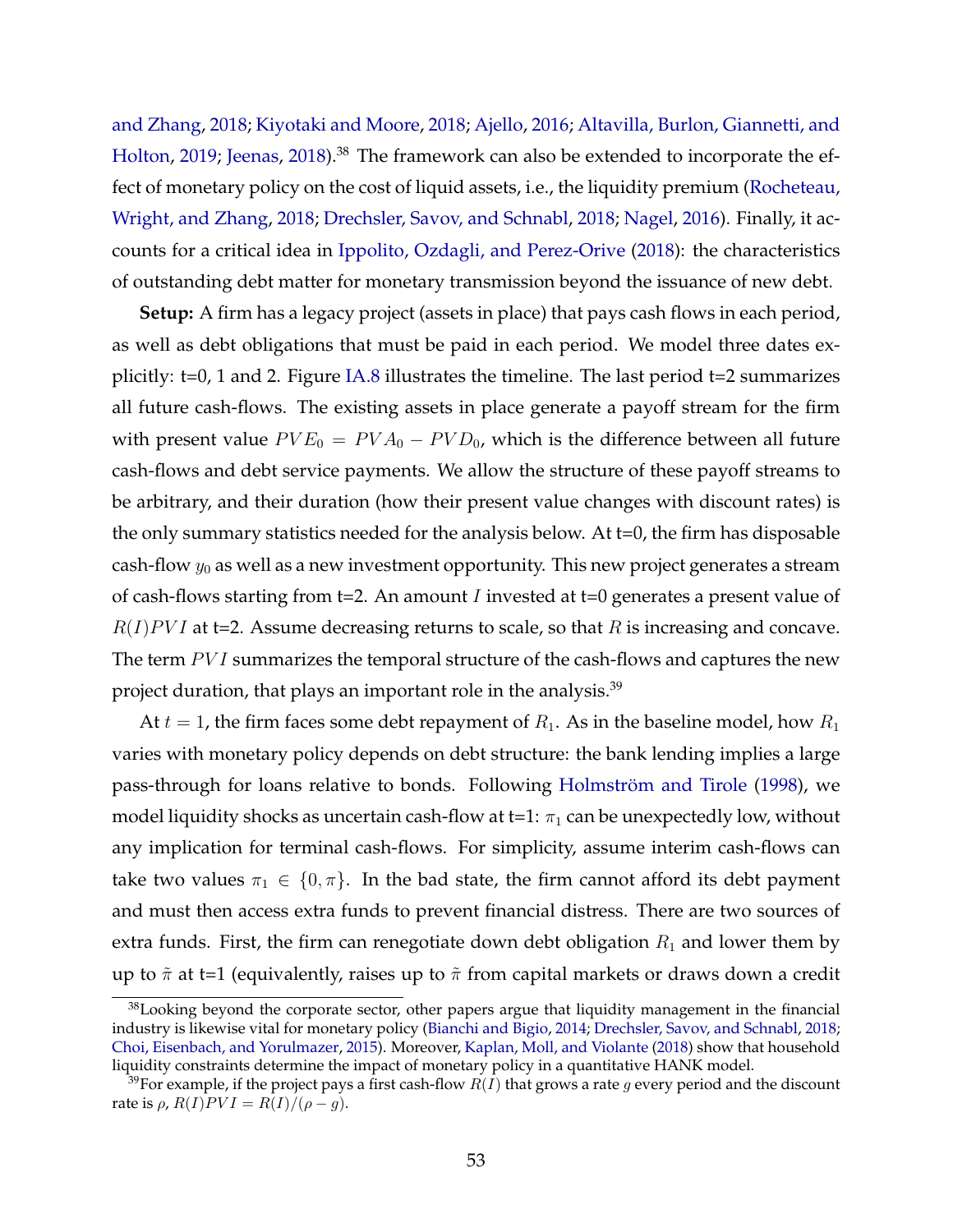line). However, [Holmström and Tirole](#page-32-0) [\(1998\)](#page-32-0) show that this is unlikely to be enough to withstand large enough shock because of two frictions: lack of pledgeability and debt rigidity. The second friction is key to the effect of debt structure: as explained in the main text, bonds are harder to renegotiate because they are held by dispersed creditors. While it is often in the creditors' best interest to renegotiate their claims or let themselves be diluted by the issuance of new claims after a temporary shock, renegotiation frictions create a "debt overhang" problem at the intermediate stage. In the model, that can be formalized as a lower value of  $\tilde{\pi}$  that can be raised at t=1 for firms with more bond debt.

The shortfall that cannot be covered by  $\tilde{\pi}$  therefore has to be planned in advance, and comes from the liquid assets  $L$  hoarded at  $t=0$ . In practice, liquid assets can come in the form of cash, marketable securities like bonds, or access to credit lines granted by banks. The firm thus face a "liquidity constraint" and must hold enough liquidity to withstand the interim cash-flow shock, i.e.,  $L + \tilde{\pi} - R_1 \geq 0$ . (For simplicity, assume a liquidity premium of zero). This liquidity constraints matters because we assume that financial frictions limit the amount of liquid assets that can be purchased at  $t = 0$ . For simplicity, assume the firm cannot raise new funds at  $t = 0$  and thus disposable income is allocated between new investment and liquid assets:  $y_0 = I + L$  (alternatively,  $y_0$  could be re-interpreted as debt capacity at  $t = 0$ ).

**Equilibrium Liquidity Demand and Investment:** The firm jointly chooses I and L in order to maximize expected profits subject to its liquidity constraint. Note first that it is optimal for the firm to use all of its disposable income at  $t = 0$  and thus  $L = y_0 - I$ . This allows to rewrite the maximization problem as a function of  $I$  only and the liquidity constraint:

$$
\max_{I} \left\{ \underbrace{PVE_0 + R(I)PVI}_{\text{Expected terminal profits}} + \underbrace{\mathbb{E}[\pi_1] - R_1 + \tilde{\pi} + y_0 - I}_{\text{Expected profits at t=1}} \right\} \quad \text{s.t.} \quad \tilde{\pi} + y_0 - I - R_1 \ge 0
$$

Denoting by  $\lambda$  the multiplier on the liquidity constraint, the FOC implies the following optimality condition:



Liquidity consideration distorts investment from its unconstrained optimum. Mathemat-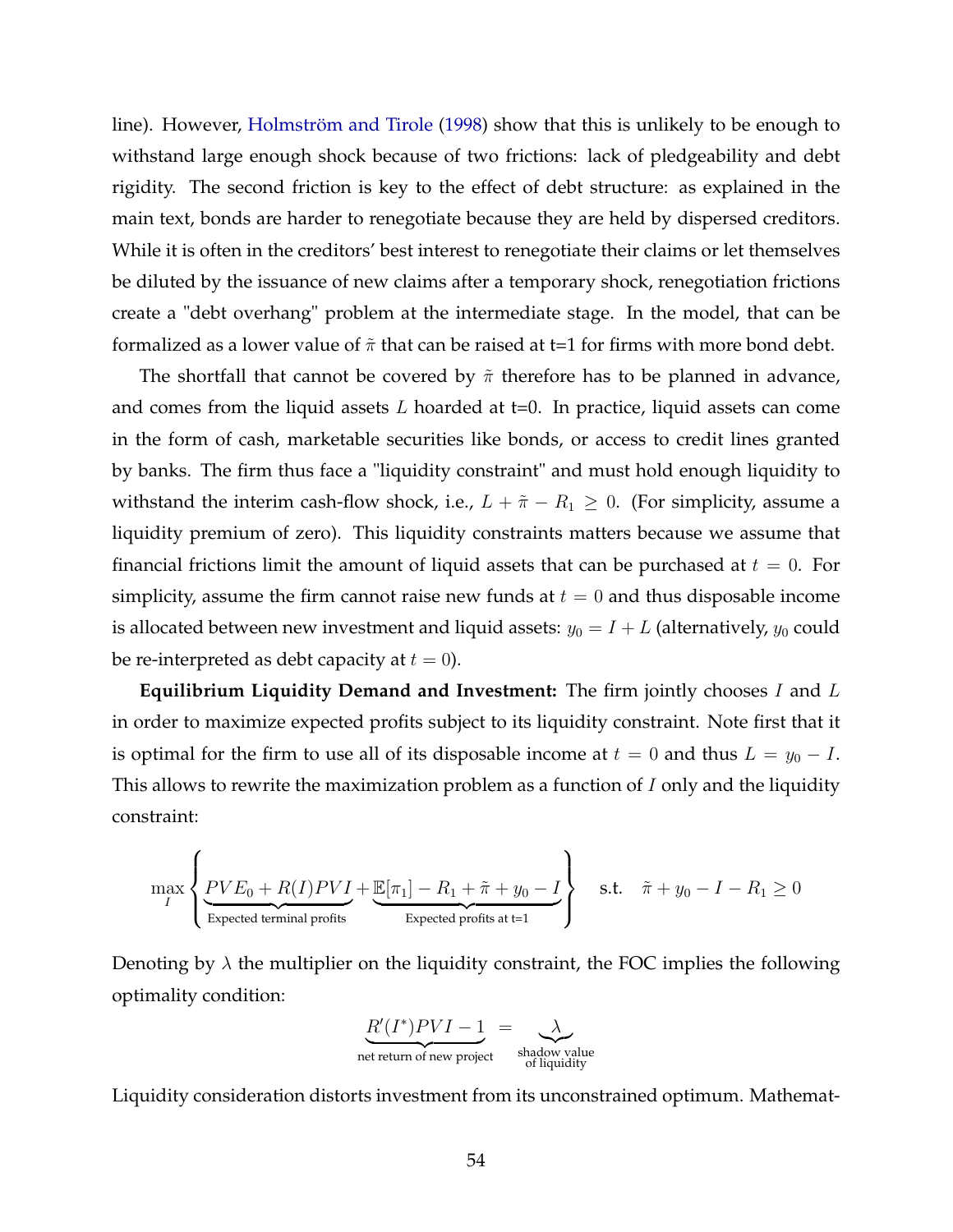ically, the Lagrange multiplier captures the *the shadow value of liquidity*: the marginal value of an extra dollar of disposable income at  $t = 0$  or  $t = 1$ . If the constraint binds in equilibrium, investment is given by  $I^* = \tilde{\pi} + y_0 - R_1$ .

**Stock Price Reaction to Monetary Policy:** For simplicity, we assume an increase in the policy rate  $r^f$  has only two effects: (i) it reduces discount rates (duration effects), and (ii) it raises debt burden, and in particular  $R_1$  at the intermediate stage. The stock price reaction is given by the envelope theorem:

$$
\frac{\text{dEquity}}{\text{d}r^f} = \underbrace{\left\{\frac{\partial PVE_0}{\partial r^f} + R(I^*)\frac{\partial PVI}{\partial r^f}\right\}}_{\text{equity duration}} - \underbrace{\lambda}_{\text{shadow value}} \times \underbrace{\frac{\partial R_1}{\partial r^f}}_{\text{interset rate}} \tag{5}
$$

The first term reflects the equity duration. The second term reveals how monetary policy affects constraints—here, the liquidity constraint faced by the firm. It is the product of two interpretable components. The interest rate pass-through captures how much rate hikes increase debt burden at the intermediate stage. This tightens constraints because a rate hike drains the cash-flow and makes it less likely that the firm withstands a temporary shock, keeping its policy unchanged. $40$  The other term is the shadow value of the liquidity constraint. Importantly, firms that face greater liquidity risk have a larger shadow value of liquidity

**The Role of Debt Structure:** This decomposition makes it clear that debt structure matters for stock market response but that the sign of the total effect is ambiguous. Focusing on the constraint effect, note first that the bank lending channel implies a lower interest rate pass-through for bonds relative to loans. This force predicts that bond-financed firms are less responsive to monetary shock.

On the other hand, the existence of frictions in bond financing is a countervailing force. The rigidity of bonds alters corporate liquidity management as it implies that a smaller amount  $\tilde{\pi}$  can be raised at  $t = 1$  due to renegotiation frictions. If these bond

 $40$ Note that incorporation a lqiudity premium would imply an additional term. Indeed, the cost of holding liquid assets can rise with the policy rate, as emphasized by recent work in monetary economics [\(Ro](#page-33-0)[cheteau, Wright, and Zhang,](#page-33-0) [2018;](#page-33-0) [Drechsler, Savov, and Schnabl,](#page-30-0) [2018;](#page-30-0) [Nagel,](#page-33-0) [2016\)](#page-33-0). Numerous mechanisms have been proposed, such as the change in the opportunity cost of near-money assets or the change in supply of public money through open market operations. Moreover, in practice private money creation by the financial sector is also important: many firms use credit lines granted by banks to insure against future liquidity shocks or hold bank debt directly. A tightening of monetary policy can also reduce private money creation, leading to a fall in the aggregate supply of liquid assets.